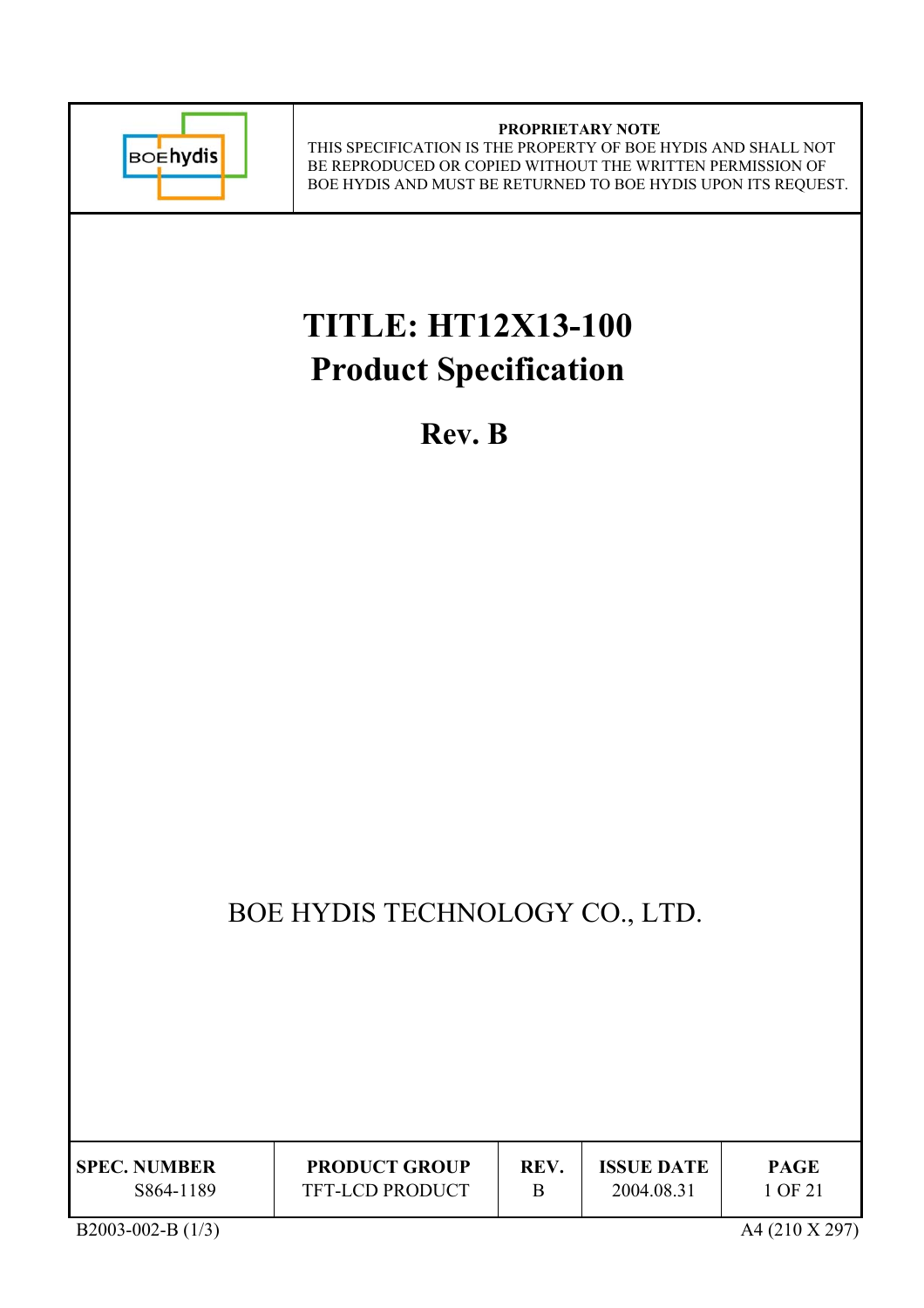| <b>BOEhydis</b> |                     |                | <b>PRODUCT GROUP</b>                                                                                                 | REV.        | <b>ISSUE DATE</b>          |  |  |  |  |
|-----------------|---------------------|----------------|----------------------------------------------------------------------------------------------------------------------|-------------|----------------------------|--|--|--|--|
|                 |                     |                | TFT-LCD PRODUCT                                                                                                      | $\bf{B}$    | 2004.08.31                 |  |  |  |  |
|                 |                     |                |                                                                                                                      |             |                            |  |  |  |  |
|                 |                     |                | <b>REVISION HISTORY</b>                                                                                              |             |                            |  |  |  |  |
| REV.            | ECN NO.             |                | <b>DESCRIPTION OF CHANGES</b>                                                                                        | <b>DATE</b> | <b>PREPARED</b>            |  |  |  |  |
| $\mathbf{O}$    |                     |                | <b>Initial Release</b><br>04.05.31                                                                                   |             |                            |  |  |  |  |
| $\mathbf{A}$    | E407-F009           | -. Note 4 Add. | Lamp Start Voltage Change. (7 Page)<br>-. Typ. Data (860, 1080) Delete.<br>-. Max. Data -> Min. Data Change.         | 04.07.09    | H.R.Park                   |  |  |  |  |
| $\mathbf B$     | E408-F020           |                | Power Supply Current Change. (7 Page)<br>-. Typ. Current : 233 -> 255<br>04.08.31<br>-. Max. Current : $430 \ge 455$ |             |                            |  |  |  |  |
|                 |                     |                |                                                                                                                      |             |                            |  |  |  |  |
|                 |                     |                |                                                                                                                      |             |                            |  |  |  |  |
|                 |                     |                |                                                                                                                      |             |                            |  |  |  |  |
|                 |                     |                |                                                                                                                      |             |                            |  |  |  |  |
|                 |                     |                |                                                                                                                      |             |                            |  |  |  |  |
|                 |                     |                |                                                                                                                      |             |                            |  |  |  |  |
|                 |                     |                |                                                                                                                      |             |                            |  |  |  |  |
|                 | <b>SPEC. NUMBER</b> |                | <b>SPEC. TITLE</b>                                                                                                   |             | <b>PAGE</b>                |  |  |  |  |
|                 | S864-1189           |                | HT12X13-100 Product Specification                                                                                    |             | OF<br>$\overline{2}$<br>21 |  |  |  |  |
|                 | B2003-002-B (2/3)   |                |                                                                                                                      |             | A4 (210 X 297)             |  |  |  |  |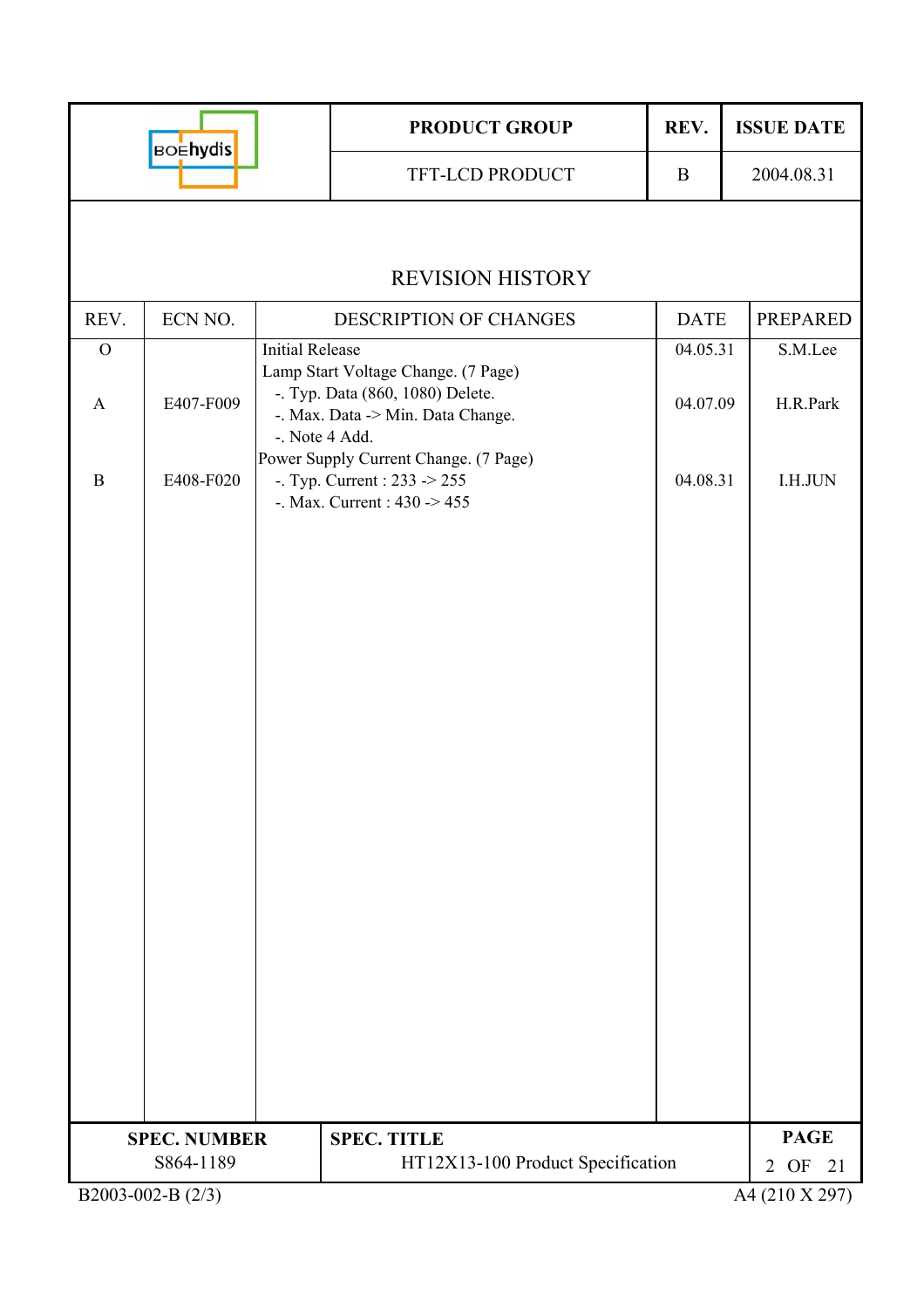| <b>BOEhydis</b>     |                                     | <b>PRODUCT GROUP</b>                                  | REV.     | <b>ISSUE DATE</b> |  |  |  |
|---------------------|-------------------------------------|-------------------------------------------------------|----------|-------------------|--|--|--|
|                     |                                     | TFT-LCD PRODUCT                                       | $\bf{B}$ | 2004.08.31        |  |  |  |
|                     |                                     | <b>Contents</b>                                       |          |                   |  |  |  |
| N <sub>o</sub>      |                                     | Item                                                  |          | Page              |  |  |  |
| 1.0                 | General Description                 |                                                       |          | $\overline{4}$    |  |  |  |
| 2.0                 | <b>Absolute Maximum Ratings</b>     |                                                       |          | 5                 |  |  |  |
| 3.0                 | <b>Electrical Specifications</b>    |                                                       |          | 6                 |  |  |  |
| 4.0                 | <b>Optical Specifications</b>       |                                                       |          | $\overline{7}$    |  |  |  |
| 5.0                 | <b>Interface Connection</b>         |                                                       |          | 9                 |  |  |  |
| 6.0                 | <b>Signal Timing Specifications</b> |                                                       |          | 11                |  |  |  |
| 7.0                 |                                     | Signal Timing Waveforms of interface signal (DE mode) |          | 13                |  |  |  |
| 8.0                 |                                     | Input Signals, Display Colors & Gray Scale of Colors  |          | 14                |  |  |  |
| 9.0                 | Power Sequence                      |                                                       |          | 15                |  |  |  |
| 10.0                |                                     | <b>Mechanical Characteristics</b>                     |          |                   |  |  |  |
| 11.0                |                                     | Reliability Test                                      |          |                   |  |  |  |
| 12.0                | Handling & Cautions                 | 18                                                    |          |                   |  |  |  |
| 13.0                | Appendix                            |                                                       |          | 19                |  |  |  |
|                     |                                     |                                                       |          |                   |  |  |  |
| <b>SPEC. NUMBER</b> |                                     | <b>SPEC. TITLE</b>                                    |          | <b>PAGE</b>       |  |  |  |
|                     | S864-1189                           | HT12X13-100 Product Specification                     |          | 3<br>OF<br>23     |  |  |  |
| B2003-002-B (3/3)   |                                     |                                                       |          | A4 (210 X 297)    |  |  |  |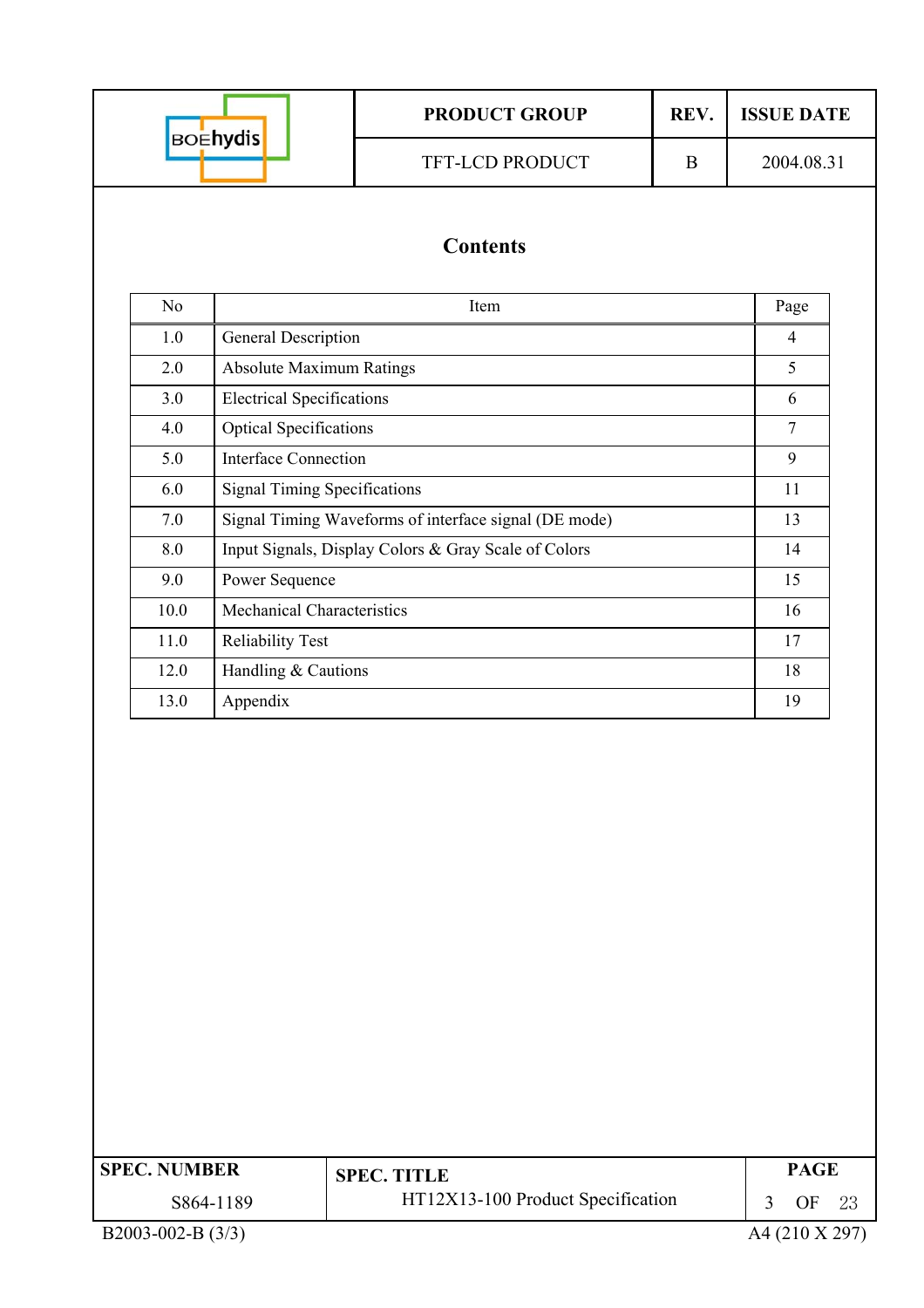| <b>BOENYdis</b> | <b>PRODUCT GROUP</b>   | REV. | <b>ISSUE DATE</b> |
|-----------------|------------------------|------|-------------------|
|                 | <b>TFT-LCD PRODUCT</b> |      | 2004.08.31        |

#### **1.0 GENERAL DESCRIPTION**

1.1 Introduction

HT12X13-100 is a color active matrix TFT LCD module using amorphous silicon TFT's (Thin Film Transistors) as an active switching devices. This module has a 12.1 inch diagonally measured active area with XGA resolutions (1024 horizontal by 768 vertical pixel array). Each pixel is divided into RED, GREEN, BLUE dots which are arranged in vertical stripe and this module can display 262,144 colors. The TFT-LCD panel used for this module is a low reflection and higher color type.



1.2 Features

- $\bullet$  Thin and light weight
- $\bullet$  3.3 V power supply
- $\bullet$  Low driving voltage and low power consumption
- $\bullet$  1 Channel LVDS Interface
- Single CCFL (Bottom side/Horizontal Direction)
- $\bullet$  262,144 colors
- Data enable signal mode
- Side Mounting Frame

| <b>SPEC. NUMBER</b> | <b>SPEC. TITLE</b>                | <b>PAGE</b> |
|---------------------|-----------------------------------|-------------|
| S864-1189           | HT12X13-100 Product Specification | OF.         |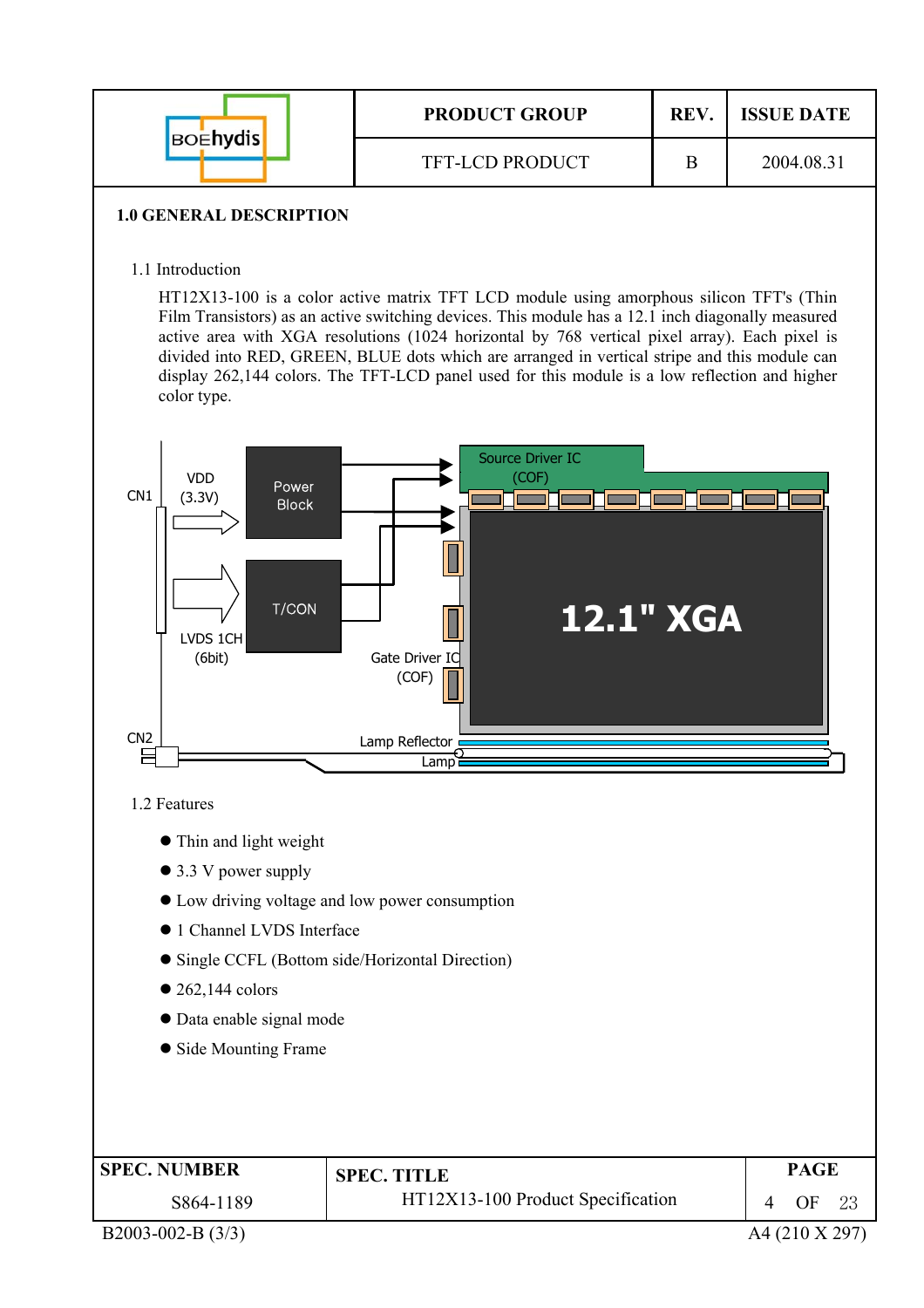| <b>BOEhydis</b> | <b>PRODUCT GROUP</b>   | REV. | <b>ISSUE DATE</b> |  |  |
|-----------------|------------------------|------|-------------------|--|--|
|                 | <b>TFT-LCD PRODUCT</b> |      | 2004.08.31        |  |  |
|                 |                        |      |                   |  |  |

1.3 Applications

 $\bullet$  Notebook PC

1.4 General Specifications

| <b>Parameter</b>    | <b>Specification</b>                                                | Unit   | <b>Remarks</b> |
|---------------------|---------------------------------------------------------------------|--------|----------------|
| Active area         | 245.76 (H) $\times$ 184.32 (V)                                      | mm     |                |
| Number of pixels    | 1024 (H) $\times$ 768 (V)                                           | pixels |                |
| Pixel pitch         | $0.240$ (H) $\times$ 0.240 (V)                                      | mm     |                |
| Pixel arrangement   | <b>RGB</b> Vertical stripe                                          |        |                |
| Display colors      | 262,144                                                             | colors |                |
| Display mode        | Normally white                                                      |        |                |
| Dimensional outline | $261.0\pm0.5(W) \times 199.0\pm0.5(V) \times 4.7(D)$ Typ./5.0(D)Max | mm     |                |
| Weight              | 290 (Typ.) / 300 (Max.)                                             | g      |                |
| Back-light          | CCFL, Horizontal-lamp type                                          |        | Note 1         |

Note 1: CCFL (Cold Cathode Fluorescent Lamp)

| <b>SPEC. NUMBER</b> | <b>SPEC. TITLE</b>                | <b>PAGE</b> |  |
|---------------------|-----------------------------------|-------------|--|
| S864-1189           | HT12X13-100 Product Specification | OF          |  |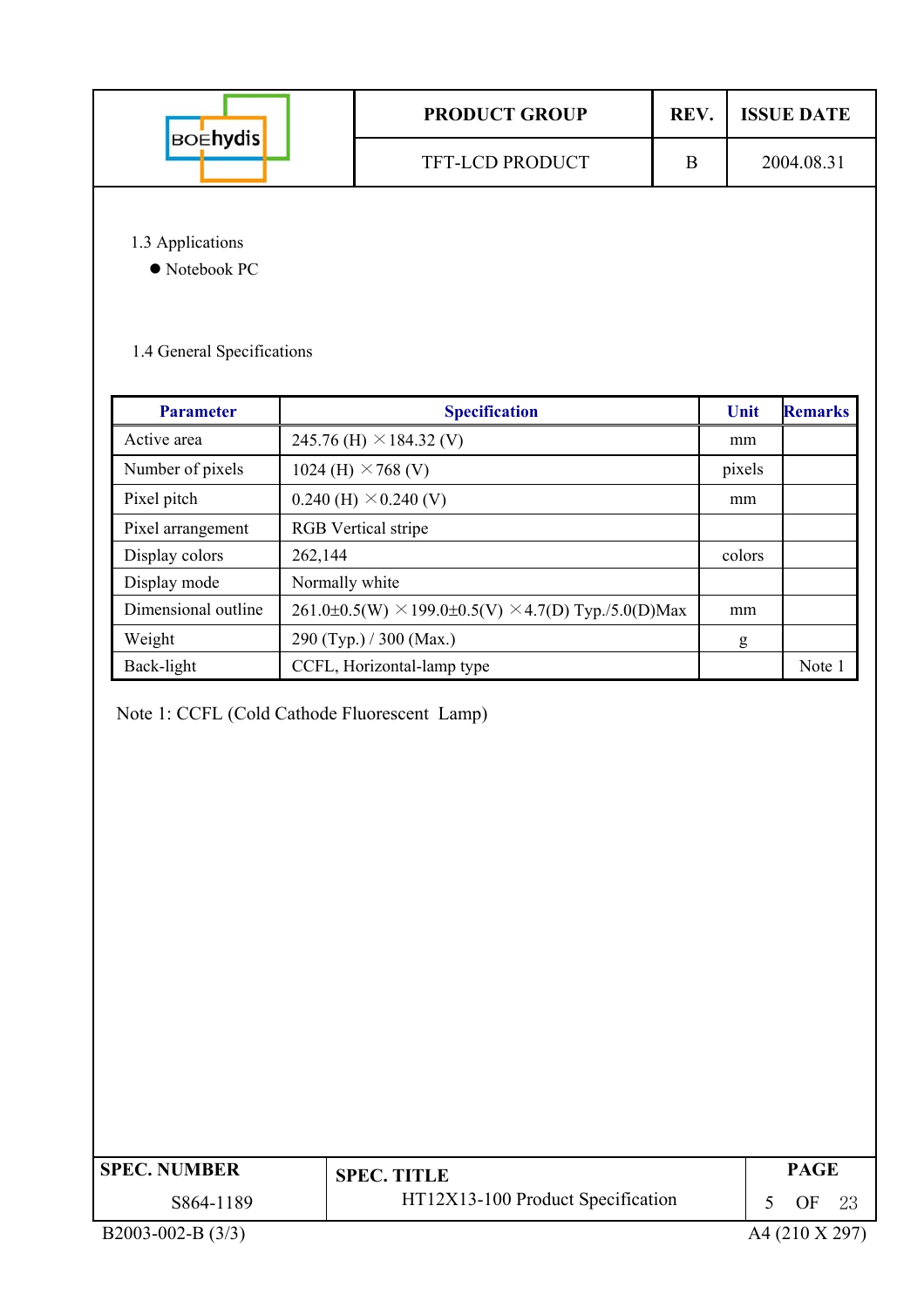| <b>BOEhydis</b>     |                                                                                                                                                  |              |                                                                    | <b>PRODUCT GROUP</b>              |                    |               | REV.     | <b>ISSUE DATE</b>  |
|---------------------|--------------------------------------------------------------------------------------------------------------------------------------------------|--------------|--------------------------------------------------------------------|-----------------------------------|--------------------|---------------|----------|--------------------|
|                     |                                                                                                                                                  |              | TFT-LCD PRODUCT                                                    |                                   |                    |               | $\bf{B}$ | 2004.08.31         |
|                     | <b>2.0 ABSOLUTE MAXIMUM RATINGS</b>                                                                                                              |              |                                                                    |                                   |                    |               |          |                    |
| the unit.           | The followings are maximum values which, if exceed, may cause faulty operation or damage to                                                      |              |                                                                    |                                   |                    |               |          |                    |
|                     | Parameter                                                                                                                                        |              | <table 2.="" absolute="" maximum="" ratings=""><br/>Symbol</table> | Min.                              | Max.               | Unit          |          | Remarks            |
|                     | Logic Power Supply                                                                                                                               |              | $\rm V_{DD}$                                                       | $VSS-0.3$                         | 4.0                | $\mathbf V$   |          | Ta = 25 $\pm$ 2 °C |
|                     | Logic Input Voltage                                                                                                                              |              | $V_{IN}$                                                           | $VSS-0.3$                         | $\rm V_{DD}{+}0.3$ | V             |          |                    |
|                     | Back-light Lamp Current                                                                                                                          |              | IBL                                                                | 2.0                               | 6.0                | mA            |          |                    |
|                     | <b>Back-light Frequency</b>                                                                                                                      |              | <b>FBL</b>                                                         | 45                                | 80                 | <b>KHz</b>    |          |                    |
|                     | <b>Operating Temperature</b>                                                                                                                     |              | $T_{OP}$                                                           | $\mathbf{0}$                      | $+50$              | $\mathcal{C}$ |          | Note 1             |
|                     | <b>Storage Temperature</b>                                                                                                                       |              | $T_{SP}$                                                           | $-20$                             | $+60$              | $\mathcal{C}$ |          |                    |
|                     | * Maximum wet-bulb temperature at 39 °C or less. (Ta > 40 °C) No condensation<br>100<br>80<br>Relative Humidity (%RH)<br>60<br>40<br>20<br>$-20$ | 90<br>5<br>0 | <b>Operating Range</b><br>Storage Range<br>20                      | 40<br>Temperature (°C)            | 60                 |               | 80       |                    |
| <b>SPEC. NUMBER</b> |                                                                                                                                                  |              | <b>SPEC. TITLE</b>                                                 |                                   |                    |               |          | <b>PAGE</b>        |
|                     | S864-1189                                                                                                                                        |              |                                                                    | HT12X13-100 Product Specification |                    |               |          | OF<br>6<br>23      |
| B2003-002-B (3/3)   |                                                                                                                                                  |              |                                                                    |                                   |                    |               |          | A4 (210 X 297)     |

Г

г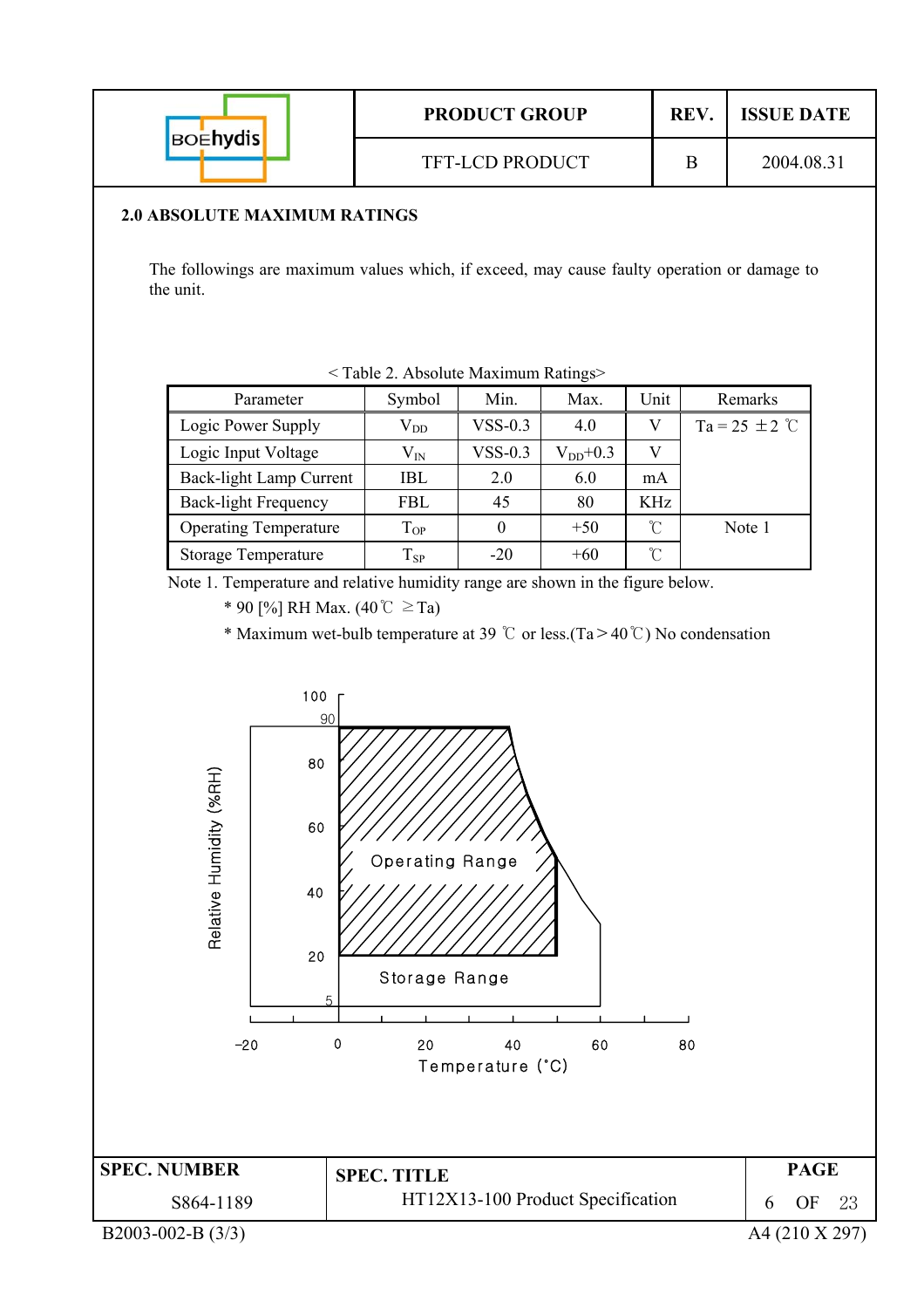| <b>BOEhydis</b> |
|-----------------|
|                 |

## **PRODUCT GROUP REV. ISSUE DATE**

#### **3.0 ELECTRICAL SPECIFICATIONS**

 $[Ta = 25 \pm 2 \degree C]$ 

| <b>Parameter</b>                                |              | Min.   | Typ.                     | Max.   | Unit       | <b>Remarks</b>               |
|-------------------------------------------------|--------------|--------|--------------------------|--------|------------|------------------------------|
| <b>Power Supply Voltage</b>                     | $V_{DD}$     | 3.0    | 3.3                      | 3.6    | V          | Note1                        |
| Power Supply Current                            | $I_{DD}$     |        | 255                      | 455    | mA         | Note1                        |
| High Level Differential Input<br>Signal Voltage | $V_{IH}$     |        | $\overline{\phantom{a}}$ | $+100$ | mV         |                              |
| Low Level Differential Input<br>Signal Voltage  | $V_{IL}$     | $-100$ |                          |        | mV         |                              |
| Back-light Lamp Voltage                         | $\rm V_{BL}$ | 690    | 600                      | 570    | $V_{rms}$  | Note2                        |
| Back-light Lamp Current                         | $I_{BL}$     | 2.0    | 5.0                      | 6.0    | mA         |                              |
| Back-light<br>Lamp<br>operating<br>Frequency    | $F_{L}$      | 45     |                          | 80     | <b>KHz</b> | One Lamp, Note3              |
|                                                 |              | 1,080  |                          |        | $V_{rms}$  | At Ta= $25^{\circ}$ C, Note4 |
| Lamp Start Voltage                              |              | 1,350  |                          |        | $V_{rms}$  | At Ta= $0^{\circ}$ C, Note4  |
| Lamp Life                                       |              | 10,000 | 15,000                   |        | <b>Hrs</b> | $IBL = 6mA$ , Note5          |
|                                                 | $P_D$        |        | 0.8                      | 1.5    | W          | Typ.@8color bar              |
| Power Consumption                               | $P_{BL}$     |        | 3.0                      | 3.3    | W          | $IBL=5mA$ , Note6            |
|                                                 | $P_{total}$  |        | 3.8                      | 4.8    | W          |                              |

Notes : 1. The supply voltage is measured and specified at the interface connector of LCM.

The current draw and power consumption specified is for  $3.3V$  at  $25^{\circ}$ C.

a) Typ: 8 color bar Pattern b) Max: V2 Skip Pattern

 2. Reference value, which is measured with Samsung Electric SIC-180 Inverter. (VBL Min is value at IBL Min and VBL Max is value at IBL Max)

- 3. The lamp frequency should be selected as different as possible from the horizontal synchronous frequency and its harmonics to avoid interference which may cause line flow on the display.
- 4. For starting the backlight unit, the output voltage of DC/AC's transformer should be larger than the minimum lamp starting voltage.(1,080 Vrms at 25  $\degree$  & 1,350 Vrms at 0  $\degree$ C)

If an inverter has shutdown function it should keep its output for more than 1 second even if the lamp connector open. Otherwise the lamps may not to be turned on.

- 5. End of Life shall be determined by the time when any of the following is satisfied under continuous lighting at  $25^{\circ}$  and I<sub>BL</sub> = 6.0[mA].
	- Intensity drops to 50% of the Initial Value.
- 6. Calculated value for reference (VBL  $\times$  IBL)

| <b>SPEC. NUMBER</b> | <b>SPEC. TITLE</b>                | <b>PAGE</b> |  |
|---------------------|-----------------------------------|-------------|--|
| S864-1189           | HT12X13-100 Product Specification | OF          |  |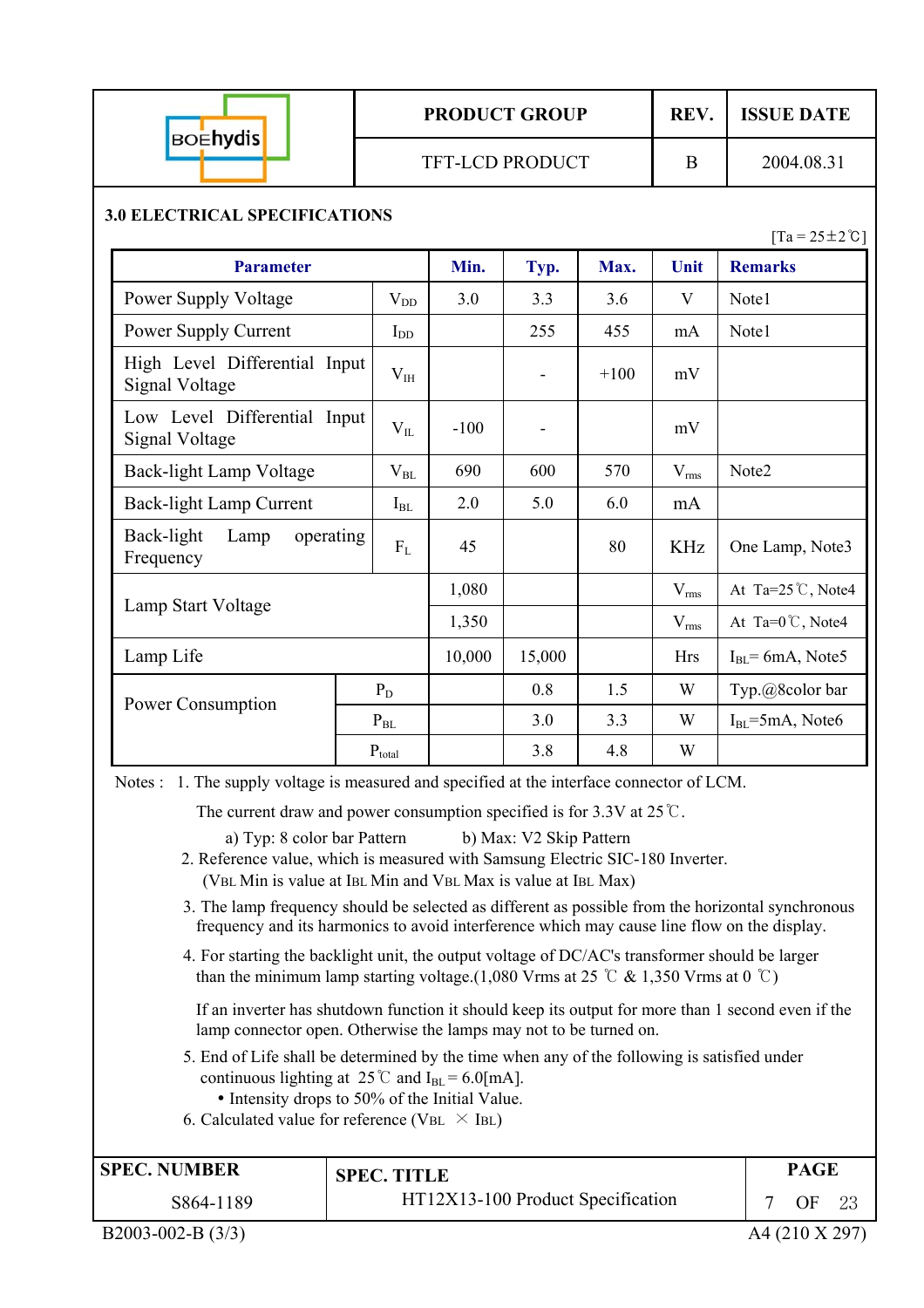| <b>BOENYdis</b> | <b>PRODUCT GROUP</b>   | REV. | <b>ISSUE DATE</b> |  |  |
|-----------------|------------------------|------|-------------------|--|--|
|                 | <b>TFT-LCD PRODUCT</b> |      | 2004.08.31        |  |  |

#### **4.0 OPTICAL SPECIFICATIONS**

4.1 Overview

The test of Optical specifications shall be measured in a dark room (ambient luminance  $\leq 1$  lux and temperature =  $25\pm2^{\circ}$ ) with the equipment of Luminance meter system (Goniometer system and TOPCONE BM-5) and test unit shall be located at an approximate distance 50cm from the LCD surface at a viewing angle of  $\Theta$  and  $\Phi$  equal to 0°. We refer to  $\Theta_{\Theta=0}$  (= $\Theta_3$ ) as the 3 o'clock direction (the "right"),  $\Theta_{\varnothing=90}$  (=  $\Theta_{12}$ ) as the 12 o'clock direction ("upward"),  $\Theta_{\varnothing=180}$  (=  $(\Theta_9)$  as the 9 o'clock direction ("left") and

 $\Theta_{\mathcal{O}=270}(=\Theta_6)$  as the 6 o'clock direction ("bottom"). While scanning  $\Theta$  and/or  $\emptyset$ , the center of the measuring spot on the Display surface shall stay fixed. The backlight should be operating for 30 minutes prior to measurement... VDD shall be  $3.3+/$ - 0.3V at  $25^{\circ}$ C. Optimum viewing angle direction is 6 o'clock.

4.2 Optical Specifications

|  | <table 4.="" optical="" specifications=""></table> |
|--|----------------------------------------------------|

| <b>Parameter</b><br>Viewing<br>Angle<br>range<br>Luminance<br>of White<br>White<br>Luminance<br>uniformity<br>White Chromaticity<br>Reproduction<br>of color<br>Response<br>Time<br><b>Cross Talk</b>                                                                                                                                                                                                                                                                                                                                                                                                                                                                                                                                                                                                                                                                                                                                                                                                                                                                                              | <b>Symbol</b> | <b>Condition</b> | Min. | Typ. | Max. | Unit | <b>Remark</b> |
|----------------------------------------------------------------------------------------------------------------------------------------------------------------------------------------------------------------------------------------------------------------------------------------------------------------------------------------------------------------------------------------------------------------------------------------------------------------------------------------------------------------------------------------------------------------------------------------------------------------------------------------------------------------------------------------------------------------------------------------------------------------------------------------------------------------------------------------------------------------------------------------------------------------------------------------------------------------------------------------------------------------------------------------------------------------------------------------------------|---------------|------------------|------|------|------|------|---------------|
| Vertical<br>5 Points<br>5 Points<br>Red<br>Blue<br>Rise                                                                                                                                                                                                                                                                                                                                                                                                                                                                                                                                                                                                                                                                                                                                                                                                                                                                                                                                                                                                                                            | $\Theta_3$    |                  | 40   | 45   |      | Deg. |               |
|                                                                                                                                                                                                                                                                                                                                                                                                                                                                                                                                                                                                                                                                                                                                                                                                                                                                                                                                                                                                                                                                                                    | $\Theta$ 9    |                  | 40   | 45   |      | Deg. | Note 1        |
| Horizontal<br>CR > 10<br>15<br>20<br>Deg.<br>$\Theta_{12}$<br>45<br>50<br>Deg.<br>$\Theta_6$<br>Luminance Contrast ratio<br>300<br>CR<br>$\Theta = 0^{\circ}$<br>Note 2<br>cd/m <sup>2</sup><br>130<br>$Y_{w}$<br>150<br>Note 3<br>$\Theta = 0^{\circ}$<br>$\Delta$ Y <sub>5</sub><br>80<br>85<br>$I_{BL} = 5mA$<br>$\frac{0}{0}$<br>Note 4<br>13 Points<br>65<br>75<br>$\Delta$ Y <sub>13</sub><br>0.315<br>0.345<br>0.285<br>Note 5<br>$\mathbf{X}_\mathbf{W}$<br>$\Theta = 0^{\circ}$<br>0.302<br>0.332<br>0.362<br>$y_w$<br>0.611<br>0.551<br>0.581<br>$X_R$<br>0.307<br>0.337<br>0.367<br><b>y</b> <sub>R</sub><br>0.309<br>0.279<br>0.339<br>Green<br>$X_G$<br>$\Theta = 0^{\circ}$<br>0.514<br>0.544<br>0.574<br><b>y</b> <sub>G</sub><br>0.120<br>0.150<br>0.180<br>$\mathbf{X}_{\text{B}}$<br>0.113<br>0.143<br>0.173<br>Ув<br>$\rm T_r$<br>Ta= $25^{\circ}$ C<br>10<br>20<br>ms<br>Note 6<br>$T_d$<br>40<br>20<br>$\Theta = 0^{\circ}$<br>Decay<br>ms<br><b>CT</b><br>2.0<br>$\frac{0}{0}$<br>$\Theta = 0^{\circ}$<br>Note 7<br><b>SPEC. NUMBER</b><br><b>PAGE</b><br><b>SPEC. TITLE</b> |               |                  |      |      |      |      |               |
|                                                                                                                                                                                                                                                                                                                                                                                                                                                                                                                                                                                                                                                                                                                                                                                                                                                                                                                                                                                                                                                                                                    |               |                  |      |      |      |      |               |
|                                                                                                                                                                                                                                                                                                                                                                                                                                                                                                                                                                                                                                                                                                                                                                                                                                                                                                                                                                                                                                                                                                    |               |                  |      |      |      | 8    |               |
|                                                                                                                                                                                                                                                                                                                                                                                                                                                                                                                                                                                                                                                                                                                                                                                                                                                                                                                                                                                                                                                                                                    |               |                  |      |      |      |      |               |
|                                                                                                                                                                                                                                                                                                                                                                                                                                                                                                                                                                                                                                                                                                                                                                                                                                                                                                                                                                                                                                                                                                    |               |                  |      |      |      |      |               |
|                                                                                                                                                                                                                                                                                                                                                                                                                                                                                                                                                                                                                                                                                                                                                                                                                                                                                                                                                                                                                                                                                                    |               |                  |      |      |      |      |               |
|                                                                                                                                                                                                                                                                                                                                                                                                                                                                                                                                                                                                                                                                                                                                                                                                                                                                                                                                                                                                                                                                                                    |               |                  |      |      |      |      |               |
|                                                                                                                                                                                                                                                                                                                                                                                                                                                                                                                                                                                                                                                                                                                                                                                                                                                                                                                                                                                                                                                                                                    |               |                  |      |      |      |      |               |
|                                                                                                                                                                                                                                                                                                                                                                                                                                                                                                                                                                                                                                                                                                                                                                                                                                                                                                                                                                                                                                                                                                    |               |                  |      |      |      |      |               |
|                                                                                                                                                                                                                                                                                                                                                                                                                                                                                                                                                                                                                                                                                                                                                                                                                                                                                                                                                                                                                                                                                                    |               |                  |      |      |      |      |               |
|                                                                                                                                                                                                                                                                                                                                                                                                                                                                                                                                                                                                                                                                                                                                                                                                                                                                                                                                                                                                                                                                                                    |               |                  |      |      |      |      |               |
|                                                                                                                                                                                                                                                                                                                                                                                                                                                                                                                                                                                                                                                                                                                                                                                                                                                                                                                                                                                                                                                                                                    |               |                  |      |      |      |      |               |
|                                                                                                                                                                                                                                                                                                                                                                                                                                                                                                                                                                                                                                                                                                                                                                                                                                                                                                                                                                                                                                                                                                    |               |                  |      |      |      |      |               |
|                                                                                                                                                                                                                                                                                                                                                                                                                                                                                                                                                                                                                                                                                                                                                                                                                                                                                                                                                                                                                                                                                                    |               |                  |      |      |      |      |               |
| HT12X13-100 Product Specification<br>S864-1189                                                                                                                                                                                                                                                                                                                                                                                                                                                                                                                                                                                                                                                                                                                                                                                                                                                                                                                                                                                                                                                     |               |                  |      |      |      |      |               |
|                                                                                                                                                                                                                                                                                                                                                                                                                                                                                                                                                                                                                                                                                                                                                                                                                                                                                                                                                                                                                                                                                                    |               |                  |      |      |      |      |               |
|                                                                                                                                                                                                                                                                                                                                                                                                                                                                                                                                                                                                                                                                                                                                                                                                                                                                                                                                                                                                                                                                                                    |               |                  |      |      |      |      |               |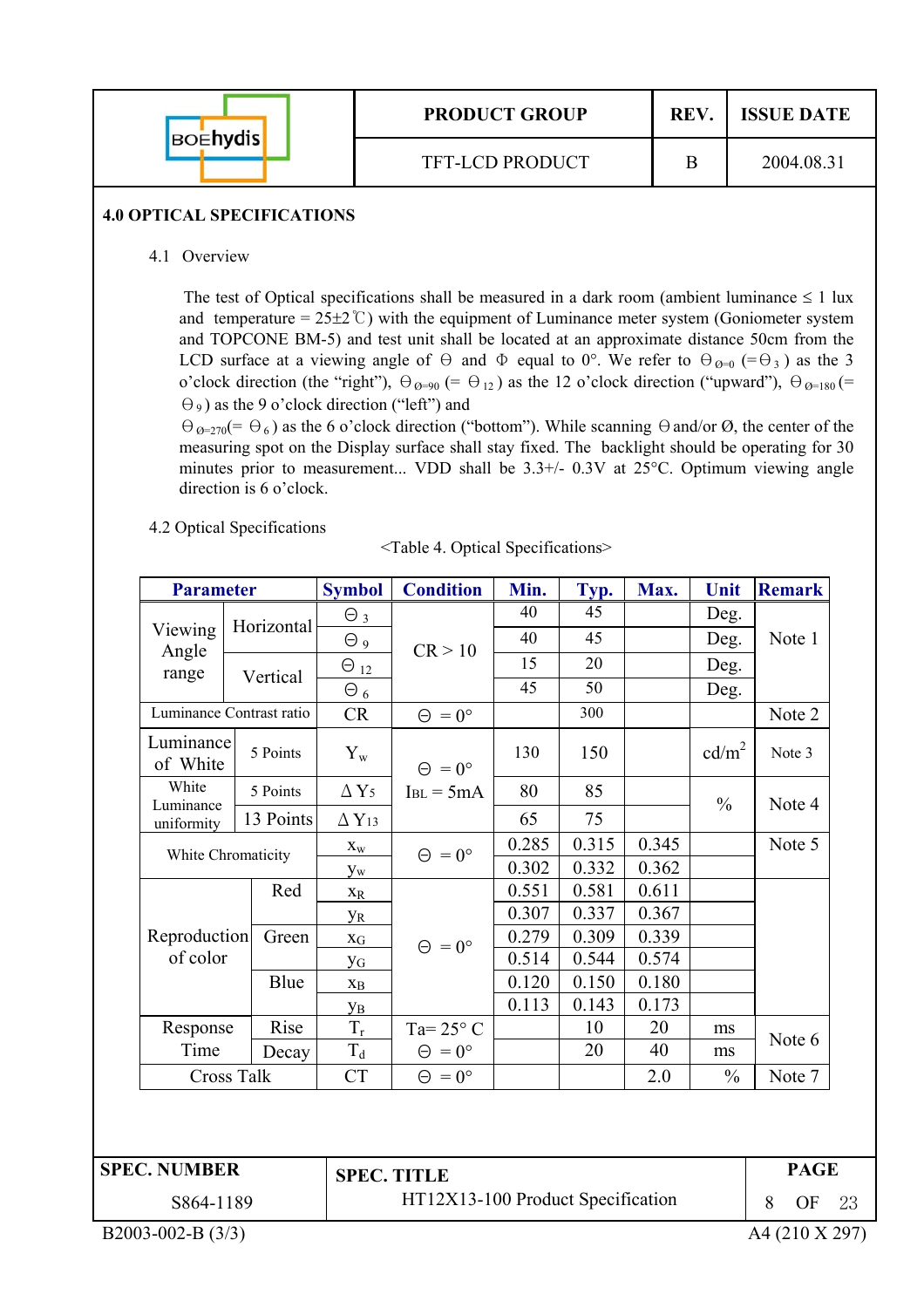| <b>BOENYdis</b> | <b>PRODUCT GROUP</b>   | <b>REV</b> | <b>ISSUE DATE</b> |  |  |
|-----------------|------------------------|------------|-------------------|--|--|
|                 | <b>TFT-LCD PRODUCT</b> |            | 2004.08.31        |  |  |

Note:

1. Viewing angle is the angle at which the contrast ratio is greater than 10. The viewing are determined for the horizontal or 3, 9 o'clock direction and the vertical or 6, 12 o'clock direction with respect to the optical axis which is normal to the LCD surface (see FIGURE 1 shown in Appendix).

2. Contrast measurements shall be made at viewing angle of  $\Theta = 0^{\circ}$  and at the center of the LCD surface. Luminance shall be measured with all pixels in the view field set first to white, then to the dark (black) state. (See FIGURE 1 shown in Appendix) Luminance Contrast Ratio (CR) is defined mathematically.

> $CR =$  Luminance when displaying a white raster Luminance when displaying a black raster

3. Average Luminance of white is defined as arithmetic mean of five measurement points across the LCD surface. Luminance shall be measured with all pixels in the view field set first to white. This measurement shall be taken at the locations shown in FIGURE 2 for a total of the measurements per display.

4. The White luminance uniformity on LCD surface is then expressed as :  $\Delta Y =$  Maximum Luminance of 5(or 13) points / Minimum Luminance of 5(or 13) points (see FIGURE 2 shown in Appendix).

5. The color chromaticity coordinates specified in Table 4 shall be calculated from the spectral data measured with all pixels first in red, green, blue and white. Measurements shall be made at the center of the panel.

6. The electro-optical response time measurements shall be made as FIGURE 3 shown in Appendix by switching the "data" input signal ON and OFF. The times needed for the luminance to change from 10% to 90% is Tr, and 90% to 10% is Td.

7. Cross-Talk of one area of the LCD surface by another shall be measured by comparing the luminance  $(Y_A)$  of a 25mm diameter area, with all display pixels set to a gray level, to the luminance  $(Y_B)$  of that same area when any adjacent area is driven dark. (See FIGURE 4 shown in Appendix).

| <b>SPEC. NUMBER</b> | <b>SPEC. TITLE</b>                | <b>PAGE</b> |  |
|---------------------|-----------------------------------|-------------|--|
| S864-1189           | HT12X13-100 Product Specification | OF          |  |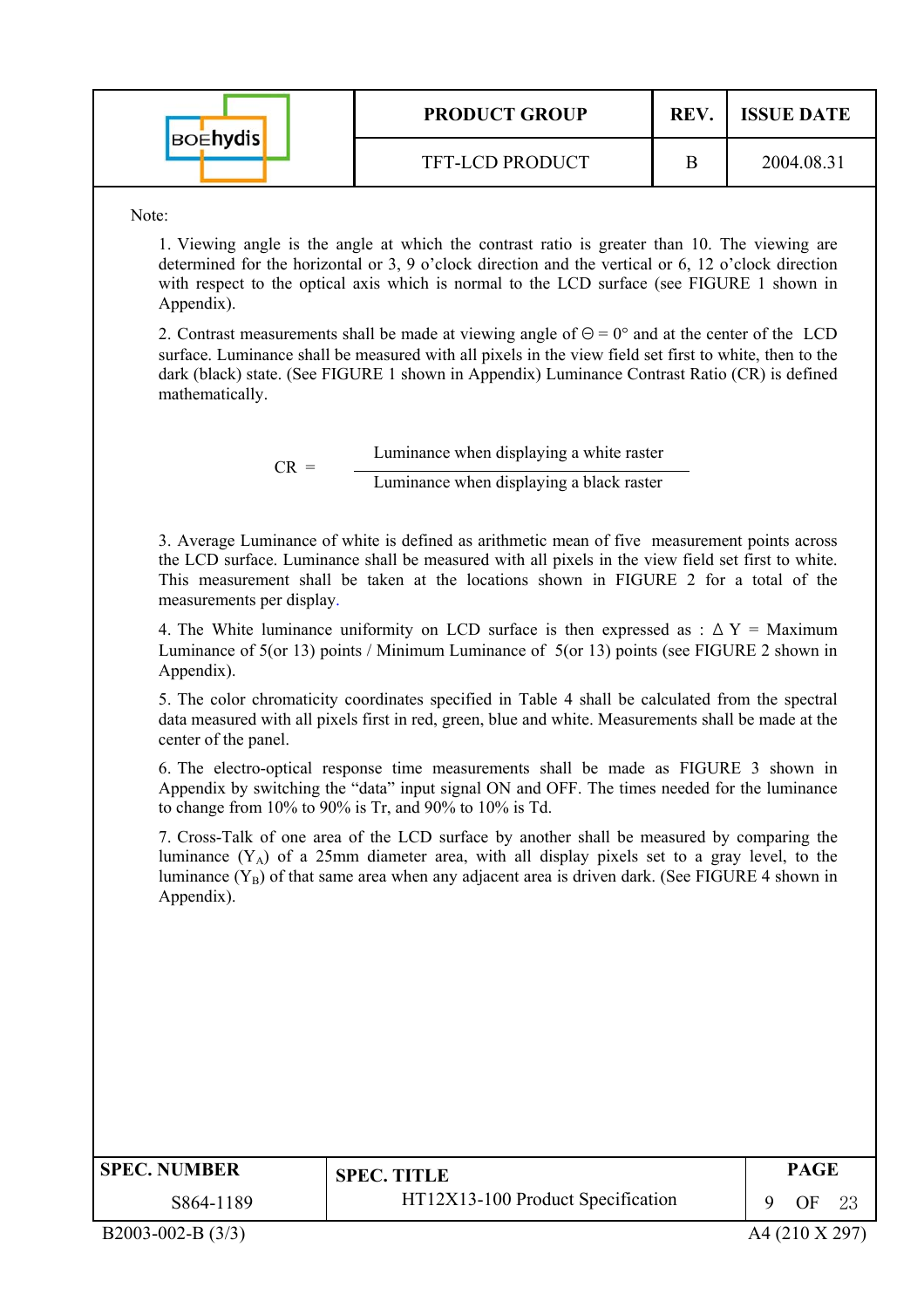|                                 |                     | <b>PRODUCT GROUP</b>                 | REV.         | <b>ISSUE DATE</b> |
|---------------------------------|---------------------|--------------------------------------|--------------|-------------------|
| <b>BOEhydis</b>                 |                     | <b>TFT-LCD PRODUCT</b>               | $\mathbf{B}$ | 2004.08.31        |
| <b>5.0 INTERFACE CONNECTION</b> |                     |                                      |              |                   |
| 5.1 Electrical Interface        |                     |                                      |              |                   |
| CN1                             | Interface connector | : Hirose/DF19KR-20P-1H or equivalent |              |                   |
|                                 | User side connector | : Hirose/DF19G-20S-1C or equivalent  |              |                   |
| Pin No                          | Symbol              | Function                             |              | Remark            |
| 1                               | VDD1                | Power Supply: +3.3V                  |              |                   |
| $\overline{2}$                  | VDD <sub>2</sub>    | Power Supply: +3.3V                  |              |                   |
| $\overline{3}$                  | <b>VSS</b>          | Ground                               |              |                   |
| $\overline{4}$                  | <b>VSS</b>          | Ground                               |              |                   |
| $\overline{5}$                  | RINO-               | LVDS Negative data signal (-)        |              | Tx pin $#48$      |
| 6                               | $RIN0+$             | LVDS Positive data signal (+)        |              | Tx pin $#47$      |
| $\overline{7}$                  | <b>VSS</b>          | Ground                               |              |                   |
| 8                               | RIN1-               | LVDS Negative data signal (-)        |              | Tx pin $#46$      |
| 9                               | $RIN1+$             | LVDS Positive data signal $(+)$      |              | Tx pin $#45$      |
| 10                              | <b>VSS</b>          | Ground                               |              |                   |
| 11                              | RIN2-               | LVDS Negative data signal (-)        |              | Tx pin $#42$      |
| 12                              | $RIN2+$             | LVDS Positive data signal (+)        |              | Tx pin $#41$      |
| 13                              | <b>VSS</b>          | Ground                               |              |                   |
| 14                              | <b>RCLKIN-</b>      | LVDS Negative clock signal (-)       |              | Tx pin $#40$      |
| 15                              | RCLKIN+             | LVDS Positive clock signal $(+)$     |              | Tx pin $#39$      |
| 16                              | <b>VSS</b>          | Ground                               |              |                   |
| 17                              | Vdd_EDID            | No Connection                        |              |                   |
| 18                              | NC                  | No Connection                        |              |                   |
| 19                              | Clk_EDID            | No Connection                        |              |                   |
| 20                              | Clk_Data            | No Connection                        |              |                   |
|                                 |                     |                                      |              |                   |
| <b>SPEC. NUMBER</b>             |                     | <b>SPEC. TITLE</b>                   |              | <b>PAGE</b>       |
| S864-1189                       |                     | HT12X13-100 Product Specification    |              | 10<br>OF<br>23    |
| B2003-002-B (3/3)               |                     |                                      |              | A4 (210 X 297)    |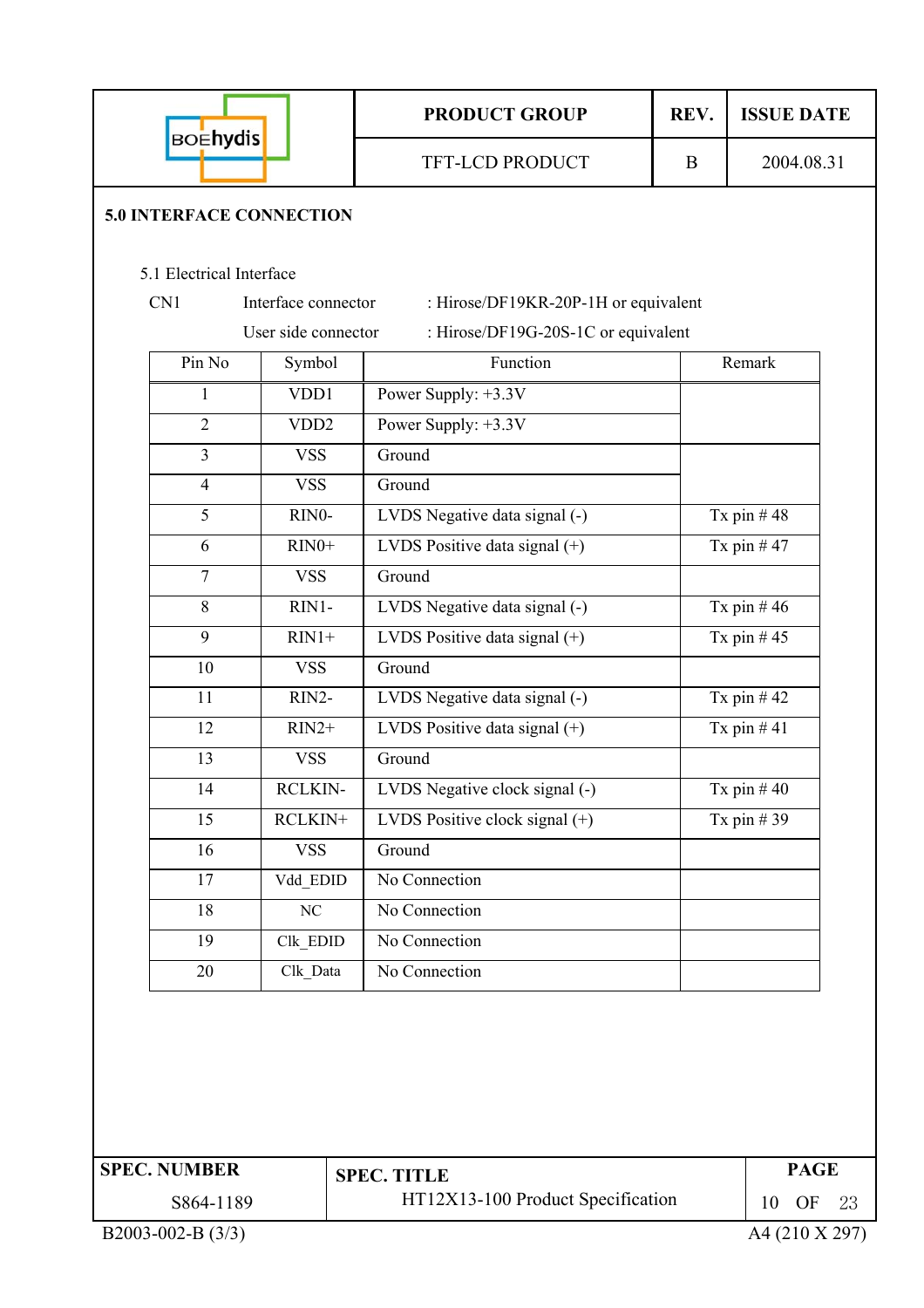|                                                                                                                                                                                                                                                                                                                                                                                                                                                                                                                                                                                                                                                     |                |    |  |               |        |                                                                                                                                                                                                                                                                    | REV. |  |  |
|-----------------------------------------------------------------------------------------------------------------------------------------------------------------------------------------------------------------------------------------------------------------------------------------------------------------------------------------------------------------------------------------------------------------------------------------------------------------------------------------------------------------------------------------------------------------------------------------------------------------------------------------------------|----------------|----|--|---------------|--------|--------------------------------------------------------------------------------------------------------------------------------------------------------------------------------------------------------------------------------------------------------------------|------|--|--|
|                                                                                                                                                                                                                                                                                                                                                                                                                                                                                                                                                                                                                                                     |                |    |  |               |        | 2004.08.31<br>B<br>: BHSR-02VS-1 (JST) or equivalent<br>Function<br>Remarks<br>High voltage<br>Pink<br>Ground<br><b>Black</b><br>DF19KR-20P-1H<br>Remark<br>Pin No.<br>5<br>6<br>8<br>9<br>11<br>12<br>14<br>15<br><b>PAGE</b><br>11<br>OF<br>23<br>A4 (210 X 297) |      |  |  |
|                                                                                                                                                                                                                                                                                                                                                                                                                                                                                                                                                                                                                                                     |                |    |  |               |        |                                                                                                                                                                                                                                                                    |      |  |  |
|                                                                                                                                                                                                                                                                                                                                                                                                                                                                                                                                                                                                                                                     |                |    |  |               |        |                                                                                                                                                                                                                                                                    |      |  |  |
|                                                                                                                                                                                                                                                                                                                                                                                                                                                                                                                                                                                                                                                     |                |    |  |               |        |                                                                                                                                                                                                                                                                    |      |  |  |
|                                                                                                                                                                                                                                                                                                                                                                                                                                                                                                                                                                                                                                                     |                |    |  |               |        |                                                                                                                                                                                                                                                                    |      |  |  |
|                                                                                                                                                                                                                                                                                                                                                                                                                                                                                                                                                                                                                                                     |                |    |  |               |        |                                                                                                                                                                                                                                                                    |      |  |  |
|                                                                                                                                                                                                                                                                                                                                                                                                                                                                                                                                                                                                                                                     |                |    |  |               |        |                                                                                                                                                                                                                                                                    |      |  |  |
|                                                                                                                                                                                                                                                                                                                                                                                                                                                                                                                                                                                                                                                     |                |    |  |               |        |                                                                                                                                                                                                                                                                    |      |  |  |
| Input                                                                                                                                                                                                                                                                                                                                                                                                                                                                                                                                                                                                                                               |                |    |  |               |        |                                                                                                                                                                                                                                                                    |      |  |  |
| signal                                                                                                                                                                                                                                                                                                                                                                                                                                                                                                                                                                                                                                              | Pin No         |    |  | System $(Tx)$ |        | <b>ISSUE DATE</b>                                                                                                                                                                                                                                                  |      |  |  |
| R <sub>0</sub>                                                                                                                                                                                                                                                                                                                                                                                                                                                                                                                                                                                                                                      | 51<br>52       |    |  |               |        |                                                                                                                                                                                                                                                                    |      |  |  |
| R1                                                                                                                                                                                                                                                                                                                                                                                                                                                                                                                                                                                                                                                  |                |    |  |               |        |                                                                                                                                                                                                                                                                    |      |  |  |
| R2                                                                                                                                                                                                                                                                                                                                                                                                                                                                                                                                                                                                                                                  | 54             |    |  |               |        |                                                                                                                                                                                                                                                                    |      |  |  |
| R <sub>3</sub>                                                                                                                                                                                                                                                                                                                                                                                                                                                                                                                                                                                                                                      | 55             |    |  |               |        |                                                                                                                                                                                                                                                                    |      |  |  |
| R4                                                                                                                                                                                                                                                                                                                                                                                                                                                                                                                                                                                                                                                  | 56             |    |  |               |        |                                                                                                                                                                                                                                                                    |      |  |  |
| R <sub>5</sub>                                                                                                                                                                                                                                                                                                                                                                                                                                                                                                                                                                                                                                      | $\overline{3}$ |    |  |               |        |                                                                                                                                                                                                                                                                    |      |  |  |
| G <sub>0</sub>                                                                                                                                                                                                                                                                                                                                                                                                                                                                                                                                                                                                                                      | $\overline{4}$ |    |  |               |        |                                                                                                                                                                                                                                                                    |      |  |  |
| G1                                                                                                                                                                                                                                                                                                                                                                                                                                                                                                                                                                                                                                                  | 6              |    |  |               |        |                                                                                                                                                                                                                                                                    |      |  |  |
| G2                                                                                                                                                                                                                                                                                                                                                                                                                                                                                                                                                                                                                                                  | $\overline{7}$ |    |  |               |        |                                                                                                                                                                                                                                                                    |      |  |  |
| G <sub>3</sub>                                                                                                                                                                                                                                                                                                                                                                                                                                                                                                                                                                                                                                      | 11             |    |  |               |        |                                                                                                                                                                                                                                                                    |      |  |  |
| G4                                                                                                                                                                                                                                                                                                                                                                                                                                                                                                                                                                                                                                                  | 12             |    |  |               |        |                                                                                                                                                                                                                                                                    |      |  |  |
| G <sub>5</sub>                                                                                                                                                                                                                                                                                                                                                                                                                                                                                                                                                                                                                                      | 14             |    |  |               |        |                                                                                                                                                                                                                                                                    |      |  |  |
| B <sub>0</sub>                                                                                                                                                                                                                                                                                                                                                                                                                                                                                                                                                                                                                                      | 15             |    |  |               |        |                                                                                                                                                                                                                                                                    |      |  |  |
| B1                                                                                                                                                                                                                                                                                                                                                                                                                                                                                                                                                                                                                                                  | 19             |    |  |               |        |                                                                                                                                                                                                                                                                    |      |  |  |
| B2                                                                                                                                                                                                                                                                                                                                                                                                                                                                                                                                                                                                                                                  | 20             |    |  |               |        |                                                                                                                                                                                                                                                                    |      |  |  |
| B <sub>3</sub>                                                                                                                                                                                                                                                                                                                                                                                                                                                                                                                                                                                                                                      | 22             |    |  |               |        |                                                                                                                                                                                                                                                                    |      |  |  |
| <b>B4</b>                                                                                                                                                                                                                                                                                                                                                                                                                                                                                                                                                                                                                                           | 23             |    |  |               |        |                                                                                                                                                                                                                                                                    |      |  |  |
| B <sub>5</sub>                                                                                                                                                                                                                                                                                                                                                                                                                                                                                                                                                                                                                                      | 24             |    |  |               |        |                                                                                                                                                                                                                                                                    |      |  |  |
| <b>HSYNC</b>                                                                                                                                                                                                                                                                                                                                                                                                                                                                                                                                                                                                                                        | 27             |    |  |               |        |                                                                                                                                                                                                                                                                    |      |  |  |
| <b>VSYNC</b>                                                                                                                                                                                                                                                                                                                                                                                                                                                                                                                                                                                                                                        | 28             |    |  |               |        |                                                                                                                                                                                                                                                                    |      |  |  |
| DE                                                                                                                                                                                                                                                                                                                                                                                                                                                                                                                                                                                                                                                  | 30             |    |  |               |        |                                                                                                                                                                                                                                                                    |      |  |  |
|                                                                                                                                                                                                                                                                                                                                                                                                                                                                                                                                                                                                                                                     | 31             | 40 |  |               |        |                                                                                                                                                                                                                                                                    |      |  |  |
|                                                                                                                                                                                                                                                                                                                                                                                                                                                                                                                                                                                                                                                     |                | 39 |  | CLKOUT+       | CLKIN+ |                                                                                                                                                                                                                                                                    |      |  |  |
|                                                                                                                                                                                                                                                                                                                                                                                                                                                                                                                                                                                                                                                     |                |    |  |               |        |                                                                                                                                                                                                                                                                    |      |  |  |
|                                                                                                                                                                                                                                                                                                                                                                                                                                                                                                                                                                                                                                                     |                |    |  |               |        |                                                                                                                                                                                                                                                                    |      |  |  |
| <b>PRODUCT GROUP</b><br><b>BOEhydis</b><br>TFT-LCD PRODUCT<br>5.2 Back-light Interface<br>CN2<br><b>Interface Connector</b><br>Pin No<br><b>INPUT</b><br><b>HOT</b><br>1<br>$\overline{2}$<br>COLD<br>5.3 LVDS Interface<br>LVDS Transmitter: THC63LVDM83A or equivalent.<br>Transmitter<br>Interface<br>Pin No<br>TFT-LCD (Rx)<br>OUT0-<br>48<br>$IN0-$<br>47<br>$OUT0+$<br>$IN0+$<br>OUT1-<br>$IN1-$<br>46<br>$OUT1+$<br>$IN1+$<br>45<br>OUT2-<br>$IN2-$<br>42<br>$OUT2+$<br>41<br>$IN2+$<br><b>MCLK</b><br>CLKOUT-<br>CLKIN-<br><b>SPEC. NUMBER</b><br><b>SPEC. TITLE</b><br>HT12X13-100 Product Specification<br>S864-1189<br>B2003-002-B (3/3) |                |    |  |               |        |                                                                                                                                                                                                                                                                    |      |  |  |
|                                                                                                                                                                                                                                                                                                                                                                                                                                                                                                                                                                                                                                                     |                |    |  |               |        |                                                                                                                                                                                                                                                                    |      |  |  |
|                                                                                                                                                                                                                                                                                                                                                                                                                                                                                                                                                                                                                                                     |                |    |  |               |        |                                                                                                                                                                                                                                                                    |      |  |  |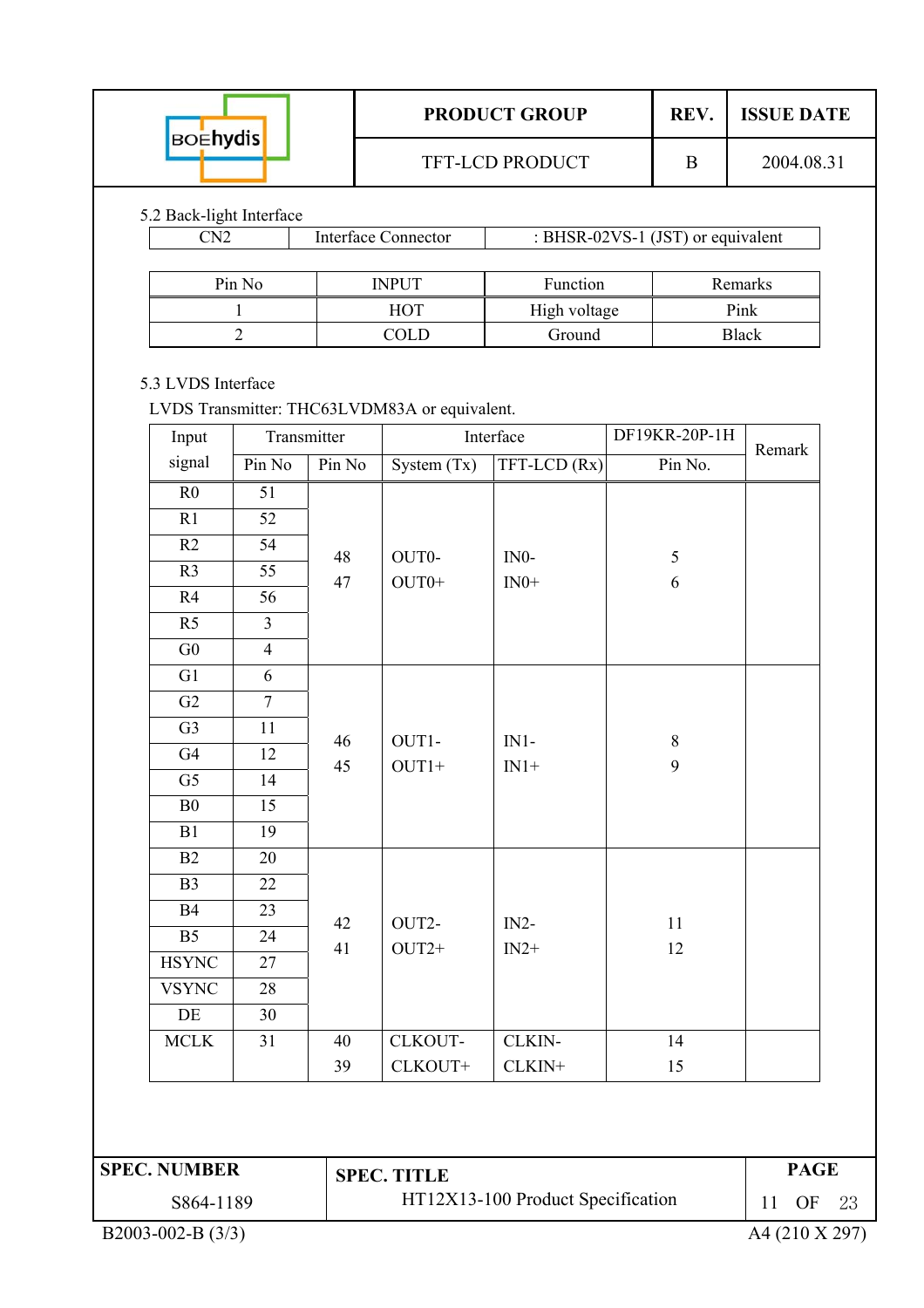

| <b>SPEC. NUMBER</b> | <b>SPEC. TITLE</b>                | <b>PAGE</b>     |
|---------------------|-----------------------------------|-----------------|
| S864-1189           | HT12X13-100 Product Specification | 12<br>OF<br>-23 |

Horizontal Display Period Thd 1024 1024 1024 clocks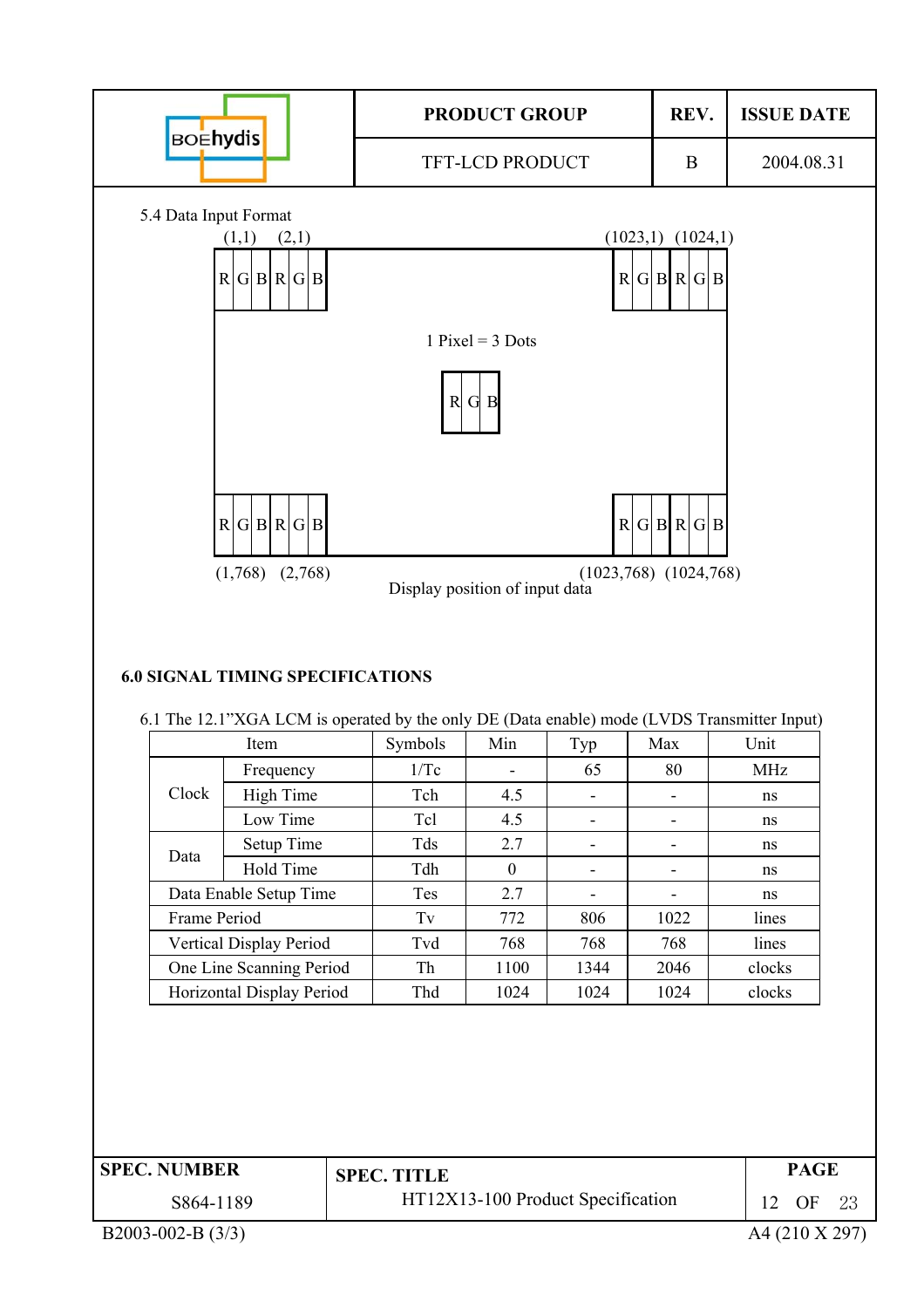| <b>BOENYdis</b> | <b>PRODUCT GROUP</b>   | <b>REV</b> | <b>ISSUE DATE</b> |
|-----------------|------------------------|------------|-------------------|
|                 | <b>TFT-LCD PRODUCT</b> | Β          | 2004.08.31        |
|                 |                        |            |                   |

6.2 LVDS Rx interface timing parameter

The specification of the LVDS Rx interface timing parameter

|                     |                   | <lvds interface="" rx="" specification="" timing=""></lvds> |              |              |      |        |
|---------------------|-------------------|-------------------------------------------------------------|--------------|--------------|------|--------|
| Item                | Symbol            | Min                                                         | Typ          | Max          | Unit | Remark |
| <b>CLKIN</b> Period | tRCIP             | 12.5                                                        | 15.38        |              | nsec |        |
| Input Data 0        | tRIP1             | $-0.4$                                                      | $0.0\,$      | $+0.4$       | nsec |        |
| Input Data 1        | tRIP <sub>0</sub> | $1*$ tRICP/7                                                | $1*$ tRICP/7 | $1*$ tRICP/7 | nsec |        |
|                     |                   | $-0.4$                                                      |              | $+0.4$       |      |        |
| Input Data 2        | tRIP6             | $2*$ tRICP/7                                                | $2*$ tRICP/7 | $2*$ tRICP/7 | nsec |        |
|                     |                   | $-0.4$                                                      |              | $+0.4$       |      |        |
| Input Data 3        | tRIP5             | 3*tRICP/7                                                   | 3*tRICP/7    | 3*tRICP/7    | nsec |        |
|                     |                   | $-0.4$                                                      |              | $+0.4$       |      |        |
| Input Data 4        | tRIP4             | 4*tRICP/7                                                   | 4*tRICP/7    | 4*tRICP/7    | nsec |        |
|                     |                   | $-0.4$                                                      |              | $+0.4$       |      |        |
| Input Data 5        | tRIP3             | 5*tRICP/7                                                   | 5*tRICP/7    | 5*tRICP/7    | nsec |        |
|                     |                   | $-0.4$                                                      |              | $+0.4$       |      |        |
| Input Data 6        | tRIP2             | 6*tRICP/7                                                   | 6*tRICP/7    | 6*tRICP/7    | nsec |        |
|                     |                   | $-0.4$                                                      |              | $+0.4$       |      |        |

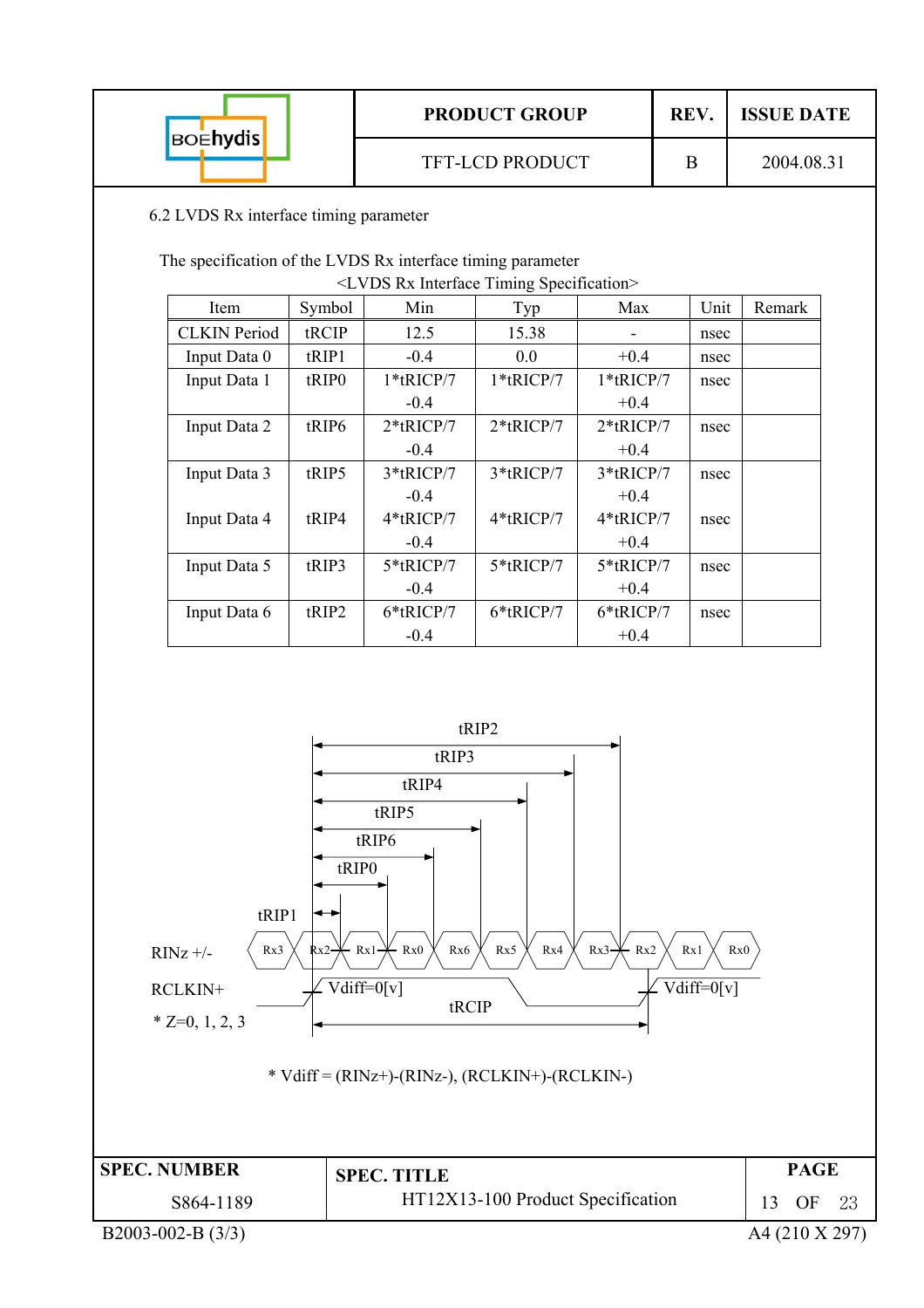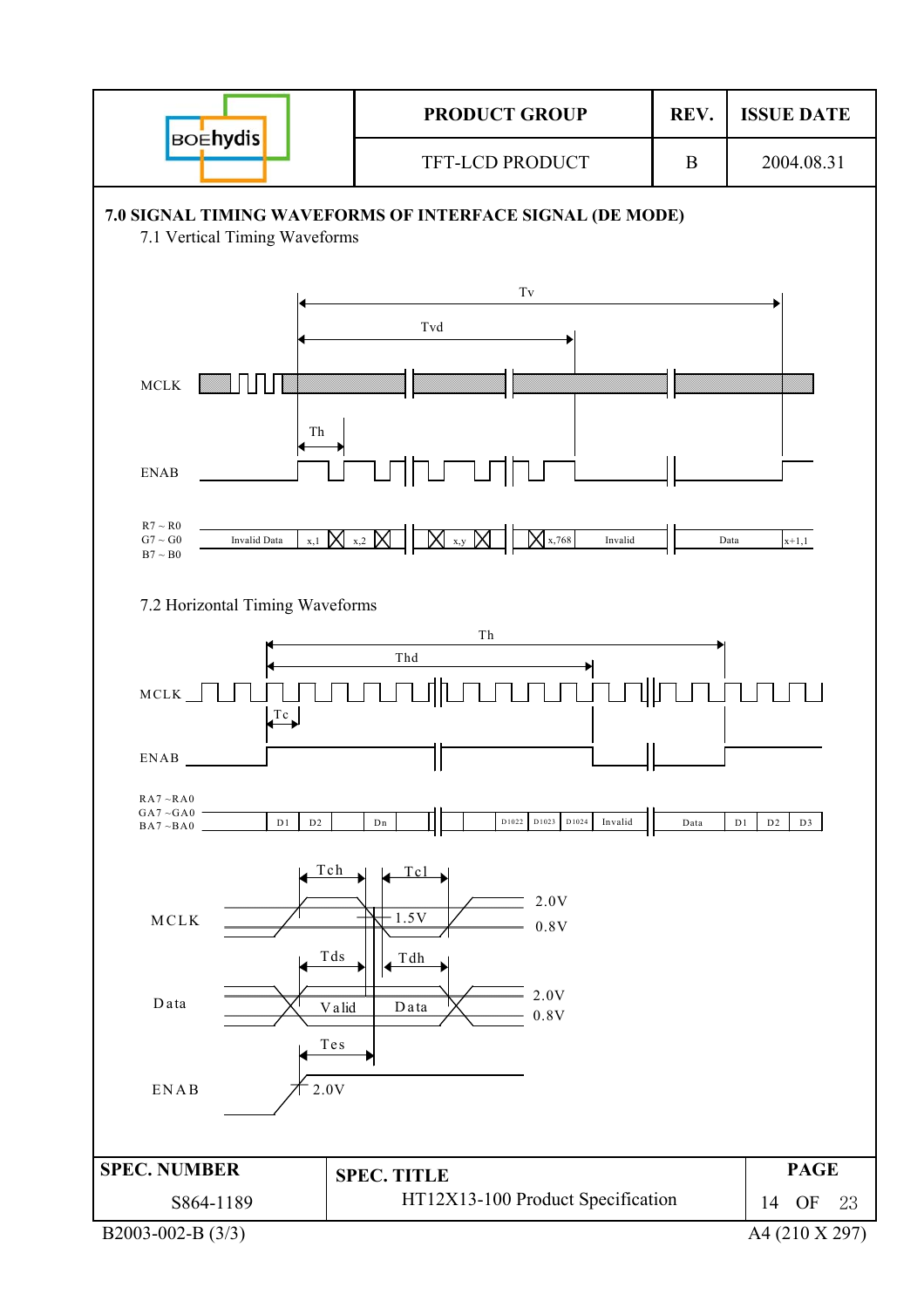| <b>BOEhydis</b> |
|-----------------|
|-----------------|

ı

## **PRODUCT GROUP** REV. ISSUE DATE

#### TFT-LCD PRODUCT B B 2004.08.31

## **8.0 INPUT SIGNALS, BASIC DISPLAY COLORS & GRAY SCALE OF COLORS**

| Red Data<br>Green Data<br>Colors & Gray<br><b>Blue Data</b><br>Scale<br>R <sub>5</sub><br>R2<br>R1<br>G1<br>R4<br>R <sub>3</sub><br>R <sub>0</sub><br>G <sub>5</sub><br>G4<br>G <sub>3</sub><br>G2<br>${\rm G0}$<br>B <sub>5</sub><br>B4<br>B <sub>3</sub><br>B2<br>B1<br>${\bf B0}$<br><b>Black</b><br>$\boldsymbol{0}$<br>$\mathbf{0}$<br>$\boldsymbol{0}$<br>$\boldsymbol{0}$<br>$\boldsymbol{0}$<br>$\boldsymbol{0}$<br>$\boldsymbol{0}$<br>$\boldsymbol{0}$<br>$\boldsymbol{0}$<br>$\boldsymbol{0}$<br>$\boldsymbol{0}$<br>$\boldsymbol{0}$<br>$\boldsymbol{0}$<br>$\mathbf{0}$<br>$\mathbf{0}$<br>$\boldsymbol{0}$<br>$\boldsymbol{0}$<br>$\boldsymbol{0}$<br>$\boldsymbol{0}$<br>$\boldsymbol{0}$<br>$\boldsymbol{0}$<br>$\boldsymbol{0}$<br>$\boldsymbol{0}$<br>$\boldsymbol{0}$<br>$\boldsymbol{0}$<br>$\boldsymbol{0}$<br>$\boldsymbol{0}$<br>$\mathbf{1}$<br>Blue<br>$\boldsymbol{0}$<br>$\boldsymbol{0}$<br>$\boldsymbol{0}$<br>$\mathbf{1}$<br>$\mathbf{1}$<br>$\mathbf{1}$<br>$\mathbf{1}$<br>1<br>$\boldsymbol{0}$<br>$\boldsymbol{0}$<br>$\boldsymbol{0}$<br>$\boldsymbol{0}$<br>$\boldsymbol{0}$<br>$\boldsymbol{0}$<br>$\boldsymbol{0}$<br>$\mathbf{1}$<br>1<br>$\mathbf{1}$<br>$\mathbf{1}$<br>1<br>1<br>$\boldsymbol{0}$<br>$\mathbf{0}$<br>$\theta$<br>$\boldsymbol{0}$<br>$\theta$<br>Green<br>$\boldsymbol{0}$<br>$\boldsymbol{0}$<br>$\mathbf{1}$<br>$\mathbf{1}$<br>$\boldsymbol{0}$<br>$\boldsymbol{0}$<br>$\boldsymbol{0}$<br>$\boldsymbol{0}$<br>$\mathbf{1}$<br>$\mathbf{1}$<br>$\mathbf{1}$<br>$\mathbf{1}$<br>$\mathbf{1}$<br>$\mathbf{1}$<br>$\mathbf{1}$<br>$\mathbf{1}$<br>$\mathbf{1}$<br>$\mathbf{1}$<br><b>Basic</b><br>Cyan<br>Red<br>$\mathbf{1}$<br>$\mathbf{1}$<br>$\mathbf{1}$<br>$\mathbf{1}$<br>$\boldsymbol{0}$<br>$\boldsymbol{0}$<br>$\boldsymbol{0}$<br>$\boldsymbol{0}$<br>$\boldsymbol{0}$<br>$\boldsymbol{0}$<br>$\boldsymbol{0}$<br>$\boldsymbol{0}$<br>1<br>$\mathbf{1}$<br>$\boldsymbol{0}$<br>$\boldsymbol{0}$<br>$\boldsymbol{0}$<br>$\boldsymbol{0}$<br>$\mathbf{1}$<br>$\mathbf{1}$<br>$\mathbf{1}$<br>$\mathbf{1}$<br>$\mathbf{1}$<br>$\mathbf{1}$<br>$\boldsymbol{0}$<br>$\boldsymbol{0}$<br>$\boldsymbol{0}$<br>$\boldsymbol{0}$<br>$\boldsymbol{0}$<br>$\boldsymbol{0}$<br>$\mathbf{1}$<br>$\mathbf{1}$<br>$\mathbf{1}$<br>$\mathbf{1}$<br>Magenta<br>1<br>1<br>Yellow<br>$\mathbf{1}$<br>$\boldsymbol{0}$<br>$\boldsymbol{0}$<br>$\boldsymbol{0}$<br>$\mathbf{1}$<br>1<br>1<br>1<br>$\mathbf{1}$<br>$\mathbf{1}$<br>$\mathbf{1}$<br>$\mathbf{1}$<br>1<br>1<br>$\boldsymbol{0}$<br>$\boldsymbol{0}$<br>$\boldsymbol{0}$<br>1<br>White<br>$\mathbf{1}$<br>$\mathbf{1}$<br>$\mathbf{1}$<br>$\mathbf{1}$<br>1<br>$\mathbf{1}$<br>$\mathbf{1}$<br>1<br>1<br>1<br>$\mathbf{1}$<br>$\mathbf{1}$<br>$\mathbf{1}$<br>1<br>1<br>1<br>1<br>1<br><b>Black</b><br>$\boldsymbol{0}$<br>$\mathbf{0}$<br>$\boldsymbol{0}$<br>$\mathbf{0}$<br>$\boldsymbol{0}$<br>$\mathbf{0}$<br>$\boldsymbol{0}$<br>$\boldsymbol{0}$<br>$\boldsymbol{0}$<br>$\boldsymbol{0}$<br>$\boldsymbol{0}$<br>$\mathbf{0}$<br>$\mathbf{0}$<br>$\mathbf{0}$<br>$\boldsymbol{0}$<br>$\boldsymbol{0}$<br>$\mathbf{0}$<br>$\mathbf{0}$<br>$\boldsymbol{0}$<br>$\boldsymbol{0}$<br>$\boldsymbol{0}$<br>$\boldsymbol{0}$<br>$\boldsymbol{0}$<br>$\boldsymbol{0}$<br>$\mathbf{1}$<br>$\boldsymbol{0}$<br>$\boldsymbol{0}$<br>$\boldsymbol{0}$<br>$\boldsymbol{0}$<br>$\boldsymbol{0}$<br>$\boldsymbol{0}$<br>$\boldsymbol{0}$<br>$\boldsymbol{0}$<br>$\boldsymbol{0}$<br>$\boldsymbol{0}$<br>$\boldsymbol{0}$<br>$\triangle$<br>$\boldsymbol{0}$<br>$\boldsymbol{0}$<br>$\overline{0}$<br>$\boldsymbol{0}$<br>Darker<br>$\boldsymbol{0}$<br>$\boldsymbol{0}$<br>$\boldsymbol{0}$<br>$\mathbf{1}$<br>$\mathbf{0}$<br>$\mathbf{0}$<br>$\boldsymbol{0}$<br>$\overline{0}$<br>$\mathbf{0}$<br>$\mathbf{0}$<br>$\boldsymbol{0}$<br>$\boldsymbol{0}$<br>$\boldsymbol{0}$<br>$\boldsymbol{0}$<br>Gray<br>$\triangle$<br>Scale<br>Of<br>$\bigtriangledown$<br>Red<br>$\boldsymbol{0}$<br>$\boldsymbol{0}$<br>$\boldsymbol{0}$<br>$\mathbf{0}$<br>$\boldsymbol{0}$<br>$\mathbf{0}$<br>$\mathbf{0}$<br>$\boldsymbol{0}$<br>$\boldsymbol{0}$<br><b>Brighter</b><br>$\mathbf{1}$<br>1<br>$\boldsymbol{0}$<br>$\boldsymbol{0}$<br>$\boldsymbol{0}$<br>$\boldsymbol{0}$<br>1<br>1<br>1<br>$\bigtriangledown$<br>1<br>$\mathbf{1}$<br>$\mathbf{1}$<br>1<br>$\boldsymbol{0}$<br>$\boldsymbol{0}$<br>$\theta$<br>$\boldsymbol{0}$<br>$\boldsymbol{0}$<br>$\boldsymbol{0}$<br>$\boldsymbol{0}$<br>$\mathbf{0}$<br>$\theta$<br>$\mathbf{0}$<br>$\theta$<br>$\boldsymbol{0}$<br>$\boldsymbol{0}$<br>1<br>Red<br>$\mathbf{1}$<br>$\mathbf{1}$<br>$\mathbf{1}$<br>$\mathbf{1}$<br>$\mathbf{1}$<br>$\mathbf{1}$<br>$\boldsymbol{0}$<br>$\boldsymbol{0}$<br>$\boldsymbol{0}$<br>$\boldsymbol{0}$<br>$\boldsymbol{0}$<br>$\boldsymbol{0}$<br>$\boldsymbol{0}$<br>$\mathbf{0}$<br>$\boldsymbol{0}$<br>$\boldsymbol{0}$<br>$\boldsymbol{0}$<br>$\boldsymbol{0}$<br>$\mathbf{0}$<br>$\boldsymbol{0}$<br>$\boldsymbol{0}$<br>$\boldsymbol{0}$<br>$\boldsymbol{0}$<br>$\boldsymbol{0}$<br>$\boldsymbol{0}$<br>$\boldsymbol{0}$<br>$\boldsymbol{0}$<br>$\boldsymbol{0}$<br>$\boldsymbol{0}$<br>$\boldsymbol{0}$<br>$\boldsymbol{0}$<br>$\boldsymbol{0}$<br>$\boldsymbol{0}$<br>$\boldsymbol{0}$<br>$\boldsymbol{0}$<br>$\boldsymbol{0}$<br><b>Black</b><br>$\boldsymbol{0}$<br>$\boldsymbol{0}$<br>$\boldsymbol{0}$<br>$\boldsymbol{0}$<br>$\boldsymbol{0}$<br>$\triangle$<br>$\boldsymbol{0}$<br>$\boldsymbol{0}$<br>$\boldsymbol{0}$<br>$\boldsymbol{0}$<br>$\boldsymbol{0}$<br>$\boldsymbol{0}$<br>$\boldsymbol{0}$<br>$\boldsymbol{0}$<br>$\boldsymbol{0}$<br>$\boldsymbol{0}$<br>$\boldsymbol{0}$<br>$\boldsymbol{0}$<br>1<br>$\boldsymbol{0}$<br>$\boldsymbol{0}$<br>$\boldsymbol{0}$<br>$\boldsymbol{0}$<br>$\boldsymbol{0}$<br>$\boldsymbol{0}$<br>$\boldsymbol{0}$<br>$\boldsymbol{0}$<br>$\boldsymbol{0}$<br>$\mathbf{0}$<br>$\boldsymbol{0}$<br>$\boldsymbol{0}$<br>$\boldsymbol{0}$<br>Darker<br>$\mathbf{0}$<br>$\mathbf{1}$<br>$\mathbf{0}$<br>$\mathbf{0}$<br>$\boldsymbol{0}$<br>Gray<br>Scale<br>$\triangle$<br>Of<br>$\bigtriangledown$<br>Green<br><b>Brighter</b><br>$\mathbf{0}$<br>$\boldsymbol{0}$<br>$\boldsymbol{0}$<br>$\mathbf{0}$<br>$\boldsymbol{0}$<br>$\boldsymbol{0}$<br>$\boldsymbol{0}$<br>$\boldsymbol{0}$<br>$\mathbf{0}$<br>$\boldsymbol{0}$<br>$\boldsymbol{0}$<br>-1<br>1<br>1<br>$\boldsymbol{0}$<br>$\mathbf{0}$<br>1<br>1<br>$\bigtriangledown$<br>$\mathbf{1}$<br>$\mathbf{0}$<br>$\mathbf{0}$<br>$\boldsymbol{0}$<br>$\mathbf{0}$<br>$\boldsymbol{0}$<br>$\boldsymbol{0}$<br>$\mathbf{1}$<br>$\mathbf{1}$<br>$\mathbf{1}$<br>$\mathbf{1}$<br>$\boldsymbol{0}$<br>$\boldsymbol{0}$<br>$\boldsymbol{0}$<br>$\boldsymbol{0}$<br>$\boldsymbol{0}$<br>$\boldsymbol{0}$<br>$\boldsymbol{0}$<br>$\boldsymbol{0}$<br>Green<br>$\boldsymbol{0}$<br>$\boldsymbol{0}$<br>$\mathbf{0}$<br>$\boldsymbol{0}$<br>$\boldsymbol{0}$<br>$\mathbf{1}$<br>$\mathbf{1}$<br>$\boldsymbol{0}$<br>$\mathbf{0}$<br>$\boldsymbol{0}$<br>$\boldsymbol{0}$<br>$\boldsymbol{0}$<br>$\mathbf{1}$<br>$\mathbf{1}$<br>$\mathbf{1}$<br>$\mathbf{1}$<br>$\mathbf{0}$<br>$\boldsymbol{0}$<br>$\boldsymbol{0}$<br>$\boldsymbol{0}$<br><b>Black</b><br>$\boldsymbol{0}$<br>$\boldsymbol{0}$<br>$\boldsymbol{0}$<br>$\boldsymbol{0}$<br>$\boldsymbol{0}$<br>$\boldsymbol{0}$<br>$\boldsymbol{0}$<br>$\boldsymbol{0}$<br>$\boldsymbol{0}$<br>$\boldsymbol{0}$<br>$\boldsymbol{0}$<br>$\mathbf{0}$<br>$\mathbf{0}$<br>$\boldsymbol{0}$<br>$\boldsymbol{0}$<br>$\triangle$<br>$\boldsymbol{0}$<br>$\boldsymbol{0}$<br>$\mathbf{0}$<br>$\boldsymbol{0}$<br>$\boldsymbol{0}$<br>$\boldsymbol{0}$<br>$\boldsymbol{0}$<br>$\boldsymbol{0}$<br>$\boldsymbol{0}$<br>$\boldsymbol{0}$<br>$\boldsymbol{0}$<br>$\boldsymbol{0}$<br>$\boldsymbol{0}$<br>$\boldsymbol{0}$<br>$\boldsymbol{0}$<br>$\boldsymbol{0}$<br>$\boldsymbol{0}$<br>$\mathbf{1}$<br>$\boldsymbol{0}$<br>$\mathbf{0}$<br>$\mathbf{0}$<br>$\boldsymbol{0}$<br>$\boldsymbol{0}$<br>$\mathbf{0}$<br>$\mathbf{0}$<br>$\boldsymbol{0}$<br>$\mathbf{0}$<br>$\boldsymbol{0}$<br>$\mathbf{0}$<br>$\mathbf{0}$<br>$\boldsymbol{0}$<br>$\mathbf{0}$<br>$\boldsymbol{0}$<br>$\boldsymbol{0}$<br>Darker<br>$\theta$<br>$\mathbf{1}$<br>Gray<br>Scale<br>$\triangle$<br>Of<br>$\bigtriangledown$<br>Blue<br>$\boldsymbol{0}$<br>$\boldsymbol{0}$<br>$\boldsymbol{0}$<br>$\boldsymbol{0}$<br>$\boldsymbol{0}$<br>$\boldsymbol{0}$<br>$\boldsymbol{0}$<br>$\boldsymbol{0}$<br>$\boldsymbol{0}$<br>$\boldsymbol{0}$<br>$\boldsymbol{0}$<br>$\mathbf{1}$<br>$\mathbf{1}$<br><b>Brighter</b><br>$\mathbf{0}$<br>1<br>$\boldsymbol{0}$<br>1<br>1<br>$\bigtriangledown$<br>$\boldsymbol{0}$<br>$\boldsymbol{0}$<br>$\mathbf{0}$<br>$\mathbf{0}$<br>$\mathbf{0}$<br>$\mathbf{0}$<br>$\mathbf{0}$<br>$\mathbf{0}$<br>$\mathbf{0}$<br>$\mathbf{0}$<br>$\boldsymbol{0}$<br>$\theta$<br>$\theta$<br>1<br>$\mathbf{1}$<br>1<br>1<br>1<br>Blue<br>$\boldsymbol{0}$<br>$\boldsymbol{0}$<br>$\boldsymbol{0}$<br>$\boldsymbol{0}$<br>$\boldsymbol{0}$<br>$\boldsymbol{0}$<br>$\boldsymbol{0}$<br>$\boldsymbol{0}$<br>$\boldsymbol{0}$<br>$\boldsymbol{0}$<br>$\boldsymbol{0}$<br>$\boldsymbol{0}$<br>$\mathbf{1}$<br>$\mathbf{1}$<br>$\mathbf{1}$<br>$\mathbf{1}$<br>$\mathbf{1}$<br>$\mathbf{1}$<br><b>Black</b><br>$\boldsymbol{0}$<br>$\boldsymbol{0}$<br>$\boldsymbol{0}$<br>$\boldsymbol{0}$<br>$\boldsymbol{0}$<br>$\boldsymbol{0}$<br>$\boldsymbol{0}$<br>$\boldsymbol{0}$<br>$\boldsymbol{0}$<br>$\boldsymbol{0}$<br>$\boldsymbol{0}$<br>$\boldsymbol{0}$<br>$\boldsymbol{0}$<br>$\boldsymbol{0}$<br>$\boldsymbol{0}$<br>$\boldsymbol{0}$<br>$\boldsymbol{0}$<br>$\boldsymbol{0}$<br>$\boldsymbol{0}$<br>$\boldsymbol{0}$<br>$\boldsymbol{0}$<br>$\boldsymbol{0}$<br>$\boldsymbol{0}$<br>$\boldsymbol{0}$<br>$\boldsymbol{0}$<br>$\boldsymbol{0}$<br>$\boldsymbol{0}$<br>$\boldsymbol{0}$<br>$\boldsymbol{0}$<br>$\boldsymbol{0}$<br>$\boldsymbol{0}$<br>$\boldsymbol{0}$<br>$\boldsymbol{0}$<br>$\triangle$<br>$\mathbf{1}$<br>$\mathbf{1}$<br>1<br>Gray<br>Darker<br>$\boldsymbol{0}$<br>$\boldsymbol{0}$<br>$\boldsymbol{0}$<br>$\boldsymbol{0}$<br>$\boldsymbol{0}$<br>$\boldsymbol{0}$<br>$\mathbf{1}$<br>$\boldsymbol{0}$<br>$\boldsymbol{0}$<br>$\boldsymbol{0}$<br>$\boldsymbol{0}$<br>$\boldsymbol{0}$<br>$\mathbf{0}$<br>$\boldsymbol{0}$<br>$\boldsymbol{0}$<br>$\boldsymbol{0}$<br>1<br>1<br>Scale<br>Of<br>$\triangle$<br>White<br>$\bigtriangledown$<br>$\&$<br><b>Brighter</b><br>$\boldsymbol{0}$<br>$\mathbf{1}$<br>$\boldsymbol{0}$<br>$\mathbf{1}$<br>$\mathbf{1}$<br>$\mathbf{1}$<br>1<br>$\mathbf{1}$<br>1<br>$\boldsymbol{0}$<br>$\mathbf{1}$<br>1<br>1<br>1<br>1<br>1<br>1<br>$\triangledown$<br>$\mathbf{1}$<br>$\mathbf{1}$<br>$\mathbf{1}$<br>$\boldsymbol{0}$<br>$\boldsymbol{0}$<br>$\mathbf{1}$<br>$\mathbf{1}$<br>$\mathbf{1}$<br>$\mathbf{1}$<br>$\mathbf{1}$<br>$\mathbf{1}$<br>$\mathbf{1}$<br>$\mathbf{1}$<br>$\mathbf{1}$<br>$\mathbf{1}$<br>$\boldsymbol{0}$<br>1<br>$\mathbf{1}$<br>White<br>$\mathbf{1}$<br>$\mathbf{1}$<br>$\mathbf{1}$<br>$\mathbf{1}$<br>$\mathbf{1}$<br>$\mathbf{1}$<br>$\mathbf{1}$<br>$\mathbf{1}$<br>$\mathbf{1}$<br>$\mathbf{1}$<br>1<br>$\mathbf{1}$<br>1<br>1<br>1<br>1<br>$\mathbf{1}$<br>$\mathbf{1}$<br><b>SPEC. NUMBER</b><br><b>PAGE</b><br><b>SPEC. TITLE</b><br>HT12X13-100 Product Specification<br>S864-1189<br>15<br><b>OF</b><br>B2003-002-B (3/3)<br>A4 (210 X 297) |              |  |  |  |  |  |  |  |  |  |  |  |  |
|-----------------------------------------------------------------------------------------------------------------------------------------------------------------------------------------------------------------------------------------------------------------------------------------------------------------------------------------------------------------------------------------------------------------------------------------------------------------------------------------------------------------------------------------------------------------------------------------------------------------------------------------------------------------------------------------------------------------------------------------------------------------------------------------------------------------------------------------------------------------------------------------------------------------------------------------------------------------------------------------------------------------------------------------------------------------------------------------------------------------------------------------------------------------------------------------------------------------------------------------------------------------------------------------------------------------------------------------------------------------------------------------------------------------------------------------------------------------------------------------------------------------------------------------------------------------------------------------------------------------------------------------------------------------------------------------------------------------------------------------------------------------------------------------------------------------------------------------------------------------------------------------------------------------------------------------------------------------------------------------------------------------------------------------------------------------------------------------------------------------------------------------------------------------------------------------------------------------------------------------------------------------------------------------------------------------------------------------------------------------------------------------------------------------------------------------------------------------------------------------------------------------------------------------------------------------------------------------------------------------------------------------------------------------------------------------------------------------------------------------------------------------------------------------------------------------------------------------------------------------------------------------------------------------------------------------------------------------------------------------------------------------------------------------------------------------------------------------------------------------------------------------------------------------------------------------------------------------------------------------------------------------------------------------------------------------------------------------------------------------------------------------------------------------------------------------------------------------------------------------------------------------------------------------------------------------------------------------------------------------------------------------------------------------------------------------------------------------------------------------------------------------------------------------------------------------------------------------------------------------------------------------------------------------------------------------------------------------------------------------------------------------------------------------------------------------------------------------------------------------------------------------------------------------------------------------------------------------------------------------------------------------------------------------------------------------------------------------------------------------------------------------------------------------------------------------------------------------------------------------------------------------------------------------------------------------------------------------------------------------------------------------------------------------------------------------------------------------------------------------------------------------------------------------------------------------------------------------------------------------------------------------------------------------------------------------------------------------------------------------------------------------------------------------------------------------------------------------------------------------------------------------------------------------------------------------------------------------------------------------------------------------------------------------------------------------------------------------------------------------------------------------------------------------------------------------------------------------------------------------------------------------------------------------------------------------------------------------------------------------------------------------------------------------------------------------------------------------------------------------------------------------------------------------------------------------------------------------------------------------------------------------------------------------------------------------------------------------------------------------------------------------------------------------------------------------------------------------------------------------------------------------------------------------------------------------------------------------------------------------------------------------------------------------------------------------------------------------------------------------------------------------------------------------------------------------------------------------------------------------------------------------------------------------------------------------------------------------------------------------------------------------------------------------------------------------------------------------------------------------------------------------------------------------------------------------------------------------------------------------------------------------------------------------------------------------------------------------------------------------------------------------------------------------------------------------------------------------------------------------------------------------------------------------------------------------------------------------------------------------------------------------------------------------------------------------------------------------------------------------------------------------------------------------------------------------------------------------------------------------------------------------------------------------------------------------------------------------------------------------------------------------------------------------------------------------------------------------------------------------------------------------------------------------------------------------------------------------------------------------------------------------------------------------------------------------------------------------------------------------------------------------------------------------------------------------------------------------------------------------------------------------------------------------------------------------------------------------------------------------------------------------------------------------------------------------------------------------------------------------------------------------------------------------------------------------------------------------------------------------------------------------------------------------------------------------------------------------------------------------------------------------------------------------------------------------------------------------------------------------------------------------------------------------------------------------------------------------------------------------------------------------------------------------------------------------------------------------------------------------------------------------------------------------------------------------------------------------------------------------------------------------------------------------------------------------------------------------------------------------------------------------------------------------------------------------------------------------------------------------------------------------------------------------------------------------------------------------------------------------------------------------------------------------------------------------------------------------------------------------------------------------------------------------------------------------------------------------------------------------------------------------------------------------------------------------------------------------------------------------------------------------------------------------------------------------------------------------------------------------------------------------------------------------------------------------------------------------------------------------------------------------------------------------------------------------------------------------------------------------------------------------------------------------------------------------------------------------------------------------------------------------------------------------------------------------------------------------------------------------------------------------------------------------------------------------------------------------------------------------------------------------------------------------------------------------------------------------------------------------------------------------------------------------------------------------------------------------------------------------------------------------------------------------------------------------------------------------------------------------------------------------------------------------------------------------------------------------------------------------------------------------------------------------------------------------------------------------------------------------------------------------------------------------------------------------------------------------------------------------------------------------------------------------------------------------------------------------------|--------------|--|--|--|--|--|--|--|--|--|--|--|--|
|                                                                                                                                                                                                                                                                                                                                                                                                                                                                                                                                                                                                                                                                                                                                                                                                                                                                                                                                                                                                                                                                                                                                                                                                                                                                                                                                                                                                                                                                                                                                                                                                                                                                                                                                                                                                                                                                                                                                                                                                                                                                                                                                                                                                                                                                                                                                                                                                                                                                                                                                                                                                                                                                                                                                                                                                                                                                                                                                                                                                                                                                                                                                                                                                                                                                                                                                                                                                                                                                                                                                                                                                                                                                                                                                                                                                                                                                                                                                                                                                                                                                                                                                                                                                                                                                                                                                                                                                                                                                                                                                                                                                                                                                                                                                                                                                                                                                                                                                                                                                                                                                                                                                                                                                                                                                                                                                                                                                                                                                                                                                                                                                                                                                                                                                                                                                                                                                                                                                                                                                                                                                                                                                                                                                                                                                                                                                                                                                                                                                                                                                                                                                                                                                                                                                                                                                                                                                                                                                                                                                                                                                                                                                                                                                                                                                                                                                                                                                                                                                                                                                                                                                                                                                                                                                                                                                                                                                                                                                                                                                                                                                                                                                                                                                                                                                                                                                                                                                                                                                                                                                                                                                                                                                                                                                                                                                                                                                                                                                                                                                                                                                                                                                                                                                                                                                                                                                                                                                                                                                                                                                                                                                                                                                                                                                                                                                                                                                                                                                                                                                                                                                                                                                                                                                                                                                                                                                                                                                                                                                                                                                                                                                                                                                                                                                                                                                                                                                                                                                                                                                                                                                                                                                                                                                                                                                                                                                                                                                                                                                       |              |  |  |  |  |  |  |  |  |  |  |  |  |
|                                                                                                                                                                                                                                                                                                                                                                                                                                                                                                                                                                                                                                                                                                                                                                                                                                                                                                                                                                                                                                                                                                                                                                                                                                                                                                                                                                                                                                                                                                                                                                                                                                                                                                                                                                                                                                                                                                                                                                                                                                                                                                                                                                                                                                                                                                                                                                                                                                                                                                                                                                                                                                                                                                                                                                                                                                                                                                                                                                                                                                                                                                                                                                                                                                                                                                                                                                                                                                                                                                                                                                                                                                                                                                                                                                                                                                                                                                                                                                                                                                                                                                                                                                                                                                                                                                                                                                                                                                                                                                                                                                                                                                                                                                                                                                                                                                                                                                                                                                                                                                                                                                                                                                                                                                                                                                                                                                                                                                                                                                                                                                                                                                                                                                                                                                                                                                                                                                                                                                                                                                                                                                                                                                                                                                                                                                                                                                                                                                                                                                                                                                                                                                                                                                                                                                                                                                                                                                                                                                                                                                                                                                                                                                                                                                                                                                                                                                                                                                                                                                                                                                                                                                                                                                                                                                                                                                                                                                                                                                                                                                                                                                                                                                                                                                                                                                                                                                                                                                                                                                                                                                                                                                                                                                                                                                                                                                                                                                                                                                                                                                                                                                                                                                                                                                                                                                                                                                                                                                                                                                                                                                                                                                                                                                                                                                                                                                                                                                                                                                                                                                                                                                                                                                                                                                                                                                                                                                                                                                                                                                                                                                                                                                                                                                                                                                                                                                                                                                                                                                                                                                                                                                                                                                                                                                                                                                                                                                                                                                                                       |              |  |  |  |  |  |  |  |  |  |  |  |  |
|                                                                                                                                                                                                                                                                                                                                                                                                                                                                                                                                                                                                                                                                                                                                                                                                                                                                                                                                                                                                                                                                                                                                                                                                                                                                                                                                                                                                                                                                                                                                                                                                                                                                                                                                                                                                                                                                                                                                                                                                                                                                                                                                                                                                                                                                                                                                                                                                                                                                                                                                                                                                                                                                                                                                                                                                                                                                                                                                                                                                                                                                                                                                                                                                                                                                                                                                                                                                                                                                                                                                                                                                                                                                                                                                                                                                                                                                                                                                                                                                                                                                                                                                                                                                                                                                                                                                                                                                                                                                                                                                                                                                                                                                                                                                                                                                                                                                                                                                                                                                                                                                                                                                                                                                                                                                                                                                                                                                                                                                                                                                                                                                                                                                                                                                                                                                                                                                                                                                                                                                                                                                                                                                                                                                                                                                                                                                                                                                                                                                                                                                                                                                                                                                                                                                                                                                                                                                                                                                                                                                                                                                                                                                                                                                                                                                                                                                                                                                                                                                                                                                                                                                                                                                                                                                                                                                                                                                                                                                                                                                                                                                                                                                                                                                                                                                                                                                                                                                                                                                                                                                                                                                                                                                                                                                                                                                                                                                                                                                                                                                                                                                                                                                                                                                                                                                                                                                                                                                                                                                                                                                                                                                                                                                                                                                                                                                                                                                                                                                                                                                                                                                                                                                                                                                                                                                                                                                                                                                                                                                                                                                                                                                                                                                                                                                                                                                                                                                                                                                                                                                                                                                                                                                                                                                                                                                                                                                                                                                                                                                       |              |  |  |  |  |  |  |  |  |  |  |  |  |
|                                                                                                                                                                                                                                                                                                                                                                                                                                                                                                                                                                                                                                                                                                                                                                                                                                                                                                                                                                                                                                                                                                                                                                                                                                                                                                                                                                                                                                                                                                                                                                                                                                                                                                                                                                                                                                                                                                                                                                                                                                                                                                                                                                                                                                                                                                                                                                                                                                                                                                                                                                                                                                                                                                                                                                                                                                                                                                                                                                                                                                                                                                                                                                                                                                                                                                                                                                                                                                                                                                                                                                                                                                                                                                                                                                                                                                                                                                                                                                                                                                                                                                                                                                                                                                                                                                                                                                                                                                                                                                                                                                                                                                                                                                                                                                                                                                                                                                                                                                                                                                                                                                                                                                                                                                                                                                                                                                                                                                                                                                                                                                                                                                                                                                                                                                                                                                                                                                                                                                                                                                                                                                                                                                                                                                                                                                                                                                                                                                                                                                                                                                                                                                                                                                                                                                                                                                                                                                                                                                                                                                                                                                                                                                                                                                                                                                                                                                                                                                                                                                                                                                                                                                                                                                                                                                                                                                                                                                                                                                                                                                                                                                                                                                                                                                                                                                                                                                                                                                                                                                                                                                                                                                                                                                                                                                                                                                                                                                                                                                                                                                                                                                                                                                                                                                                                                                                                                                                                                                                                                                                                                                                                                                                                                                                                                                                                                                                                                                                                                                                                                                                                                                                                                                                                                                                                                                                                                                                                                                                                                                                                                                                                                                                                                                                                                                                                                                                                                                                                                                                                                                                                                                                                                                                                                                                                                                                                                                                                                                                                       |              |  |  |  |  |  |  |  |  |  |  |  |  |
|                                                                                                                                                                                                                                                                                                                                                                                                                                                                                                                                                                                                                                                                                                                                                                                                                                                                                                                                                                                                                                                                                                                                                                                                                                                                                                                                                                                                                                                                                                                                                                                                                                                                                                                                                                                                                                                                                                                                                                                                                                                                                                                                                                                                                                                                                                                                                                                                                                                                                                                                                                                                                                                                                                                                                                                                                                                                                                                                                                                                                                                                                                                                                                                                                                                                                                                                                                                                                                                                                                                                                                                                                                                                                                                                                                                                                                                                                                                                                                                                                                                                                                                                                                                                                                                                                                                                                                                                                                                                                                                                                                                                                                                                                                                                                                                                                                                                                                                                                                                                                                                                                                                                                                                                                                                                                                                                                                                                                                                                                                                                                                                                                                                                                                                                                                                                                                                                                                                                                                                                                                                                                                                                                                                                                                                                                                                                                                                                                                                                                                                                                                                                                                                                                                                                                                                                                                                                                                                                                                                                                                                                                                                                                                                                                                                                                                                                                                                                                                                                                                                                                                                                                                                                                                                                                                                                                                                                                                                                                                                                                                                                                                                                                                                                                                                                                                                                                                                                                                                                                                                                                                                                                                                                                                                                                                                                                                                                                                                                                                                                                                                                                                                                                                                                                                                                                                                                                                                                                                                                                                                                                                                                                                                                                                                                                                                                                                                                                                                                                                                                                                                                                                                                                                                                                                                                                                                                                                                                                                                                                                                                                                                                                                                                                                                                                                                                                                                                                                                                                                                                                                                                                                                                                                                                                                                                                                                                                                                                                                                                       |              |  |  |  |  |  |  |  |  |  |  |  |  |
|                                                                                                                                                                                                                                                                                                                                                                                                                                                                                                                                                                                                                                                                                                                                                                                                                                                                                                                                                                                                                                                                                                                                                                                                                                                                                                                                                                                                                                                                                                                                                                                                                                                                                                                                                                                                                                                                                                                                                                                                                                                                                                                                                                                                                                                                                                                                                                                                                                                                                                                                                                                                                                                                                                                                                                                                                                                                                                                                                                                                                                                                                                                                                                                                                                                                                                                                                                                                                                                                                                                                                                                                                                                                                                                                                                                                                                                                                                                                                                                                                                                                                                                                                                                                                                                                                                                                                                                                                                                                                                                                                                                                                                                                                                                                                                                                                                                                                                                                                                                                                                                                                                                                                                                                                                                                                                                                                                                                                                                                                                                                                                                                                                                                                                                                                                                                                                                                                                                                                                                                                                                                                                                                                                                                                                                                                                                                                                                                                                                                                                                                                                                                                                                                                                                                                                                                                                                                                                                                                                                                                                                                                                                                                                                                                                                                                                                                                                                                                                                                                                                                                                                                                                                                                                                                                                                                                                                                                                                                                                                                                                                                                                                                                                                                                                                                                                                                                                                                                                                                                                                                                                                                                                                                                                                                                                                                                                                                                                                                                                                                                                                                                                                                                                                                                                                                                                                                                                                                                                                                                                                                                                                                                                                                                                                                                                                                                                                                                                                                                                                                                                                                                                                                                                                                                                                                                                                                                                                                                                                                                                                                                                                                                                                                                                                                                                                                                                                                                                                                                                                                                                                                                                                                                                                                                                                                                                                                                                                                                                                                       | Colors       |  |  |  |  |  |  |  |  |  |  |  |  |
|                                                                                                                                                                                                                                                                                                                                                                                                                                                                                                                                                                                                                                                                                                                                                                                                                                                                                                                                                                                                                                                                                                                                                                                                                                                                                                                                                                                                                                                                                                                                                                                                                                                                                                                                                                                                                                                                                                                                                                                                                                                                                                                                                                                                                                                                                                                                                                                                                                                                                                                                                                                                                                                                                                                                                                                                                                                                                                                                                                                                                                                                                                                                                                                                                                                                                                                                                                                                                                                                                                                                                                                                                                                                                                                                                                                                                                                                                                                                                                                                                                                                                                                                                                                                                                                                                                                                                                                                                                                                                                                                                                                                                                                                                                                                                                                                                                                                                                                                                                                                                                                                                                                                                                                                                                                                                                                                                                                                                                                                                                                                                                                                                                                                                                                                                                                                                                                                                                                                                                                                                                                                                                                                                                                                                                                                                                                                                                                                                                                                                                                                                                                                                                                                                                                                                                                                                                                                                                                                                                                                                                                                                                                                                                                                                                                                                                                                                                                                                                                                                                                                                                                                                                                                                                                                                                                                                                                                                                                                                                                                                                                                                                                                                                                                                                                                                                                                                                                                                                                                                                                                                                                                                                                                                                                                                                                                                                                                                                                                                                                                                                                                                                                                                                                                                                                                                                                                                                                                                                                                                                                                                                                                                                                                                                                                                                                                                                                                                                                                                                                                                                                                                                                                                                                                                                                                                                                                                                                                                                                                                                                                                                                                                                                                                                                                                                                                                                                                                                                                                                                                                                                                                                                                                                                                                                                                                                                                                                                                                                                                       |              |  |  |  |  |  |  |  |  |  |  |  |  |
|                                                                                                                                                                                                                                                                                                                                                                                                                                                                                                                                                                                                                                                                                                                                                                                                                                                                                                                                                                                                                                                                                                                                                                                                                                                                                                                                                                                                                                                                                                                                                                                                                                                                                                                                                                                                                                                                                                                                                                                                                                                                                                                                                                                                                                                                                                                                                                                                                                                                                                                                                                                                                                                                                                                                                                                                                                                                                                                                                                                                                                                                                                                                                                                                                                                                                                                                                                                                                                                                                                                                                                                                                                                                                                                                                                                                                                                                                                                                                                                                                                                                                                                                                                                                                                                                                                                                                                                                                                                                                                                                                                                                                                                                                                                                                                                                                                                                                                                                                                                                                                                                                                                                                                                                                                                                                                                                                                                                                                                                                                                                                                                                                                                                                                                                                                                                                                                                                                                                                                                                                                                                                                                                                                                                                                                                                                                                                                                                                                                                                                                                                                                                                                                                                                                                                                                                                                                                                                                                                                                                                                                                                                                                                                                                                                                                                                                                                                                                                                                                                                                                                                                                                                                                                                                                                                                                                                                                                                                                                                                                                                                                                                                                                                                                                                                                                                                                                                                                                                                                                                                                                                                                                                                                                                                                                                                                                                                                                                                                                                                                                                                                                                                                                                                                                                                                                                                                                                                                                                                                                                                                                                                                                                                                                                                                                                                                                                                                                                                                                                                                                                                                                                                                                                                                                                                                                                                                                                                                                                                                                                                                                                                                                                                                                                                                                                                                                                                                                                                                                                                                                                                                                                                                                                                                                                                                                                                                                                                                                                                                       |              |  |  |  |  |  |  |  |  |  |  |  |  |
|                                                                                                                                                                                                                                                                                                                                                                                                                                                                                                                                                                                                                                                                                                                                                                                                                                                                                                                                                                                                                                                                                                                                                                                                                                                                                                                                                                                                                                                                                                                                                                                                                                                                                                                                                                                                                                                                                                                                                                                                                                                                                                                                                                                                                                                                                                                                                                                                                                                                                                                                                                                                                                                                                                                                                                                                                                                                                                                                                                                                                                                                                                                                                                                                                                                                                                                                                                                                                                                                                                                                                                                                                                                                                                                                                                                                                                                                                                                                                                                                                                                                                                                                                                                                                                                                                                                                                                                                                                                                                                                                                                                                                                                                                                                                                                                                                                                                                                                                                                                                                                                                                                                                                                                                                                                                                                                                                                                                                                                                                                                                                                                                                                                                                                                                                                                                                                                                                                                                                                                                                                                                                                                                                                                                                                                                                                                                                                                                                                                                                                                                                                                                                                                                                                                                                                                                                                                                                                                                                                                                                                                                                                                                                                                                                                                                                                                                                                                                                                                                                                                                                                                                                                                                                                                                                                                                                                                                                                                                                                                                                                                                                                                                                                                                                                                                                                                                                                                                                                                                                                                                                                                                                                                                                                                                                                                                                                                                                                                                                                                                                                                                                                                                                                                                                                                                                                                                                                                                                                                                                                                                                                                                                                                                                                                                                                                                                                                                                                                                                                                                                                                                                                                                                                                                                                                                                                                                                                                                                                                                                                                                                                                                                                                                                                                                                                                                                                                                                                                                                                                                                                                                                                                                                                                                                                                                                                                                                                                                                                                                       |              |  |  |  |  |  |  |  |  |  |  |  |  |
|                                                                                                                                                                                                                                                                                                                                                                                                                                                                                                                                                                                                                                                                                                                                                                                                                                                                                                                                                                                                                                                                                                                                                                                                                                                                                                                                                                                                                                                                                                                                                                                                                                                                                                                                                                                                                                                                                                                                                                                                                                                                                                                                                                                                                                                                                                                                                                                                                                                                                                                                                                                                                                                                                                                                                                                                                                                                                                                                                                                                                                                                                                                                                                                                                                                                                                                                                                                                                                                                                                                                                                                                                                                                                                                                                                                                                                                                                                                                                                                                                                                                                                                                                                                                                                                                                                                                                                                                                                                                                                                                                                                                                                                                                                                                                                                                                                                                                                                                                                                                                                                                                                                                                                                                                                                                                                                                                                                                                                                                                                                                                                                                                                                                                                                                                                                                                                                                                                                                                                                                                                                                                                                                                                                                                                                                                                                                                                                                                                                                                                                                                                                                                                                                                                                                                                                                                                                                                                                                                                                                                                                                                                                                                                                                                                                                                                                                                                                                                                                                                                                                                                                                                                                                                                                                                                                                                                                                                                                                                                                                                                                                                                                                                                                                                                                                                                                                                                                                                                                                                                                                                                                                                                                                                                                                                                                                                                                                                                                                                                                                                                                                                                                                                                                                                                                                                                                                                                                                                                                                                                                                                                                                                                                                                                                                                                                                                                                                                                                                                                                                                                                                                                                                                                                                                                                                                                                                                                                                                                                                                                                                                                                                                                                                                                                                                                                                                                                                                                                                                                                                                                                                                                                                                                                                                                                                                                                                                                                                                                                                       |              |  |  |  |  |  |  |  |  |  |  |  |  |
|                                                                                                                                                                                                                                                                                                                                                                                                                                                                                                                                                                                                                                                                                                                                                                                                                                                                                                                                                                                                                                                                                                                                                                                                                                                                                                                                                                                                                                                                                                                                                                                                                                                                                                                                                                                                                                                                                                                                                                                                                                                                                                                                                                                                                                                                                                                                                                                                                                                                                                                                                                                                                                                                                                                                                                                                                                                                                                                                                                                                                                                                                                                                                                                                                                                                                                                                                                                                                                                                                                                                                                                                                                                                                                                                                                                                                                                                                                                                                                                                                                                                                                                                                                                                                                                                                                                                                                                                                                                                                                                                                                                                                                                                                                                                                                                                                                                                                                                                                                                                                                                                                                                                                                                                                                                                                                                                                                                                                                                                                                                                                                                                                                                                                                                                                                                                                                                                                                                                                                                                                                                                                                                                                                                                                                                                                                                                                                                                                                                                                                                                                                                                                                                                                                                                                                                                                                                                                                                                                                                                                                                                                                                                                                                                                                                                                                                                                                                                                                                                                                                                                                                                                                                                                                                                                                                                                                                                                                                                                                                                                                                                                                                                                                                                                                                                                                                                                                                                                                                                                                                                                                                                                                                                                                                                                                                                                                                                                                                                                                                                                                                                                                                                                                                                                                                                                                                                                                                                                                                                                                                                                                                                                                                                                                                                                                                                                                                                                                                                                                                                                                                                                                                                                                                                                                                                                                                                                                                                                                                                                                                                                                                                                                                                                                                                                                                                                                                                                                                                                                                                                                                                                                                                                                                                                                                                                                                                                                                                                                                                       |              |  |  |  |  |  |  |  |  |  |  |  |  |
|                                                                                                                                                                                                                                                                                                                                                                                                                                                                                                                                                                                                                                                                                                                                                                                                                                                                                                                                                                                                                                                                                                                                                                                                                                                                                                                                                                                                                                                                                                                                                                                                                                                                                                                                                                                                                                                                                                                                                                                                                                                                                                                                                                                                                                                                                                                                                                                                                                                                                                                                                                                                                                                                                                                                                                                                                                                                                                                                                                                                                                                                                                                                                                                                                                                                                                                                                                                                                                                                                                                                                                                                                                                                                                                                                                                                                                                                                                                                                                                                                                                                                                                                                                                                                                                                                                                                                                                                                                                                                                                                                                                                                                                                                                                                                                                                                                                                                                                                                                                                                                                                                                                                                                                                                                                                                                                                                                                                                                                                                                                                                                                                                                                                                                                                                                                                                                                                                                                                                                                                                                                                                                                                                                                                                                                                                                                                                                                                                                                                                                                                                                                                                                                                                                                                                                                                                                                                                                                                                                                                                                                                                                                                                                                                                                                                                                                                                                                                                                                                                                                                                                                                                                                                                                                                                                                                                                                                                                                                                                                                                                                                                                                                                                                                                                                                                                                                                                                                                                                                                                                                                                                                                                                                                                                                                                                                                                                                                                                                                                                                                                                                                                                                                                                                                                                                                                                                                                                                                                                                                                                                                                                                                                                                                                                                                                                                                                                                                                                                                                                                                                                                                                                                                                                                                                                                                                                                                                                                                                                                                                                                                                                                                                                                                                                                                                                                                                                                                                                                                                                                                                                                                                                                                                                                                                                                                                                                                                                                                                                                       |              |  |  |  |  |  |  |  |  |  |  |  |  |
|                                                                                                                                                                                                                                                                                                                                                                                                                                                                                                                                                                                                                                                                                                                                                                                                                                                                                                                                                                                                                                                                                                                                                                                                                                                                                                                                                                                                                                                                                                                                                                                                                                                                                                                                                                                                                                                                                                                                                                                                                                                                                                                                                                                                                                                                                                                                                                                                                                                                                                                                                                                                                                                                                                                                                                                                                                                                                                                                                                                                                                                                                                                                                                                                                                                                                                                                                                                                                                                                                                                                                                                                                                                                                                                                                                                                                                                                                                                                                                                                                                                                                                                                                                                                                                                                                                                                                                                                                                                                                                                                                                                                                                                                                                                                                                                                                                                                                                                                                                                                                                                                                                                                                                                                                                                                                                                                                                                                                                                                                                                                                                                                                                                                                                                                                                                                                                                                                                                                                                                                                                                                                                                                                                                                                                                                                                                                                                                                                                                                                                                                                                                                                                                                                                                                                                                                                                                                                                                                                                                                                                                                                                                                                                                                                                                                                                                                                                                                                                                                                                                                                                                                                                                                                                                                                                                                                                                                                                                                                                                                                                                                                                                                                                                                                                                                                                                                                                                                                                                                                                                                                                                                                                                                                                                                                                                                                                                                                                                                                                                                                                                                                                                                                                                                                                                                                                                                                                                                                                                                                                                                                                                                                                                                                                                                                                                                                                                                                                                                                                                                                                                                                                                                                                                                                                                                                                                                                                                                                                                                                                                                                                                                                                                                                                                                                                                                                                                                                                                                                                                                                                                                                                                                                                                                                                                                                                                                                                                                                                                                       |              |  |  |  |  |  |  |  |  |  |  |  |  |
|                                                                                                                                                                                                                                                                                                                                                                                                                                                                                                                                                                                                                                                                                                                                                                                                                                                                                                                                                                                                                                                                                                                                                                                                                                                                                                                                                                                                                                                                                                                                                                                                                                                                                                                                                                                                                                                                                                                                                                                                                                                                                                                                                                                                                                                                                                                                                                                                                                                                                                                                                                                                                                                                                                                                                                                                                                                                                                                                                                                                                                                                                                                                                                                                                                                                                                                                                                                                                                                                                                                                                                                                                                                                                                                                                                                                                                                                                                                                                                                                                                                                                                                                                                                                                                                                                                                                                                                                                                                                                                                                                                                                                                                                                                                                                                                                                                                                                                                                                                                                                                                                                                                                                                                                                                                                                                                                                                                                                                                                                                                                                                                                                                                                                                                                                                                                                                                                                                                                                                                                                                                                                                                                                                                                                                                                                                                                                                                                                                                                                                                                                                                                                                                                                                                                                                                                                                                                                                                                                                                                                                                                                                                                                                                                                                                                                                                                                                                                                                                                                                                                                                                                                                                                                                                                                                                                                                                                                                                                                                                                                                                                                                                                                                                                                                                                                                                                                                                                                                                                                                                                                                                                                                                                                                                                                                                                                                                                                                                                                                                                                                                                                                                                                                                                                                                                                                                                                                                                                                                                                                                                                                                                                                                                                                                                                                                                                                                                                                                                                                                                                                                                                                                                                                                                                                                                                                                                                                                                                                                                                                                                                                                                                                                                                                                                                                                                                                                                                                                                                                                                                                                                                                                                                                                                                                                                                                                                                                                                                                                                       |              |  |  |  |  |  |  |  |  |  |  |  |  |
|                                                                                                                                                                                                                                                                                                                                                                                                                                                                                                                                                                                                                                                                                                                                                                                                                                                                                                                                                                                                                                                                                                                                                                                                                                                                                                                                                                                                                                                                                                                                                                                                                                                                                                                                                                                                                                                                                                                                                                                                                                                                                                                                                                                                                                                                                                                                                                                                                                                                                                                                                                                                                                                                                                                                                                                                                                                                                                                                                                                                                                                                                                                                                                                                                                                                                                                                                                                                                                                                                                                                                                                                                                                                                                                                                                                                                                                                                                                                                                                                                                                                                                                                                                                                                                                                                                                                                                                                                                                                                                                                                                                                                                                                                                                                                                                                                                                                                                                                                                                                                                                                                                                                                                                                                                                                                                                                                                                                                                                                                                                                                                                                                                                                                                                                                                                                                                                                                                                                                                                                                                                                                                                                                                                                                                                                                                                                                                                                                                                                                                                                                                                                                                                                                                                                                                                                                                                                                                                                                                                                                                                                                                                                                                                                                                                                                                                                                                                                                                                                                                                                                                                                                                                                                                                                                                                                                                                                                                                                                                                                                                                                                                                                                                                                                                                                                                                                                                                                                                                                                                                                                                                                                                                                                                                                                                                                                                                                                                                                                                                                                                                                                                                                                                                                                                                                                                                                                                                                                                                                                                                                                                                                                                                                                                                                                                                                                                                                                                                                                                                                                                                                                                                                                                                                                                                                                                                                                                                                                                                                                                                                                                                                                                                                                                                                                                                                                                                                                                                                                                                                                                                                                                                                                                                                                                                                                                                                                                                                                                                                       |              |  |  |  |  |  |  |  |  |  |  |  |  |
|                                                                                                                                                                                                                                                                                                                                                                                                                                                                                                                                                                                                                                                                                                                                                                                                                                                                                                                                                                                                                                                                                                                                                                                                                                                                                                                                                                                                                                                                                                                                                                                                                                                                                                                                                                                                                                                                                                                                                                                                                                                                                                                                                                                                                                                                                                                                                                                                                                                                                                                                                                                                                                                                                                                                                                                                                                                                                                                                                                                                                                                                                                                                                                                                                                                                                                                                                                                                                                                                                                                                                                                                                                                                                                                                                                                                                                                                                                                                                                                                                                                                                                                                                                                                                                                                                                                                                                                                                                                                                                                                                                                                                                                                                                                                                                                                                                                                                                                                                                                                                                                                                                                                                                                                                                                                                                                                                                                                                                                                                                                                                                                                                                                                                                                                                                                                                                                                                                                                                                                                                                                                                                                                                                                                                                                                                                                                                                                                                                                                                                                                                                                                                                                                                                                                                                                                                                                                                                                                                                                                                                                                                                                                                                                                                                                                                                                                                                                                                                                                                                                                                                                                                                                                                                                                                                                                                                                                                                                                                                                                                                                                                                                                                                                                                                                                                                                                                                                                                                                                                                                                                                                                                                                                                                                                                                                                                                                                                                                                                                                                                                                                                                                                                                                                                                                                                                                                                                                                                                                                                                                                                                                                                                                                                                                                                                                                                                                                                                                                                                                                                                                                                                                                                                                                                                                                                                                                                                                                                                                                                                                                                                                                                                                                                                                                                                                                                                                                                                                                                                                                                                                                                                                                                                                                                                                                                                                                                                                                                                                                       |              |  |  |  |  |  |  |  |  |  |  |  |  |
|                                                                                                                                                                                                                                                                                                                                                                                                                                                                                                                                                                                                                                                                                                                                                                                                                                                                                                                                                                                                                                                                                                                                                                                                                                                                                                                                                                                                                                                                                                                                                                                                                                                                                                                                                                                                                                                                                                                                                                                                                                                                                                                                                                                                                                                                                                                                                                                                                                                                                                                                                                                                                                                                                                                                                                                                                                                                                                                                                                                                                                                                                                                                                                                                                                                                                                                                                                                                                                                                                                                                                                                                                                                                                                                                                                                                                                                                                                                                                                                                                                                                                                                                                                                                                                                                                                                                                                                                                                                                                                                                                                                                                                                                                                                                                                                                                                                                                                                                                                                                                                                                                                                                                                                                                                                                                                                                                                                                                                                                                                                                                                                                                                                                                                                                                                                                                                                                                                                                                                                                                                                                                                                                                                                                                                                                                                                                                                                                                                                                                                                                                                                                                                                                                                                                                                                                                                                                                                                                                                                                                                                                                                                                                                                                                                                                                                                                                                                                                                                                                                                                                                                                                                                                                                                                                                                                                                                                                                                                                                                                                                                                                                                                                                                                                                                                                                                                                                                                                                                                                                                                                                                                                                                                                                                                                                                                                                                                                                                                                                                                                                                                                                                                                                                                                                                                                                                                                                                                                                                                                                                                                                                                                                                                                                                                                                                                                                                                                                                                                                                                                                                                                                                                                                                                                                                                                                                                                                                                                                                                                                                                                                                                                                                                                                                                                                                                                                                                                                                                                                                                                                                                                                                                                                                                                                                                                                                                                                                                                                                                       |              |  |  |  |  |  |  |  |  |  |  |  |  |
|                                                                                                                                                                                                                                                                                                                                                                                                                                                                                                                                                                                                                                                                                                                                                                                                                                                                                                                                                                                                                                                                                                                                                                                                                                                                                                                                                                                                                                                                                                                                                                                                                                                                                                                                                                                                                                                                                                                                                                                                                                                                                                                                                                                                                                                                                                                                                                                                                                                                                                                                                                                                                                                                                                                                                                                                                                                                                                                                                                                                                                                                                                                                                                                                                                                                                                                                                                                                                                                                                                                                                                                                                                                                                                                                                                                                                                                                                                                                                                                                                                                                                                                                                                                                                                                                                                                                                                                                                                                                                                                                                                                                                                                                                                                                                                                                                                                                                                                                                                                                                                                                                                                                                                                                                                                                                                                                                                                                                                                                                                                                                                                                                                                                                                                                                                                                                                                                                                                                                                                                                                                                                                                                                                                                                                                                                                                                                                                                                                                                                                                                                                                                                                                                                                                                                                                                                                                                                                                                                                                                                                                                                                                                                                                                                                                                                                                                                                                                                                                                                                                                                                                                                                                                                                                                                                                                                                                                                                                                                                                                                                                                                                                                                                                                                                                                                                                                                                                                                                                                                                                                                                                                                                                                                                                                                                                                                                                                                                                                                                                                                                                                                                                                                                                                                                                                                                                                                                                                                                                                                                                                                                                                                                                                                                                                                                                                                                                                                                                                                                                                                                                                                                                                                                                                                                                                                                                                                                                                                                                                                                                                                                                                                                                                                                                                                                                                                                                                                                                                                                                                                                                                                                                                                                                                                                                                                                                                                                                                                                                                       |              |  |  |  |  |  |  |  |  |  |  |  |  |
|                                                                                                                                                                                                                                                                                                                                                                                                                                                                                                                                                                                                                                                                                                                                                                                                                                                                                                                                                                                                                                                                                                                                                                                                                                                                                                                                                                                                                                                                                                                                                                                                                                                                                                                                                                                                                                                                                                                                                                                                                                                                                                                                                                                                                                                                                                                                                                                                                                                                                                                                                                                                                                                                                                                                                                                                                                                                                                                                                                                                                                                                                                                                                                                                                                                                                                                                                                                                                                                                                                                                                                                                                                                                                                                                                                                                                                                                                                                                                                                                                                                                                                                                                                                                                                                                                                                                                                                                                                                                                                                                                                                                                                                                                                                                                                                                                                                                                                                                                                                                                                                                                                                                                                                                                                                                                                                                                                                                                                                                                                                                                                                                                                                                                                                                                                                                                                                                                                                                                                                                                                                                                                                                                                                                                                                                                                                                                                                                                                                                                                                                                                                                                                                                                                                                                                                                                                                                                                                                                                                                                                                                                                                                                                                                                                                                                                                                                                                                                                                                                                                                                                                                                                                                                                                                                                                                                                                                                                                                                                                                                                                                                                                                                                                                                                                                                                                                                                                                                                                                                                                                                                                                                                                                                                                                                                                                                                                                                                                                                                                                                                                                                                                                                                                                                                                                                                                                                                                                                                                                                                                                                                                                                                                                                                                                                                                                                                                                                                                                                                                                                                                                                                                                                                                                                                                                                                                                                                                                                                                                                                                                                                                                                                                                                                                                                                                                                                                                                                                                                                                                                                                                                                                                                                                                                                                                                                                                                                                                                                                                       |              |  |  |  |  |  |  |  |  |  |  |  |  |
|                                                                                                                                                                                                                                                                                                                                                                                                                                                                                                                                                                                                                                                                                                                                                                                                                                                                                                                                                                                                                                                                                                                                                                                                                                                                                                                                                                                                                                                                                                                                                                                                                                                                                                                                                                                                                                                                                                                                                                                                                                                                                                                                                                                                                                                                                                                                                                                                                                                                                                                                                                                                                                                                                                                                                                                                                                                                                                                                                                                                                                                                                                                                                                                                                                                                                                                                                                                                                                                                                                                                                                                                                                                                                                                                                                                                                                                                                                                                                                                                                                                                                                                                                                                                                                                                                                                                                                                                                                                                                                                                                                                                                                                                                                                                                                                                                                                                                                                                                                                                                                                                                                                                                                                                                                                                                                                                                                                                                                                                                                                                                                                                                                                                                                                                                                                                                                                                                                                                                                                                                                                                                                                                                                                                                                                                                                                                                                                                                                                                                                                                                                                                                                                                                                                                                                                                                                                                                                                                                                                                                                                                                                                                                                                                                                                                                                                                                                                                                                                                                                                                                                                                                                                                                                                                                                                                                                                                                                                                                                                                                                                                                                                                                                                                                                                                                                                                                                                                                                                                                                                                                                                                                                                                                                                                                                                                                                                                                                                                                                                                                                                                                                                                                                                                                                                                                                                                                                                                                                                                                                                                                                                                                                                                                                                                                                                                                                                                                                                                                                                                                                                                                                                                                                                                                                                                                                                                                                                                                                                                                                                                                                                                                                                                                                                                                                                                                                                                                                                                                                                                                                                                                                                                                                                                                                                                                                                                                                                                                                                                       |              |  |  |  |  |  |  |  |  |  |  |  |  |
|                                                                                                                                                                                                                                                                                                                                                                                                                                                                                                                                                                                                                                                                                                                                                                                                                                                                                                                                                                                                                                                                                                                                                                                                                                                                                                                                                                                                                                                                                                                                                                                                                                                                                                                                                                                                                                                                                                                                                                                                                                                                                                                                                                                                                                                                                                                                                                                                                                                                                                                                                                                                                                                                                                                                                                                                                                                                                                                                                                                                                                                                                                                                                                                                                                                                                                                                                                                                                                                                                                                                                                                                                                                                                                                                                                                                                                                                                                                                                                                                                                                                                                                                                                                                                                                                                                                                                                                                                                                                                                                                                                                                                                                                                                                                                                                                                                                                                                                                                                                                                                                                                                                                                                                                                                                                                                                                                                                                                                                                                                                                                                                                                                                                                                                                                                                                                                                                                                                                                                                                                                                                                                                                                                                                                                                                                                                                                                                                                                                                                                                                                                                                                                                                                                                                                                                                                                                                                                                                                                                                                                                                                                                                                                                                                                                                                                                                                                                                                                                                                                                                                                                                                                                                                                                                                                                                                                                                                                                                                                                                                                                                                                                                                                                                                                                                                                                                                                                                                                                                                                                                                                                                                                                                                                                                                                                                                                                                                                                                                                                                                                                                                                                                                                                                                                                                                                                                                                                                                                                                                                                                                                                                                                                                                                                                                                                                                                                                                                                                                                                                                                                                                                                                                                                                                                                                                                                                                                                                                                                                                                                                                                                                                                                                                                                                                                                                                                                                                                                                                                                                                                                                                                                                                                                                                                                                                                                                                                                                                                                                       |              |  |  |  |  |  |  |  |  |  |  |  |  |
|                                                                                                                                                                                                                                                                                                                                                                                                                                                                                                                                                                                                                                                                                                                                                                                                                                                                                                                                                                                                                                                                                                                                                                                                                                                                                                                                                                                                                                                                                                                                                                                                                                                                                                                                                                                                                                                                                                                                                                                                                                                                                                                                                                                                                                                                                                                                                                                                                                                                                                                                                                                                                                                                                                                                                                                                                                                                                                                                                                                                                                                                                                                                                                                                                                                                                                                                                                                                                                                                                                                                                                                                                                                                                                                                                                                                                                                                                                                                                                                                                                                                                                                                                                                                                                                                                                                                                                                                                                                                                                                                                                                                                                                                                                                                                                                                                                                                                                                                                                                                                                                                                                                                                                                                                                                                                                                                                                                                                                                                                                                                                                                                                                                                                                                                                                                                                                                                                                                                                                                                                                                                                                                                                                                                                                                                                                                                                                                                                                                                                                                                                                                                                                                                                                                                                                                                                                                                                                                                                                                                                                                                                                                                                                                                                                                                                                                                                                                                                                                                                                                                                                                                                                                                                                                                                                                                                                                                                                                                                                                                                                                                                                                                                                                                                                                                                                                                                                                                                                                                                                                                                                                                                                                                                                                                                                                                                                                                                                                                                                                                                                                                                                                                                                                                                                                                                                                                                                                                                                                                                                                                                                                                                                                                                                                                                                                                                                                                                                                                                                                                                                                                                                                                                                                                                                                                                                                                                                                                                                                                                                                                                                                                                                                                                                                                                                                                                                                                                                                                                                                                                                                                                                                                                                                                                                                                                                                                                                                                                                                                       |              |  |  |  |  |  |  |  |  |  |  |  |  |
|                                                                                                                                                                                                                                                                                                                                                                                                                                                                                                                                                                                                                                                                                                                                                                                                                                                                                                                                                                                                                                                                                                                                                                                                                                                                                                                                                                                                                                                                                                                                                                                                                                                                                                                                                                                                                                                                                                                                                                                                                                                                                                                                                                                                                                                                                                                                                                                                                                                                                                                                                                                                                                                                                                                                                                                                                                                                                                                                                                                                                                                                                                                                                                                                                                                                                                                                                                                                                                                                                                                                                                                                                                                                                                                                                                                                                                                                                                                                                                                                                                                                                                                                                                                                                                                                                                                                                                                                                                                                                                                                                                                                                                                                                                                                                                                                                                                                                                                                                                                                                                                                                                                                                                                                                                                                                                                                                                                                                                                                                                                                                                                                                                                                                                                                                                                                                                                                                                                                                                                                                                                                                                                                                                                                                                                                                                                                                                                                                                                                                                                                                                                                                                                                                                                                                                                                                                                                                                                                                                                                                                                                                                                                                                                                                                                                                                                                                                                                                                                                                                                                                                                                                                                                                                                                                                                                                                                                                                                                                                                                                                                                                                                                                                                                                                                                                                                                                                                                                                                                                                                                                                                                                                                                                                                                                                                                                                                                                                                                                                                                                                                                                                                                                                                                                                                                                                                                                                                                                                                                                                                                                                                                                                                                                                                                                                                                                                                                                                                                                                                                                                                                                                                                                                                                                                                                                                                                                                                                                                                                                                                                                                                                                                                                                                                                                                                                                                                                                                                                                                                                                                                                                                                                                                                                                                                                                                                                                                                                                                                                       |              |  |  |  |  |  |  |  |  |  |  |  |  |
|                                                                                                                                                                                                                                                                                                                                                                                                                                                                                                                                                                                                                                                                                                                                                                                                                                                                                                                                                                                                                                                                                                                                                                                                                                                                                                                                                                                                                                                                                                                                                                                                                                                                                                                                                                                                                                                                                                                                                                                                                                                                                                                                                                                                                                                                                                                                                                                                                                                                                                                                                                                                                                                                                                                                                                                                                                                                                                                                                                                                                                                                                                                                                                                                                                                                                                                                                                                                                                                                                                                                                                                                                                                                                                                                                                                                                                                                                                                                                                                                                                                                                                                                                                                                                                                                                                                                                                                                                                                                                                                                                                                                                                                                                                                                                                                                                                                                                                                                                                                                                                                                                                                                                                                                                                                                                                                                                                                                                                                                                                                                                                                                                                                                                                                                                                                                                                                                                                                                                                                                                                                                                                                                                                                                                                                                                                                                                                                                                                                                                                                                                                                                                                                                                                                                                                                                                                                                                                                                                                                                                                                                                                                                                                                                                                                                                                                                                                                                                                                                                                                                                                                                                                                                                                                                                                                                                                                                                                                                                                                                                                                                                                                                                                                                                                                                                                                                                                                                                                                                                                                                                                                                                                                                                                                                                                                                                                                                                                                                                                                                                                                                                                                                                                                                                                                                                                                                                                                                                                                                                                                                                                                                                                                                                                                                                                                                                                                                                                                                                                                                                                                                                                                                                                                                                                                                                                                                                                                                                                                                                                                                                                                                                                                                                                                                                                                                                                                                                                                                                                                                                                                                                                                                                                                                                                                                                                                                                                                                                                                                       |              |  |  |  |  |  |  |  |  |  |  |  |  |
|                                                                                                                                                                                                                                                                                                                                                                                                                                                                                                                                                                                                                                                                                                                                                                                                                                                                                                                                                                                                                                                                                                                                                                                                                                                                                                                                                                                                                                                                                                                                                                                                                                                                                                                                                                                                                                                                                                                                                                                                                                                                                                                                                                                                                                                                                                                                                                                                                                                                                                                                                                                                                                                                                                                                                                                                                                                                                                                                                                                                                                                                                                                                                                                                                                                                                                                                                                                                                                                                                                                                                                                                                                                                                                                                                                                                                                                                                                                                                                                                                                                                                                                                                                                                                                                                                                                                                                                                                                                                                                                                                                                                                                                                                                                                                                                                                                                                                                                                                                                                                                                                                                                                                                                                                                                                                                                                                                                                                                                                                                                                                                                                                                                                                                                                                                                                                                                                                                                                                                                                                                                                                                                                                                                                                                                                                                                                                                                                                                                                                                                                                                                                                                                                                                                                                                                                                                                                                                                                                                                                                                                                                                                                                                                                                                                                                                                                                                                                                                                                                                                                                                                                                                                                                                                                                                                                                                                                                                                                                                                                                                                                                                                                                                                                                                                                                                                                                                                                                                                                                                                                                                                                                                                                                                                                                                                                                                                                                                                                                                                                                                                                                                                                                                                                                                                                                                                                                                                                                                                                                                                                                                                                                                                                                                                                                                                                                                                                                                                                                                                                                                                                                                                                                                                                                                                                                                                                                                                                                                                                                                                                                                                                                                                                                                                                                                                                                                                                                                                                                                                                                                                                                                                                                                                                                                                                                                                                                                                                                                                                       |              |  |  |  |  |  |  |  |  |  |  |  |  |
|                                                                                                                                                                                                                                                                                                                                                                                                                                                                                                                                                                                                                                                                                                                                                                                                                                                                                                                                                                                                                                                                                                                                                                                                                                                                                                                                                                                                                                                                                                                                                                                                                                                                                                                                                                                                                                                                                                                                                                                                                                                                                                                                                                                                                                                                                                                                                                                                                                                                                                                                                                                                                                                                                                                                                                                                                                                                                                                                                                                                                                                                                                                                                                                                                                                                                                                                                                                                                                                                                                                                                                                                                                                                                                                                                                                                                                                                                                                                                                                                                                                                                                                                                                                                                                                                                                                                                                                                                                                                                                                                                                                                                                                                                                                                                                                                                                                                                                                                                                                                                                                                                                                                                                                                                                                                                                                                                                                                                                                                                                                                                                                                                                                                                                                                                                                                                                                                                                                                                                                                                                                                                                                                                                                                                                                                                                                                                                                                                                                                                                                                                                                                                                                                                                                                                                                                                                                                                                                                                                                                                                                                                                                                                                                                                                                                                                                                                                                                                                                                                                                                                                                                                                                                                                                                                                                                                                                                                                                                                                                                                                                                                                                                                                                                                                                                                                                                                                                                                                                                                                                                                                                                                                                                                                                                                                                                                                                                                                                                                                                                                                                                                                                                                                                                                                                                                                                                                                                                                                                                                                                                                                                                                                                                                                                                                                                                                                                                                                                                                                                                                                                                                                                                                                                                                                                                                                                                                                                                                                                                                                                                                                                                                                                                                                                                                                                                                                                                                                                                                                                                                                                                                                                                                                                                                                                                                                                                                                                                                                                                       |              |  |  |  |  |  |  |  |  |  |  |  |  |
|                                                                                                                                                                                                                                                                                                                                                                                                                                                                                                                                                                                                                                                                                                                                                                                                                                                                                                                                                                                                                                                                                                                                                                                                                                                                                                                                                                                                                                                                                                                                                                                                                                                                                                                                                                                                                                                                                                                                                                                                                                                                                                                                                                                                                                                                                                                                                                                                                                                                                                                                                                                                                                                                                                                                                                                                                                                                                                                                                                                                                                                                                                                                                                                                                                                                                                                                                                                                                                                                                                                                                                                                                                                                                                                                                                                                                                                                                                                                                                                                                                                                                                                                                                                                                                                                                                                                                                                                                                                                                                                                                                                                                                                                                                                                                                                                                                                                                                                                                                                                                                                                                                                                                                                                                                                                                                                                                                                                                                                                                                                                                                                                                                                                                                                                                                                                                                                                                                                                                                                                                                                                                                                                                                                                                                                                                                                                                                                                                                                                                                                                                                                                                                                                                                                                                                                                                                                                                                                                                                                                                                                                                                                                                                                                                                                                                                                                                                                                                                                                                                                                                                                                                                                                                                                                                                                                                                                                                                                                                                                                                                                                                                                                                                                                                                                                                                                                                                                                                                                                                                                                                                                                                                                                                                                                                                                                                                                                                                                                                                                                                                                                                                                                                                                                                                                                                                                                                                                                                                                                                                                                                                                                                                                                                                                                                                                                                                                                                                                                                                                                                                                                                                                                                                                                                                                                                                                                                                                                                                                                                                                                                                                                                                                                                                                                                                                                                                                                                                                                                                                                                                                                                                                                                                                                                                                                                                                                                                                                                                                                       |              |  |  |  |  |  |  |  |  |  |  |  |  |
|                                                                                                                                                                                                                                                                                                                                                                                                                                                                                                                                                                                                                                                                                                                                                                                                                                                                                                                                                                                                                                                                                                                                                                                                                                                                                                                                                                                                                                                                                                                                                                                                                                                                                                                                                                                                                                                                                                                                                                                                                                                                                                                                                                                                                                                                                                                                                                                                                                                                                                                                                                                                                                                                                                                                                                                                                                                                                                                                                                                                                                                                                                                                                                                                                                                                                                                                                                                                                                                                                                                                                                                                                                                                                                                                                                                                                                                                                                                                                                                                                                                                                                                                                                                                                                                                                                                                                                                                                                                                                                                                                                                                                                                                                                                                                                                                                                                                                                                                                                                                                                                                                                                                                                                                                                                                                                                                                                                                                                                                                                                                                                                                                                                                                                                                                                                                                                                                                                                                                                                                                                                                                                                                                                                                                                                                                                                                                                                                                                                                                                                                                                                                                                                                                                                                                                                                                                                                                                                                                                                                                                                                                                                                                                                                                                                                                                                                                                                                                                                                                                                                                                                                                                                                                                                                                                                                                                                                                                                                                                                                                                                                                                                                                                                                                                                                                                                                                                                                                                                                                                                                                                                                                                                                                                                                                                                                                                                                                                                                                                                                                                                                                                                                                                                                                                                                                                                                                                                                                                                                                                                                                                                                                                                                                                                                                                                                                                                                                                                                                                                                                                                                                                                                                                                                                                                                                                                                                                                                                                                                                                                                                                                                                                                                                                                                                                                                                                                                                                                                                                                                                                                                                                                                                                                                                                                                                                                                                                                                                                                                       |              |  |  |  |  |  |  |  |  |  |  |  |  |
|                                                                                                                                                                                                                                                                                                                                                                                                                                                                                                                                                                                                                                                                                                                                                                                                                                                                                                                                                                                                                                                                                                                                                                                                                                                                                                                                                                                                                                                                                                                                                                                                                                                                                                                                                                                                                                                                                                                                                                                                                                                                                                                                                                                                                                                                                                                                                                                                                                                                                                                                                                                                                                                                                                                                                                                                                                                                                                                                                                                                                                                                                                                                                                                                                                                                                                                                                                                                                                                                                                                                                                                                                                                                                                                                                                                                                                                                                                                                                                                                                                                                                                                                                                                                                                                                                                                                                                                                                                                                                                                                                                                                                                                                                                                                                                                                                                                                                                                                                                                                                                                                                                                                                                                                                                                                                                                                                                                                                                                                                                                                                                                                                                                                                                                                                                                                                                                                                                                                                                                                                                                                                                                                                                                                                                                                                                                                                                                                                                                                                                                                                                                                                                                                                                                                                                                                                                                                                                                                                                                                                                                                                                                                                                                                                                                                                                                                                                                                                                                                                                                                                                                                                                                                                                                                                                                                                                                                                                                                                                                                                                                                                                                                                                                                                                                                                                                                                                                                                                                                                                                                                                                                                                                                                                                                                                                                                                                                                                                                                                                                                                                                                                                                                                                                                                                                                                                                                                                                                                                                                                                                                                                                                                                                                                                                                                                                                                                                                                                                                                                                                                                                                                                                                                                                                                                                                                                                                                                                                                                                                                                                                                                                                                                                                                                                                                                                                                                                                                                                                                                                                                                                                                                                                                                                                                                                                                                                                                                                                                                                       |              |  |  |  |  |  |  |  |  |  |  |  |  |
|                                                                                                                                                                                                                                                                                                                                                                                                                                                                                                                                                                                                                                                                                                                                                                                                                                                                                                                                                                                                                                                                                                                                                                                                                                                                                                                                                                                                                                                                                                                                                                                                                                                                                                                                                                                                                                                                                                                                                                                                                                                                                                                                                                                                                                                                                                                                                                                                                                                                                                                                                                                                                                                                                                                                                                                                                                                                                                                                                                                                                                                                                                                                                                                                                                                                                                                                                                                                                                                                                                                                                                                                                                                                                                                                                                                                                                                                                                                                                                                                                                                                                                                                                                                                                                                                                                                                                                                                                                                                                                                                                                                                                                                                                                                                                                                                                                                                                                                                                                                                                                                                                                                                                                                                                                                                                                                                                                                                                                                                                                                                                                                                                                                                                                                                                                                                                                                                                                                                                                                                                                                                                                                                                                                                                                                                                                                                                                                                                                                                                                                                                                                                                                                                                                                                                                                                                                                                                                                                                                                                                                                                                                                                                                                                                                                                                                                                                                                                                                                                                                                                                                                                                                                                                                                                                                                                                                                                                                                                                                                                                                                                                                                                                                                                                                                                                                                                                                                                                                                                                                                                                                                                                                                                                                                                                                                                                                                                                                                                                                                                                                                                                                                                                                                                                                                                                                                                                                                                                                                                                                                                                                                                                                                                                                                                                                                                                                                                                                                                                                                                                                                                                                                                                                                                                                                                                                                                                                                                                                                                                                                                                                                                                                                                                                                                                                                                                                                                                                                                                                                                                                                                                                                                                                                                                                                                                                                                                                                                                                                                       |              |  |  |  |  |  |  |  |  |  |  |  |  |
|                                                                                                                                                                                                                                                                                                                                                                                                                                                                                                                                                                                                                                                                                                                                                                                                                                                                                                                                                                                                                                                                                                                                                                                                                                                                                                                                                                                                                                                                                                                                                                                                                                                                                                                                                                                                                                                                                                                                                                                                                                                                                                                                                                                                                                                                                                                                                                                                                                                                                                                                                                                                                                                                                                                                                                                                                                                                                                                                                                                                                                                                                                                                                                                                                                                                                                                                                                                                                                                                                                                                                                                                                                                                                                                                                                                                                                                                                                                                                                                                                                                                                                                                                                                                                                                                                                                                                                                                                                                                                                                                                                                                                                                                                                                                                                                                                                                                                                                                                                                                                                                                                                                                                                                                                                                                                                                                                                                                                                                                                                                                                                                                                                                                                                                                                                                                                                                                                                                                                                                                                                                                                                                                                                                                                                                                                                                                                                                                                                                                                                                                                                                                                                                                                                                                                                                                                                                                                                                                                                                                                                                                                                                                                                                                                                                                                                                                                                                                                                                                                                                                                                                                                                                                                                                                                                                                                                                                                                                                                                                                                                                                                                                                                                                                                                                                                                                                                                                                                                                                                                                                                                                                                                                                                                                                                                                                                                                                                                                                                                                                                                                                                                                                                                                                                                                                                                                                                                                                                                                                                                                                                                                                                                                                                                                                                                                                                                                                                                                                                                                                                                                                                                                                                                                                                                                                                                                                                                                                                                                                                                                                                                                                                                                                                                                                                                                                                                                                                                                                                                                                                                                                                                                                                                                                                                                                                                                                                                                                                                                                       |              |  |  |  |  |  |  |  |  |  |  |  |  |
|                                                                                                                                                                                                                                                                                                                                                                                                                                                                                                                                                                                                                                                                                                                                                                                                                                                                                                                                                                                                                                                                                                                                                                                                                                                                                                                                                                                                                                                                                                                                                                                                                                                                                                                                                                                                                                                                                                                                                                                                                                                                                                                                                                                                                                                                                                                                                                                                                                                                                                                                                                                                                                                                                                                                                                                                                                                                                                                                                                                                                                                                                                                                                                                                                                                                                                                                                                                                                                                                                                                                                                                                                                                                                                                                                                                                                                                                                                                                                                                                                                                                                                                                                                                                                                                                                                                                                                                                                                                                                                                                                                                                                                                                                                                                                                                                                                                                                                                                                                                                                                                                                                                                                                                                                                                                                                                                                                                                                                                                                                                                                                                                                                                                                                                                                                                                                                                                                                                                                                                                                                                                                                                                                                                                                                                                                                                                                                                                                                                                                                                                                                                                                                                                                                                                                                                                                                                                                                                                                                                                                                                                                                                                                                                                                                                                                                                                                                                                                                                                                                                                                                                                                                                                                                                                                                                                                                                                                                                                                                                                                                                                                                                                                                                                                                                                                                                                                                                                                                                                                                                                                                                                                                                                                                                                                                                                                                                                                                                                                                                                                                                                                                                                                                                                                                                                                                                                                                                                                                                                                                                                                                                                                                                                                                                                                                                                                                                                                                                                                                                                                                                                                                                                                                                                                                                                                                                                                                                                                                                                                                                                                                                                                                                                                                                                                                                                                                                                                                                                                                                                                                                                                                                                                                                                                                                                                                                                                                                                                                                                       |              |  |  |  |  |  |  |  |  |  |  |  |  |
|                                                                                                                                                                                                                                                                                                                                                                                                                                                                                                                                                                                                                                                                                                                                                                                                                                                                                                                                                                                                                                                                                                                                                                                                                                                                                                                                                                                                                                                                                                                                                                                                                                                                                                                                                                                                                                                                                                                                                                                                                                                                                                                                                                                                                                                                                                                                                                                                                                                                                                                                                                                                                                                                                                                                                                                                                                                                                                                                                                                                                                                                                                                                                                                                                                                                                                                                                                                                                                                                                                                                                                                                                                                                                                                                                                                                                                                                                                                                                                                                                                                                                                                                                                                                                                                                                                                                                                                                                                                                                                                                                                                                                                                                                                                                                                                                                                                                                                                                                                                                                                                                                                                                                                                                                                                                                                                                                                                                                                                                                                                                                                                                                                                                                                                                                                                                                                                                                                                                                                                                                                                                                                                                                                                                                                                                                                                                                                                                                                                                                                                                                                                                                                                                                                                                                                                                                                                                                                                                                                                                                                                                                                                                                                                                                                                                                                                                                                                                                                                                                                                                                                                                                                                                                                                                                                                                                                                                                                                                                                                                                                                                                                                                                                                                                                                                                                                                                                                                                                                                                                                                                                                                                                                                                                                                                                                                                                                                                                                                                                                                                                                                                                                                                                                                                                                                                                                                                                                                                                                                                                                                                                                                                                                                                                                                                                                                                                                                                                                                                                                                                                                                                                                                                                                                                                                                                                                                                                                                                                                                                                                                                                                                                                                                                                                                                                                                                                                                                                                                                                                                                                                                                                                                                                                                                                                                                                                                                                                                                                                                       |              |  |  |  |  |  |  |  |  |  |  |  |  |
|                                                                                                                                                                                                                                                                                                                                                                                                                                                                                                                                                                                                                                                                                                                                                                                                                                                                                                                                                                                                                                                                                                                                                                                                                                                                                                                                                                                                                                                                                                                                                                                                                                                                                                                                                                                                                                                                                                                                                                                                                                                                                                                                                                                                                                                                                                                                                                                                                                                                                                                                                                                                                                                                                                                                                                                                                                                                                                                                                                                                                                                                                                                                                                                                                                                                                                                                                                                                                                                                                                                                                                                                                                                                                                                                                                                                                                                                                                                                                                                                                                                                                                                                                                                                                                                                                                                                                                                                                                                                                                                                                                                                                                                                                                                                                                                                                                                                                                                                                                                                                                                                                                                                                                                                                                                                                                                                                                                                                                                                                                                                                                                                                                                                                                                                                                                                                                                                                                                                                                                                                                                                                                                                                                                                                                                                                                                                                                                                                                                                                                                                                                                                                                                                                                                                                                                                                                                                                                                                                                                                                                                                                                                                                                                                                                                                                                                                                                                                                                                                                                                                                                                                                                                                                                                                                                                                                                                                                                                                                                                                                                                                                                                                                                                                                                                                                                                                                                                                                                                                                                                                                                                                                                                                                                                                                                                                                                                                                                                                                                                                                                                                                                                                                                                                                                                                                                                                                                                                                                                                                                                                                                                                                                                                                                                                                                                                                                                                                                                                                                                                                                                                                                                                                                                                                                                                                                                                                                                                                                                                                                                                                                                                                                                                                                                                                                                                                                                                                                                                                                                                                                                                                                                                                                                                                                                                                                                                                                                                                                                                       |              |  |  |  |  |  |  |  |  |  |  |  |  |
|                                                                                                                                                                                                                                                                                                                                                                                                                                                                                                                                                                                                                                                                                                                                                                                                                                                                                                                                                                                                                                                                                                                                                                                                                                                                                                                                                                                                                                                                                                                                                                                                                                                                                                                                                                                                                                                                                                                                                                                                                                                                                                                                                                                                                                                                                                                                                                                                                                                                                                                                                                                                                                                                                                                                                                                                                                                                                                                                                                                                                                                                                                                                                                                                                                                                                                                                                                                                                                                                                                                                                                                                                                                                                                                                                                                                                                                                                                                                                                                                                                                                                                                                                                                                                                                                                                                                                                                                                                                                                                                                                                                                                                                                                                                                                                                                                                                                                                                                                                                                                                                                                                                                                                                                                                                                                                                                                                                                                                                                                                                                                                                                                                                                                                                                                                                                                                                                                                                                                                                                                                                                                                                                                                                                                                                                                                                                                                                                                                                                                                                                                                                                                                                                                                                                                                                                                                                                                                                                                                                                                                                                                                                                                                                                                                                                                                                                                                                                                                                                                                                                                                                                                                                                                                                                                                                                                                                                                                                                                                                                                                                                                                                                                                                                                                                                                                                                                                                                                                                                                                                                                                                                                                                                                                                                                                                                                                                                                                                                                                                                                                                                                                                                                                                                                                                                                                                                                                                                                                                                                                                                                                                                                                                                                                                                                                                                                                                                                                                                                                                                                                                                                                                                                                                                                                                                                                                                                                                                                                                                                                                                                                                                                                                                                                                                                                                                                                                                                                                                                                                                                                                                                                                                                                                                                                                                                                                                                                                                                                                                       |              |  |  |  |  |  |  |  |  |  |  |  |  |
|                                                                                                                                                                                                                                                                                                                                                                                                                                                                                                                                                                                                                                                                                                                                                                                                                                                                                                                                                                                                                                                                                                                                                                                                                                                                                                                                                                                                                                                                                                                                                                                                                                                                                                                                                                                                                                                                                                                                                                                                                                                                                                                                                                                                                                                                                                                                                                                                                                                                                                                                                                                                                                                                                                                                                                                                                                                                                                                                                                                                                                                                                                                                                                                                                                                                                                                                                                                                                                                                                                                                                                                                                                                                                                                                                                                                                                                                                                                                                                                                                                                                                                                                                                                                                                                                                                                                                                                                                                                                                                                                                                                                                                                                                                                                                                                                                                                                                                                                                                                                                                                                                                                                                                                                                                                                                                                                                                                                                                                                                                                                                                                                                                                                                                                                                                                                                                                                                                                                                                                                                                                                                                                                                                                                                                                                                                                                                                                                                                                                                                                                                                                                                                                                                                                                                                                                                                                                                                                                                                                                                                                                                                                                                                                                                                                                                                                                                                                                                                                                                                                                                                                                                                                                                                                                                                                                                                                                                                                                                                                                                                                                                                                                                                                                                                                                                                                                                                                                                                                                                                                                                                                                                                                                                                                                                                                                                                                                                                                                                                                                                                                                                                                                                                                                                                                                                                                                                                                                                                                                                                                                                                                                                                                                                                                                                                                                                                                                                                                                                                                                                                                                                                                                                                                                                                                                                                                                                                                                                                                                                                                                                                                                                                                                                                                                                                                                                                                                                                                                                                                                                                                                                                                                                                                                                                                                                                                                                                                                                                                                       |              |  |  |  |  |  |  |  |  |  |  |  |  |
|                                                                                                                                                                                                                                                                                                                                                                                                                                                                                                                                                                                                                                                                                                                                                                                                                                                                                                                                                                                                                                                                                                                                                                                                                                                                                                                                                                                                                                                                                                                                                                                                                                                                                                                                                                                                                                                                                                                                                                                                                                                                                                                                                                                                                                                                                                                                                                                                                                                                                                                                                                                                                                                                                                                                                                                                                                                                                                                                                                                                                                                                                                                                                                                                                                                                                                                                                                                                                                                                                                                                                                                                                                                                                                                                                                                                                                                                                                                                                                                                                                                                                                                                                                                                                                                                                                                                                                                                                                                                                                                                                                                                                                                                                                                                                                                                                                                                                                                                                                                                                                                                                                                                                                                                                                                                                                                                                                                                                                                                                                                                                                                                                                                                                                                                                                                                                                                                                                                                                                                                                                                                                                                                                                                                                                                                                                                                                                                                                                                                                                                                                                                                                                                                                                                                                                                                                                                                                                                                                                                                                                                                                                                                                                                                                                                                                                                                                                                                                                                                                                                                                                                                                                                                                                                                                                                                                                                                                                                                                                                                                                                                                                                                                                                                                                                                                                                                                                                                                                                                                                                                                                                                                                                                                                                                                                                                                                                                                                                                                                                                                                                                                                                                                                                                                                                                                                                                                                                                                                                                                                                                                                                                                                                                                                                                                                                                                                                                                                                                                                                                                                                                                                                                                                                                                                                                                                                                                                                                                                                                                                                                                                                                                                                                                                                                                                                                                                                                                                                                                                                                                                                                                                                                                                                                                                                                                                                                                                                                                                                                       |              |  |  |  |  |  |  |  |  |  |  |  |  |
|                                                                                                                                                                                                                                                                                                                                                                                                                                                                                                                                                                                                                                                                                                                                                                                                                                                                                                                                                                                                                                                                                                                                                                                                                                                                                                                                                                                                                                                                                                                                                                                                                                                                                                                                                                                                                                                                                                                                                                                                                                                                                                                                                                                                                                                                                                                                                                                                                                                                                                                                                                                                                                                                                                                                                                                                                                                                                                                                                                                                                                                                                                                                                                                                                                                                                                                                                                                                                                                                                                                                                                                                                                                                                                                                                                                                                                                                                                                                                                                                                                                                                                                                                                                                                                                                                                                                                                                                                                                                                                                                                                                                                                                                                                                                                                                                                                                                                                                                                                                                                                                                                                                                                                                                                                                                                                                                                                                                                                                                                                                                                                                                                                                                                                                                                                                                                                                                                                                                                                                                                                                                                                                                                                                                                                                                                                                                                                                                                                                                                                                                                                                                                                                                                                                                                                                                                                                                                                                                                                                                                                                                                                                                                                                                                                                                                                                                                                                                                                                                                                                                                                                                                                                                                                                                                                                                                                                                                                                                                                                                                                                                                                                                                                                                                                                                                                                                                                                                                                                                                                                                                                                                                                                                                                                                                                                                                                                                                                                                                                                                                                                                                                                                                                                                                                                                                                                                                                                                                                                                                                                                                                                                                                                                                                                                                                                                                                                                                                                                                                                                                                                                                                                                                                                                                                                                                                                                                                                                                                                                                                                                                                                                                                                                                                                                                                                                                                                                                                                                                                                                                                                                                                                                                                                                                                                                                                                                                                                                                                                                       |              |  |  |  |  |  |  |  |  |  |  |  |  |
|                                                                                                                                                                                                                                                                                                                                                                                                                                                                                                                                                                                                                                                                                                                                                                                                                                                                                                                                                                                                                                                                                                                                                                                                                                                                                                                                                                                                                                                                                                                                                                                                                                                                                                                                                                                                                                                                                                                                                                                                                                                                                                                                                                                                                                                                                                                                                                                                                                                                                                                                                                                                                                                                                                                                                                                                                                                                                                                                                                                                                                                                                                                                                                                                                                                                                                                                                                                                                                                                                                                                                                                                                                                                                                                                                                                                                                                                                                                                                                                                                                                                                                                                                                                                                                                                                                                                                                                                                                                                                                                                                                                                                                                                                                                                                                                                                                                                                                                                                                                                                                                                                                                                                                                                                                                                                                                                                                                                                                                                                                                                                                                                                                                                                                                                                                                                                                                                                                                                                                                                                                                                                                                                                                                                                                                                                                                                                                                                                                                                                                                                                                                                                                                                                                                                                                                                                                                                                                                                                                                                                                                                                                                                                                                                                                                                                                                                                                                                                                                                                                                                                                                                                                                                                                                                                                                                                                                                                                                                                                                                                                                                                                                                                                                                                                                                                                                                                                                                                                                                                                                                                                                                                                                                                                                                                                                                                                                                                                                                                                                                                                                                                                                                                                                                                                                                                                                                                                                                                                                                                                                                                                                                                                                                                                                                                                                                                                                                                                                                                                                                                                                                                                                                                                                                                                                                                                                                                                                                                                                                                                                                                                                                                                                                                                                                                                                                                                                                                                                                                                                                                                                                                                                                                                                                                                                                                                                                                                                                                                                                       | <b>Black</b> |  |  |  |  |  |  |  |  |  |  |  |  |
|                                                                                                                                                                                                                                                                                                                                                                                                                                                                                                                                                                                                                                                                                                                                                                                                                                                                                                                                                                                                                                                                                                                                                                                                                                                                                                                                                                                                                                                                                                                                                                                                                                                                                                                                                                                                                                                                                                                                                                                                                                                                                                                                                                                                                                                                                                                                                                                                                                                                                                                                                                                                                                                                                                                                                                                                                                                                                                                                                                                                                                                                                                                                                                                                                                                                                                                                                                                                                                                                                                                                                                                                                                                                                                                                                                                                                                                                                                                                                                                                                                                                                                                                                                                                                                                                                                                                                                                                                                                                                                                                                                                                                                                                                                                                                                                                                                                                                                                                                                                                                                                                                                                                                                                                                                                                                                                                                                                                                                                                                                                                                                                                                                                                                                                                                                                                                                                                                                                                                                                                                                                                                                                                                                                                                                                                                                                                                                                                                                                                                                                                                                                                                                                                                                                                                                                                                                                                                                                                                                                                                                                                                                                                                                                                                                                                                                                                                                                                                                                                                                                                                                                                                                                                                                                                                                                                                                                                                                                                                                                                                                                                                                                                                                                                                                                                                                                                                                                                                                                                                                                                                                                                                                                                                                                                                                                                                                                                                                                                                                                                                                                                                                                                                                                                                                                                                                                                                                                                                                                                                                                                                                                                                                                                                                                                                                                                                                                                                                                                                                                                                                                                                                                                                                                                                                                                                                                                                                                                                                                                                                                                                                                                                                                                                                                                                                                                                                                                                                                                                                                                                                                                                                                                                                                                                                                                                                                                                                                                                                                                       |              |  |  |  |  |  |  |  |  |  |  |  |  |
|                                                                                                                                                                                                                                                                                                                                                                                                                                                                                                                                                                                                                                                                                                                                                                                                                                                                                                                                                                                                                                                                                                                                                                                                                                                                                                                                                                                                                                                                                                                                                                                                                                                                                                                                                                                                                                                                                                                                                                                                                                                                                                                                                                                                                                                                                                                                                                                                                                                                                                                                                                                                                                                                                                                                                                                                                                                                                                                                                                                                                                                                                                                                                                                                                                                                                                                                                                                                                                                                                                                                                                                                                                                                                                                                                                                                                                                                                                                                                                                                                                                                                                                                                                                                                                                                                                                                                                                                                                                                                                                                                                                                                                                                                                                                                                                                                                                                                                                                                                                                                                                                                                                                                                                                                                                                                                                                                                                                                                                                                                                                                                                                                                                                                                                                                                                                                                                                                                                                                                                                                                                                                                                                                                                                                                                                                                                                                                                                                                                                                                                                                                                                                                                                                                                                                                                                                                                                                                                                                                                                                                                                                                                                                                                                                                                                                                                                                                                                                                                                                                                                                                                                                                                                                                                                                                                                                                                                                                                                                                                                                                                                                                                                                                                                                                                                                                                                                                                                                                                                                                                                                                                                                                                                                                                                                                                                                                                                                                                                                                                                                                                                                                                                                                                                                                                                                                                                                                                                                                                                                                                                                                                                                                                                                                                                                                                                                                                                                                                                                                                                                                                                                                                                                                                                                                                                                                                                                                                                                                                                                                                                                                                                                                                                                                                                                                                                                                                                                                                                                                                                                                                                                                                                                                                                                                                                                                                                                                                                                                                                       |              |  |  |  |  |  |  |  |  |  |  |  |  |
|                                                                                                                                                                                                                                                                                                                                                                                                                                                                                                                                                                                                                                                                                                                                                                                                                                                                                                                                                                                                                                                                                                                                                                                                                                                                                                                                                                                                                                                                                                                                                                                                                                                                                                                                                                                                                                                                                                                                                                                                                                                                                                                                                                                                                                                                                                                                                                                                                                                                                                                                                                                                                                                                                                                                                                                                                                                                                                                                                                                                                                                                                                                                                                                                                                                                                                                                                                                                                                                                                                                                                                                                                                                                                                                                                                                                                                                                                                                                                                                                                                                                                                                                                                                                                                                                                                                                                                                                                                                                                                                                                                                                                                                                                                                                                                                                                                                                                                                                                                                                                                                                                                                                                                                                                                                                                                                                                                                                                                                                                                                                                                                                                                                                                                                                                                                                                                                                                                                                                                                                                                                                                                                                                                                                                                                                                                                                                                                                                                                                                                                                                                                                                                                                                                                                                                                                                                                                                                                                                                                                                                                                                                                                                                                                                                                                                                                                                                                                                                                                                                                                                                                                                                                                                                                                                                                                                                                                                                                                                                                                                                                                                                                                                                                                                                                                                                                                                                                                                                                                                                                                                                                                                                                                                                                                                                                                                                                                                                                                                                                                                                                                                                                                                                                                                                                                                                                                                                                                                                                                                                                                                                                                                                                                                                                                                                                                                                                                                                                                                                                                                                                                                                                                                                                                                                                                                                                                                                                                                                                                                                                                                                                                                                                                                                                                                                                                                                                                                                                                                                                                                                                                                                                                                                                                                                                                                                                                                                                                                                                                       |              |  |  |  |  |  |  |  |  |  |  |  |  |
|                                                                                                                                                                                                                                                                                                                                                                                                                                                                                                                                                                                                                                                                                                                                                                                                                                                                                                                                                                                                                                                                                                                                                                                                                                                                                                                                                                                                                                                                                                                                                                                                                                                                                                                                                                                                                                                                                                                                                                                                                                                                                                                                                                                                                                                                                                                                                                                                                                                                                                                                                                                                                                                                                                                                                                                                                                                                                                                                                                                                                                                                                                                                                                                                                                                                                                                                                                                                                                                                                                                                                                                                                                                                                                                                                                                                                                                                                                                                                                                                                                                                                                                                                                                                                                                                                                                                                                                                                                                                                                                                                                                                                                                                                                                                                                                                                                                                                                                                                                                                                                                                                                                                                                                                                                                                                                                                                                                                                                                                                                                                                                                                                                                                                                                                                                                                                                                                                                                                                                                                                                                                                                                                                                                                                                                                                                                                                                                                                                                                                                                                                                                                                                                                                                                                                                                                                                                                                                                                                                                                                                                                                                                                                                                                                                                                                                                                                                                                                                                                                                                                                                                                                                                                                                                                                                                                                                                                                                                                                                                                                                                                                                                                                                                                                                                                                                                                                                                                                                                                                                                                                                                                                                                                                                                                                                                                                                                                                                                                                                                                                                                                                                                                                                                                                                                                                                                                                                                                                                                                                                                                                                                                                                                                                                                                                                                                                                                                                                                                                                                                                                                                                                                                                                                                                                                                                                                                                                                                                                                                                                                                                                                                                                                                                                                                                                                                                                                                                                                                                                                                                                                                                                                                                                                                                                                                                                                                                                                                                                                                       |              |  |  |  |  |  |  |  |  |  |  |  |  |
|                                                                                                                                                                                                                                                                                                                                                                                                                                                                                                                                                                                                                                                                                                                                                                                                                                                                                                                                                                                                                                                                                                                                                                                                                                                                                                                                                                                                                                                                                                                                                                                                                                                                                                                                                                                                                                                                                                                                                                                                                                                                                                                                                                                                                                                                                                                                                                                                                                                                                                                                                                                                                                                                                                                                                                                                                                                                                                                                                                                                                                                                                                                                                                                                                                                                                                                                                                                                                                                                                                                                                                                                                                                                                                                                                                                                                                                                                                                                                                                                                                                                                                                                                                                                                                                                                                                                                                                                                                                                                                                                                                                                                                                                                                                                                                                                                                                                                                                                                                                                                                                                                                                                                                                                                                                                                                                                                                                                                                                                                                                                                                                                                                                                                                                                                                                                                                                                                                                                                                                                                                                                                                                                                                                                                                                                                                                                                                                                                                                                                                                                                                                                                                                                                                                                                                                                                                                                                                                                                                                                                                                                                                                                                                                                                                                                                                                                                                                                                                                                                                                                                                                                                                                                                                                                                                                                                                                                                                                                                                                                                                                                                                                                                                                                                                                                                                                                                                                                                                                                                                                                                                                                                                                                                                                                                                                                                                                                                                                                                                                                                                                                                                                                                                                                                                                                                                                                                                                                                                                                                                                                                                                                                                                                                                                                                                                                                                                                                                                                                                                                                                                                                                                                                                                                                                                                                                                                                                                                                                                                                                                                                                                                                                                                                                                                                                                                                                                                                                                                                                                                                                                                                                                                                                                                                                                                                                                                                                                                                                                                       |              |  |  |  |  |  |  |  |  |  |  |  |  |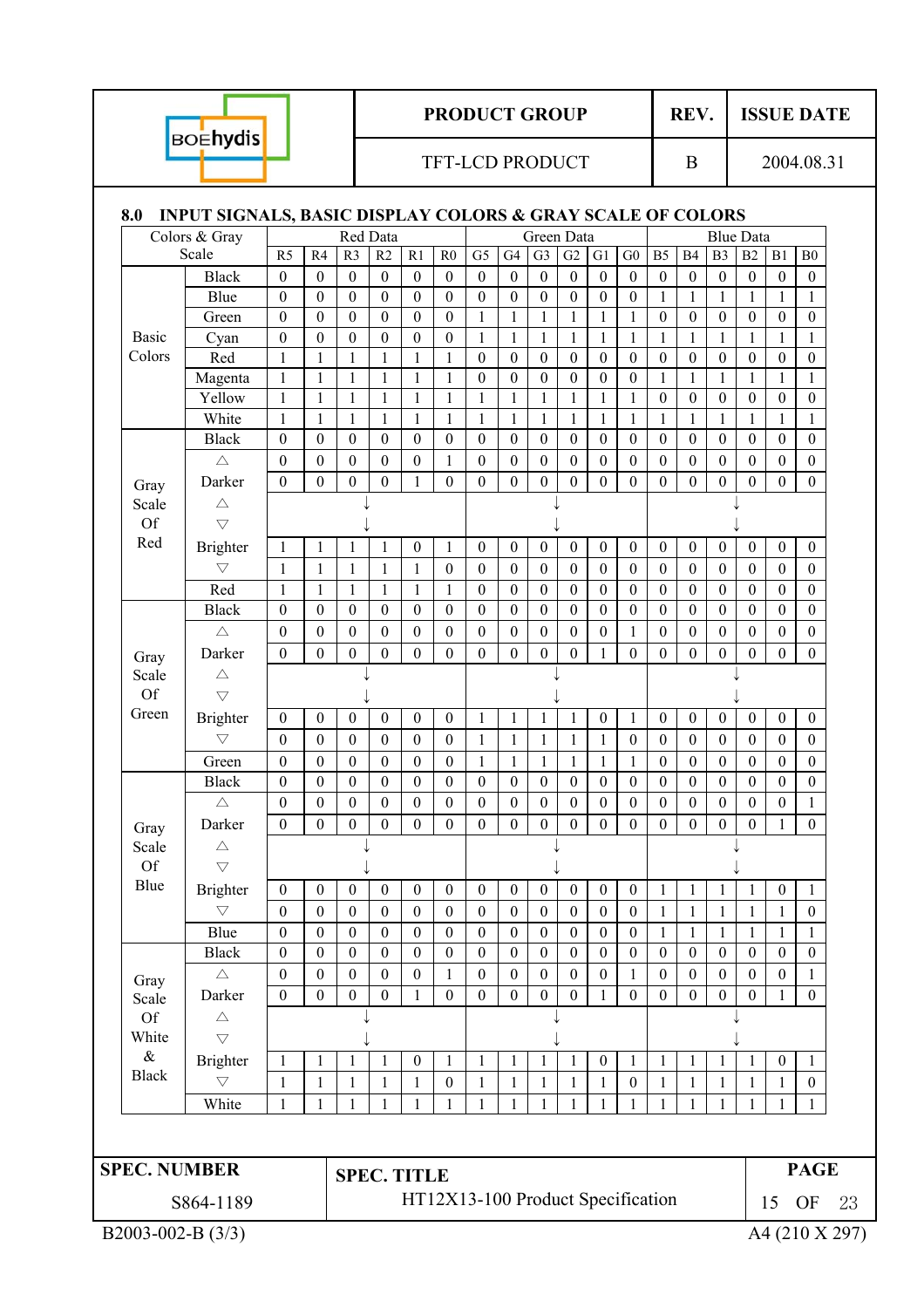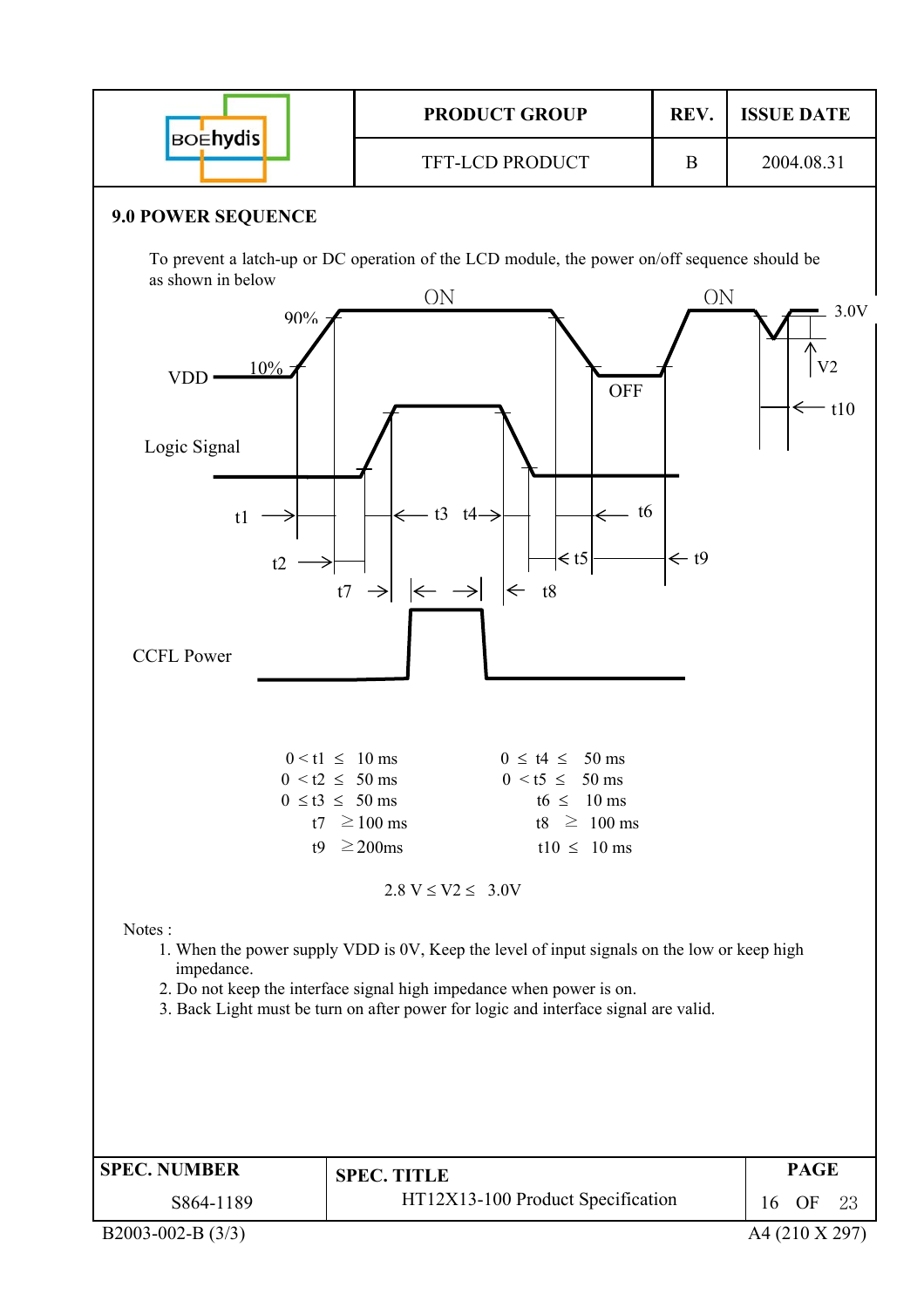| <b>BOENydis</b> | <b>PRODUCT GROUP</b>   | REV. | <b>ISSUE DATE</b> |
|-----------------|------------------------|------|-------------------|
|                 | <b>TFT-LCD PRODUCT</b> |      | 2004.08.31        |

#### **10.0 MECHANICAL CHARACTERISTICS**

10.1 Dimensional Requirements

FIGURE 5, 6 shown in appendix shows mechanical outlines for the model.

| <b>Parameter</b>    | <b>Specification</b>                                                 | Unit   |
|---------------------|----------------------------------------------------------------------|--------|
| Active area         | 245.76 (H) $\times$ 184.32 (V)                                       | mm     |
| Number of pixels    | 1024(H)<br>$\times$ 768(V)                                           | pixels |
|                     | $(1$ pixel = R + G + B dots)                                         |        |
| Pixel pitch         | $0.240(H) \times 0.240(V)$                                           | mm     |
| Pixel arrangement   | <b>RGB</b> Vertical stripe                                           |        |
| Display colors      | 262,144                                                              | colors |
| Display mode        | Normally white                                                       |        |
| Dimensional outline | $261.0\pm0.5(W) \times 199.0\pm0.5(V) \times 4.7(D)$ Typ./5.0(D)Max. | mm     |
| Weight              | $290$ (Typ.) / 300 (Max.)                                            | gram   |
| Back-light          | CCFL, Horizontal-lamp type                                           |        |

10.2 Mounting

See FIGURE 5 shown in appendix

#### 10.3 Anti-Glare and Polarizer Hardness.

The surface of the LCD has an anti-glare coating to minimize reflection and a coating to reduce scratching.

#### 10.4 Light Leakage

There shall not be visible light from the back-lighting system around the edges of the screen as seen from a distance 50 cm from the screen with an overhead light level of 150lux. The manufacture shall furnish limit samples of the panel showing the light leakage acceptable.

| <b>SPEC. NUMBER</b> | <b>SPEC. TITLE</b>                | PAGE                 |
|---------------------|-----------------------------------|----------------------|
| S864-1189           | HT12X13-100 Product Specification | OΕ<br>$2^{\epsilon}$ |

B2003-002-B (3/3) A4 (210 X 297)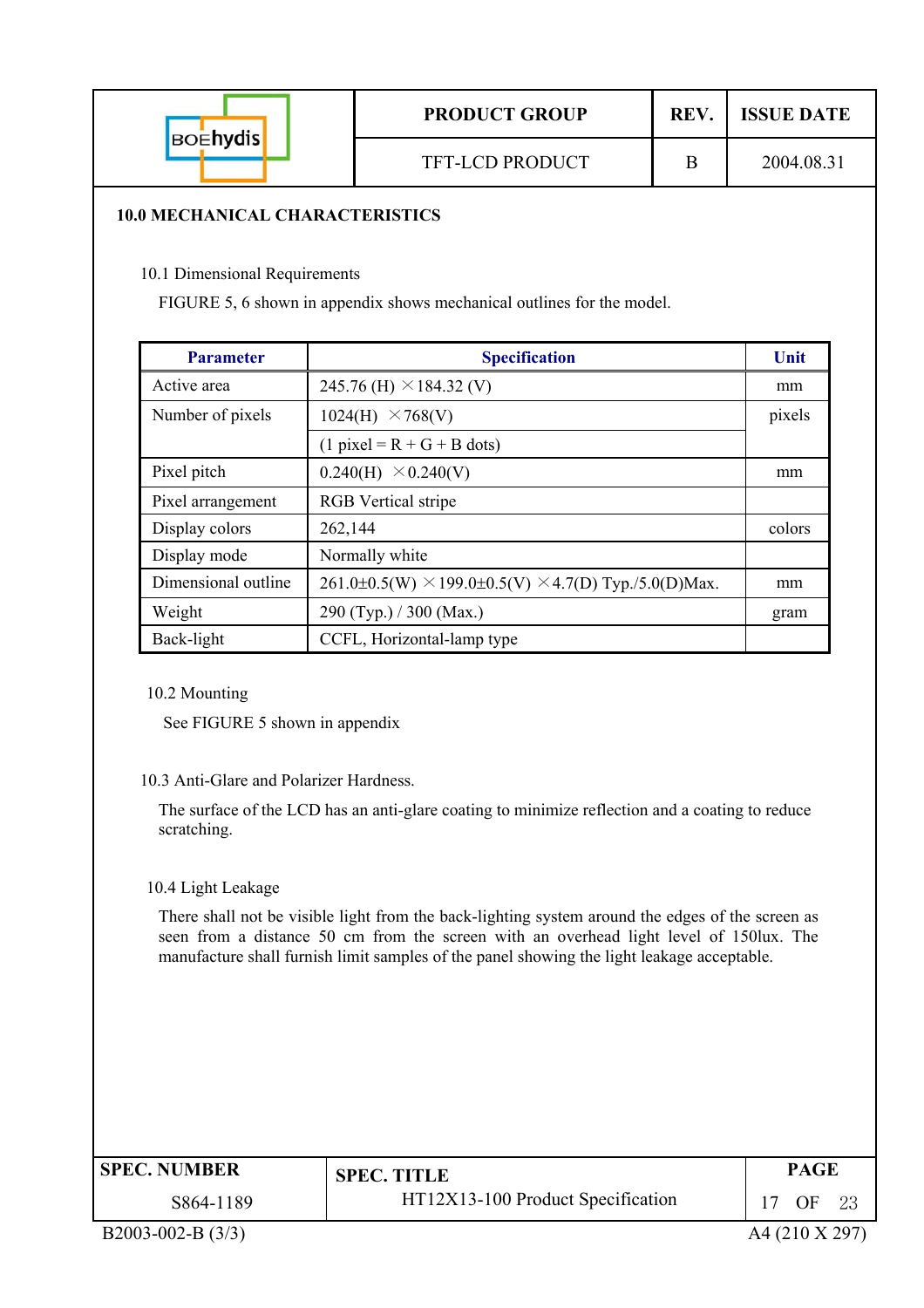| <b>BOENYdis</b> | <b>PRODUCT GROUP</b>   | <b>REV.</b> | <b>ISSUE DATE</b> |
|-----------------|------------------------|-------------|-------------------|
|                 | <b>TFT-LCD PRODUCT</b> |             | 2004.08.31        |

#### **11.0 RELIABILITY TEST**

| N <sub>0</sub> | <b>Test Items</b>                                    | Conditions                                                                                                             |  |
|----------------|------------------------------------------------------|------------------------------------------------------------------------------------------------------------------------|--|
| $\mathbf{1}$   | High temperature storage test                        | Ta = $60 °C$ , 240 hrs                                                                                                 |  |
| $\overline{2}$ | Low temperature storage test                         | Ta = $-20$ °C, 240 hrs                                                                                                 |  |
| $\overline{3}$ | High temperature operation Test                      | Ta = 50 °C, 240 hrs                                                                                                    |  |
| $\overline{4}$ | High temperature $&$ high<br>humidity operation test | Ta = 50 °C, 80 %RH, 240 hrs                                                                                            |  |
| 5              | Low temperature operation test                       | Ta = $0 °C$ , 240 hrs                                                                                                  |  |
| 6              | Thermal shock                                        | Ta = -20 °C $\leftrightarrow$ 60 °C (30 min), 100 cycle                                                                |  |
| $\overline{7}$ | Vibration test<br>(non-operating)                    | Frequency : $10 \sim 500$ Hz<br>Gravity/AMP : 1.5G<br>Period<br>$: X, Y, Z$ 30 min                                     |  |
| 8              | Shock test<br>(non-operating)                        | Gravity<br>:220G<br>Pulse width<br>: 2ms, half sine wave<br>$\pm X$ , $\pm Y$ , $\pm Z$ Once for each direction        |  |
| 9              | Electrostatic discharge test                         | Air<br>: $150 \text{ pF}$ , $330\Omega$ , $15 \text{KV}$<br>Contact<br>: $150 \text{ pF}$ , $330\Omega$ , $8\text{KV}$ |  |

| <b>SPEC. NUMBER</b> | <b>SPEC. TITLE</b>                |                | <b>PAGE</b> |    |
|---------------------|-----------------------------------|----------------|-------------|----|
| S864-1189           | HT12X13-100 Product Specification | 18.            | OF          | 23 |
| $B2003-002-B(3/3)$  |                                   | A4 (210 X 297) |             |    |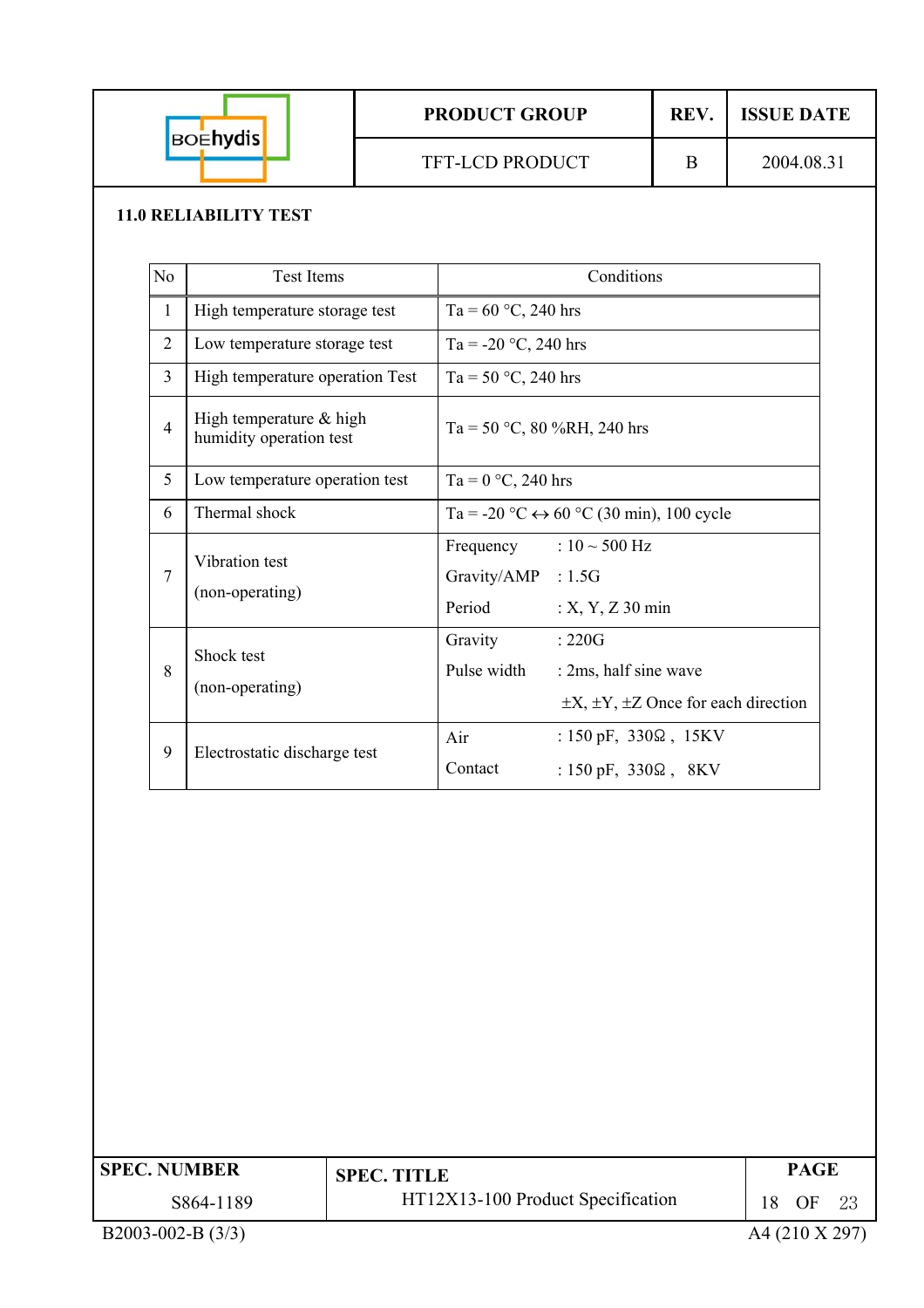|                                                                        | <b>PRODUCT GROUP</b>                                                                         | REV. | <b>ISSUE DATE</b> |
|------------------------------------------------------------------------|----------------------------------------------------------------------------------------------|------|-------------------|
| <b>BOEhydis</b>                                                        | <b>TFT-LCD PRODUCT</b>                                                                       | B    | 2004.08.31        |
| <b>12.0 HANDLING &amp; CAUTIONS</b>                                    |                                                                                              |      |                   |
| 12.1 Cautions when taking out the module                               |                                                                                              |      |                   |
| • Pick the pouch only, when taking out module from a shipping package. |                                                                                              |      |                   |
| 12.2 Cautions for handling the module                                  | • As the electrostatic discharges may break the LCD module, handle the LCD module with care. |      |                   |

- Peel a protection sheet off from the LCD panel surface as slowly as possible.
- As the LCD panel and backlight element are made from fragile glass material, impulse and pressure to the LCD module should be avoided.
- As the surface of the polarizer is very soft and easily scratched, use a soft dry cloth without chemicals for cleaning.
- Do not pull the interface connector in or out while the LCD module is operating.
- Put the module display side down on a flat horizontal plane.
- Handle connectors and cables with care.
- 12.3 Cautions for the operation
	- When the module is operating, do not lose MCLK, DE signals. If any one of these signals were lost, the LCD panel would be damaged.
	- Obey the supply voltage sequence. If wrong sequence were applied, the module would be damaged.
- 12.4 Cautions for the atmosphere
	- Dewdrop atmosphere should be avoided.
	- Do not store and/or operate the LCD module in a high temperature and/or humidity atmosphere. Storage in an electro-conductive polymer-packing pouch and under relatively low temperature atmosphere is recommended.
- 12.5 Cautions for the module characteristics
	- Do not apply fixed pattern data signal to the LCD module at product aging.
	- Applying fixed pattern for a long time may cause image sticking.
- 12.6 Other cautions
	- Do not disassemble and/or re-assemble LCD module.
	- Do not re-adjust variable resistor or switch etc.
	- When returning the module for repair or etc, please pack the module not to be broken. We recommend using the original shipping packages.

| <b>SPEC. NUMBER</b> | <b>SPEC. TITLE</b>                | <b>PAGE</b>     |
|---------------------|-----------------------------------|-----------------|
| S864-1189           | HT12X13-100 Product Specification | OF<br>19<br>-23 |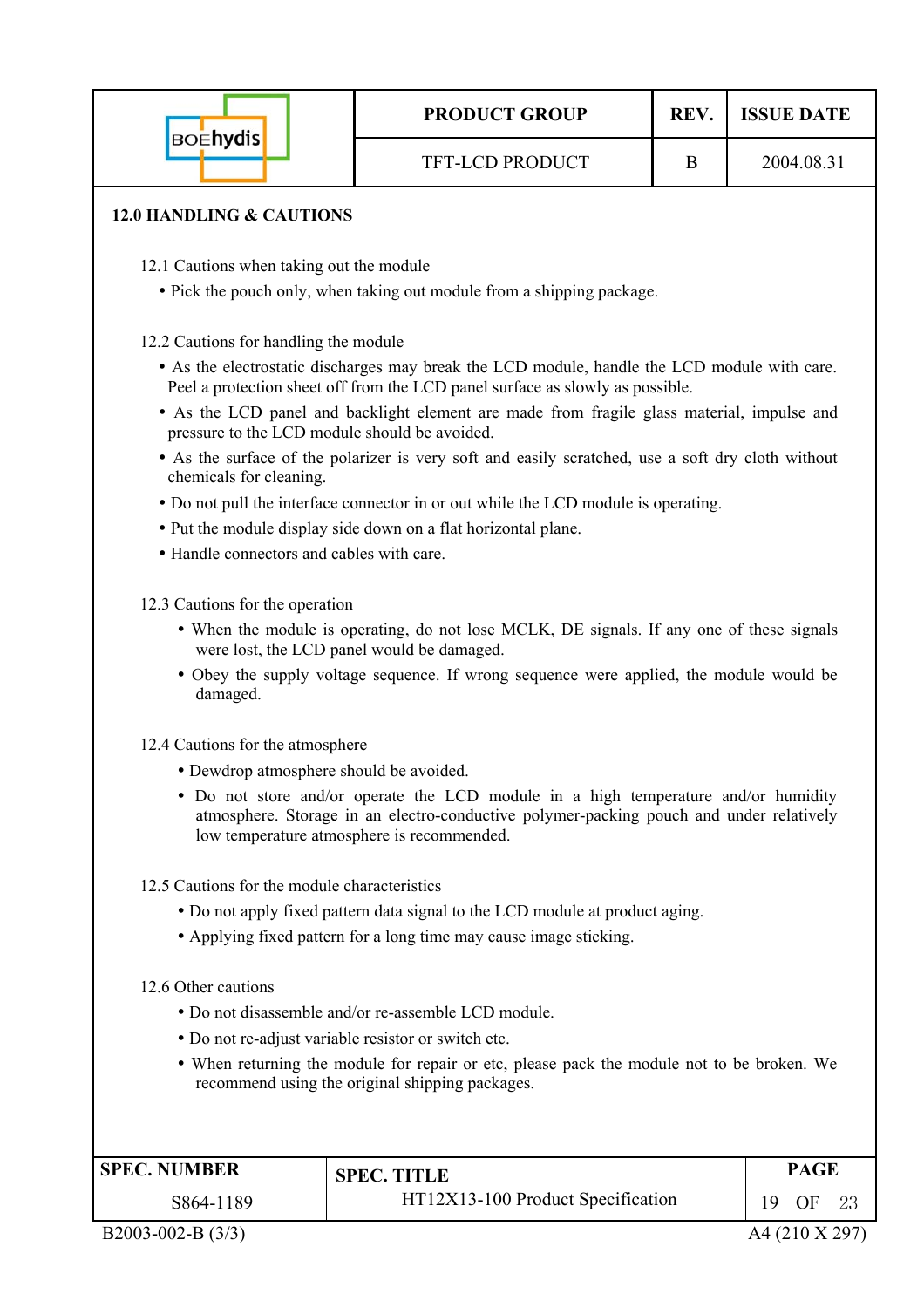| <b>BOENydis</b> | <b>PRODUCT GROUP</b>   | <b>REV</b> | <b>ISSUE DATE</b> |
|-----------------|------------------------|------------|-------------------|
|                 | <b>TFT-LCD PRODUCT</b> |            | 2004.08.31        |

#### **13.0 Environment & Safety**

13.1 Mercury disposal & High voltage caution

| HIGH VOLTAGE.<br>CALITION                                                    | CHEN CAIHUNE ELURRESCENT LAMP IN LCD<br>PANEL CONTAINS A SMALL AMOUNT           |
|------------------------------------------------------------------------------|---------------------------------------------------------------------------------|
| RISK HE ELECTRIC SHICK.<br>DISCONNECT THE FLECTRIC<br>PUMER REFURE SERVICING | THE MERCURY. PLEASE FILLINY LITCAL TIR-<br>DINANCES OR REGULATIONS FOR DISPOSAL |

#### 13.2 Product Label

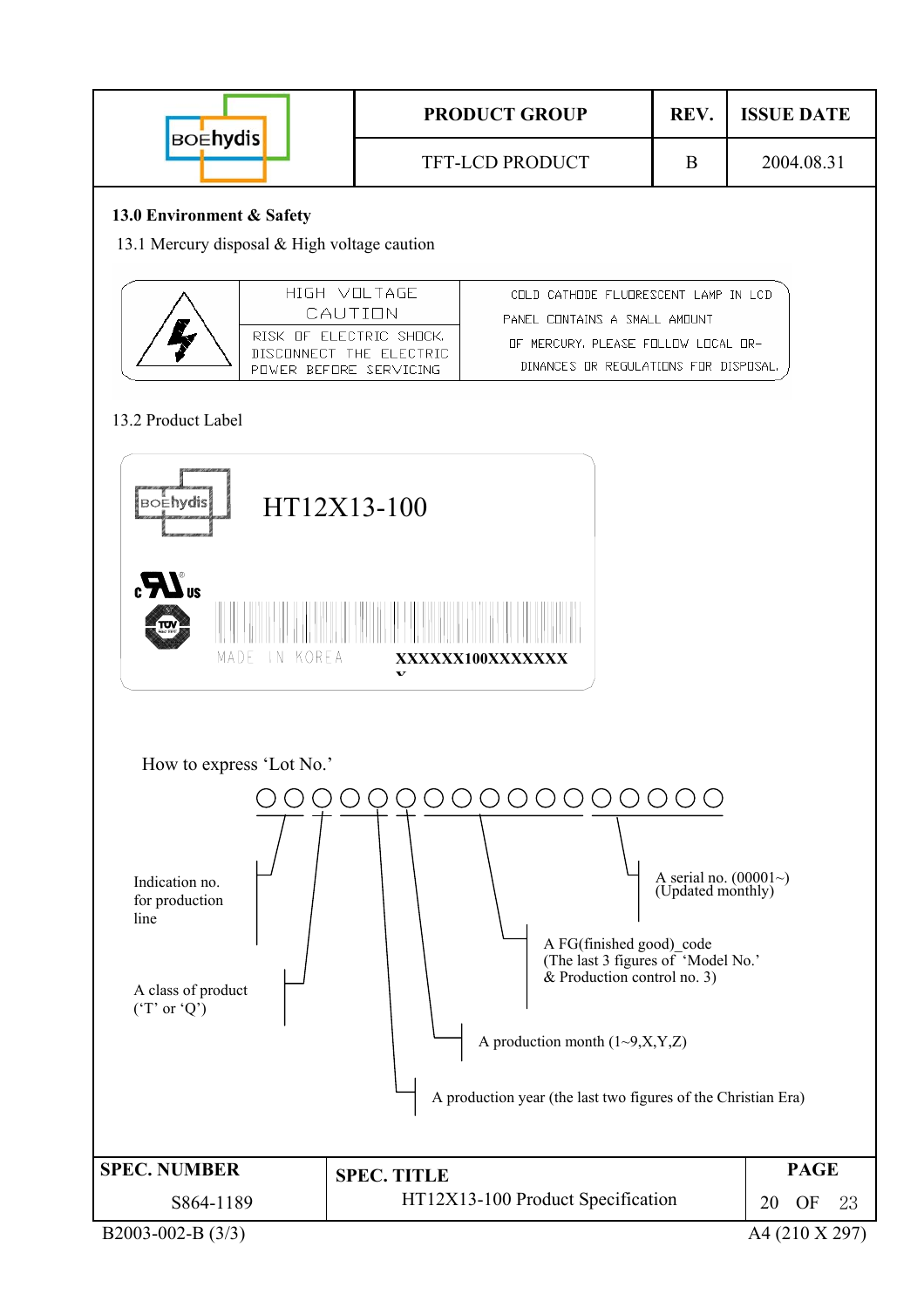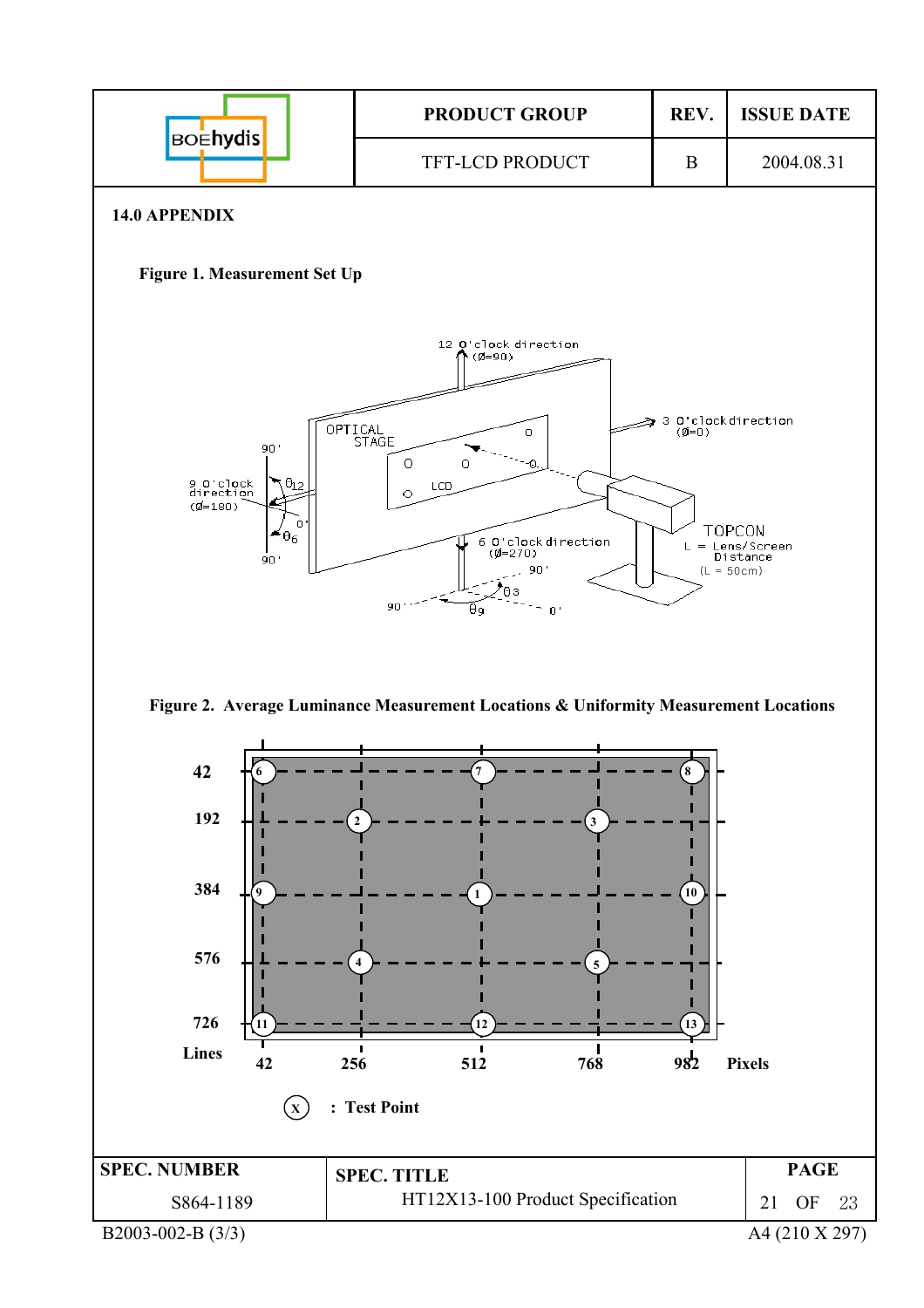